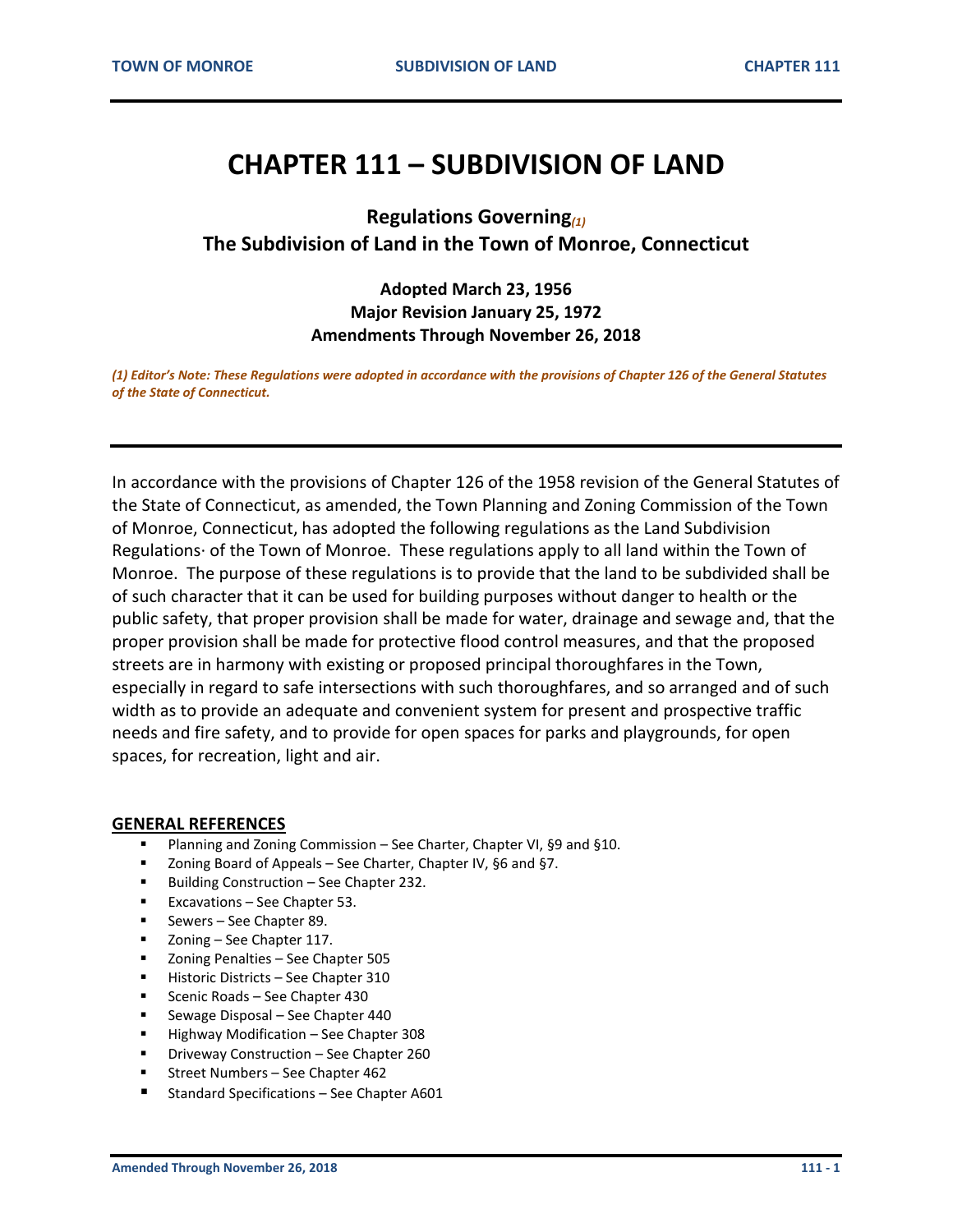# **SUBDIVISION OF LAND Chapter 111**

# **REGULATIONS CONTENTS**

| <b>ARTICLE I</b>   |  |
|--------------------|--|
| $§$ 111-100        |  |
| $§$ 111-101        |  |
| $§$ 111-102        |  |
| $§$ 111-103        |  |
| $§$ 111-104        |  |
| $§$ 111-105        |  |
| $§$ 111-106        |  |
| § 111-107          |  |
| $§ 111-108$        |  |
| <b>ARTICLE II</b>  |  |
| § 111-200          |  |
| § 111-201          |  |
|                    |  |
| $§ 111-202$        |  |
| <b>ARTICLE III</b> |  |
| $§$ 111-300        |  |
| $§$ 111-301        |  |
| $§$ 111-302        |  |
| $§$ 111-303        |  |
| § 111-304          |  |
| $§$ 111-305        |  |
|                    |  |
| § 111-307          |  |
| $§$ 111-308        |  |
| § 111-309          |  |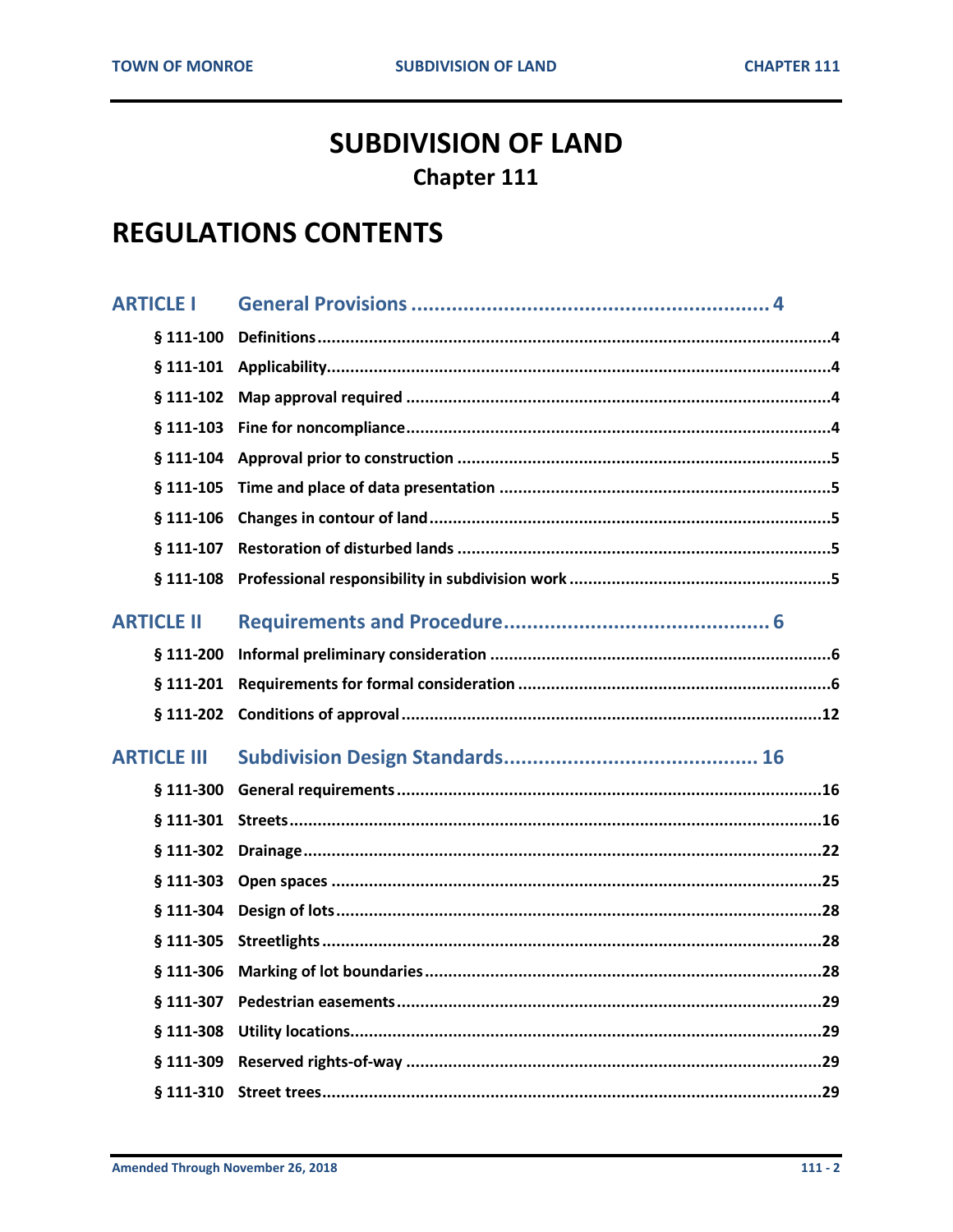| <b>ARTICLE IV</b>   |                                                                          |
|---------------------|--------------------------------------------------------------------------|
| §111-400            | Preparation of Road - Certificates of Occupancy and Zoning Compliance 31 |
| <b>ARTICLE V</b>    |                                                                          |
| § 111-500           | Authorization of improvement construction and installation 32            |
| <b>ARTICLE VI</b>   |                                                                          |
| $$111-600$          |                                                                          |
| <b>ARTICLE VII</b>  |                                                                          |
| § 111-700           |                                                                          |
| § 111-701           |                                                                          |
| § 111-702           |                                                                          |
| § 111-703           |                                                                          |
| <b>ARTICLE VIII</b> |                                                                          |
| § 111-800           |                                                                          |
| § 111-801           |                                                                          |
| <b>ARTICLE IX</b>   |                                                                          |
| $$111-900$          |                                                                          |
| $§$ 111-901         |                                                                          |
| <b>ARTICLE X</b>    |                                                                          |
|                     |                                                                          |
|                     |                                                                          |
| <b>ARTICLE XI</b>   |                                                                          |
|                     |                                                                          |
|                     |                                                                          |
|                     |                                                                          |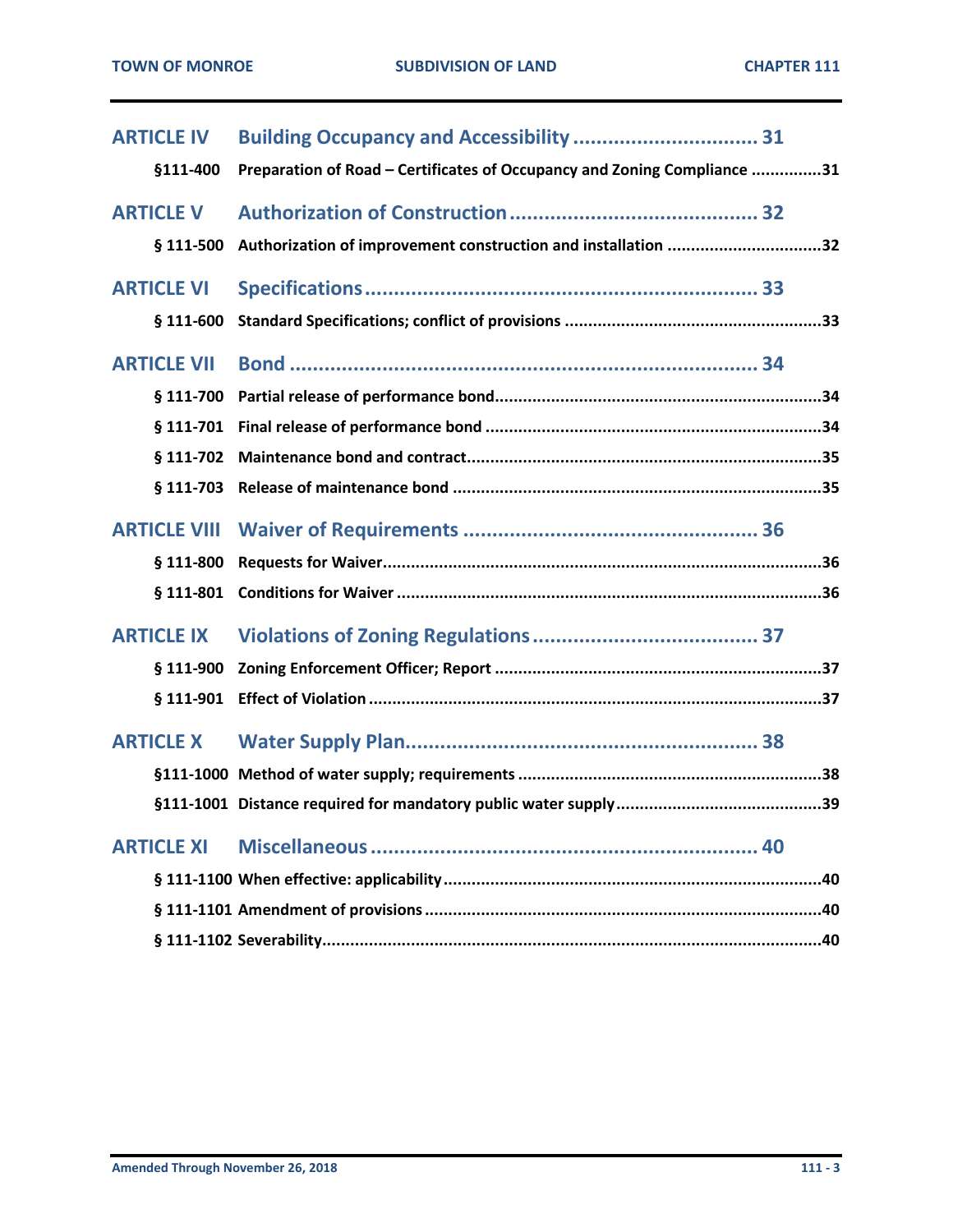## <span id="page-3-0"></span>**ARTICLE I General Provisions**

#### <span id="page-3-1"></span>**§ 111-100 Definitions.**

As used in this chapter, the following terms shall have the meanings indicated:

**RESUBDIVISION** – A change in a map of an approved or recorded subdivision or resubdivision if such change:

- A. Affects any street layout shown on such plan.
- B. Affects any area reserved thereon for public use.
- C. Diminishes the size of any lot shown thereon and creates an additional building lot, if any of the lots shown thereon have been conveyed after the approval or recording of such map.

**SUBDIVISION** – The division of any tract or parcel of land into three (3) or more parts or lots for the purpose, whether immediate or future, of sale or building development, expressly excluding development for municipal, conservation or agricultural purposes, and includes resubdivision.

#### <span id="page-3-2"></span>**§ 111-101 Applicability.**

All contiguous land held in the same ownership on or subsequent to the adoption of the Subdivision Regulations on March 23, 1956, shall be considered a single parcel or tract and shall be subject to these regulations and amendments.

#### <span id="page-3-3"></span>**§ 111-102 Map approval required.**

No subdivision or resubdivision of land shall be made until a map of such subdivision or resubdivision has been approved by the Monroe Town Planning and Zoning Commission and until the said map has been endorsed by the Chairman of the Commission and filed in the office of the Monroe Town Clerk. The Commission shall not approve any subdivision plan unless it conforms to the standards hereinafter specified. No subdivision or resubdivision shall be considered to have final approval until the map of the said subdivision or resubdivision plan shall have been endorsed by the signature of the Chairman of the Planning and Zoning Commission.

#### <span id="page-3-4"></span>**§ 111-103 Fine for noncompliance.**

Any person, firm or corporation making any subdivision or resubdivision of land without the approval of the Commission shall be subject to fine in accordance with the General Statutes of the State of Connecticut.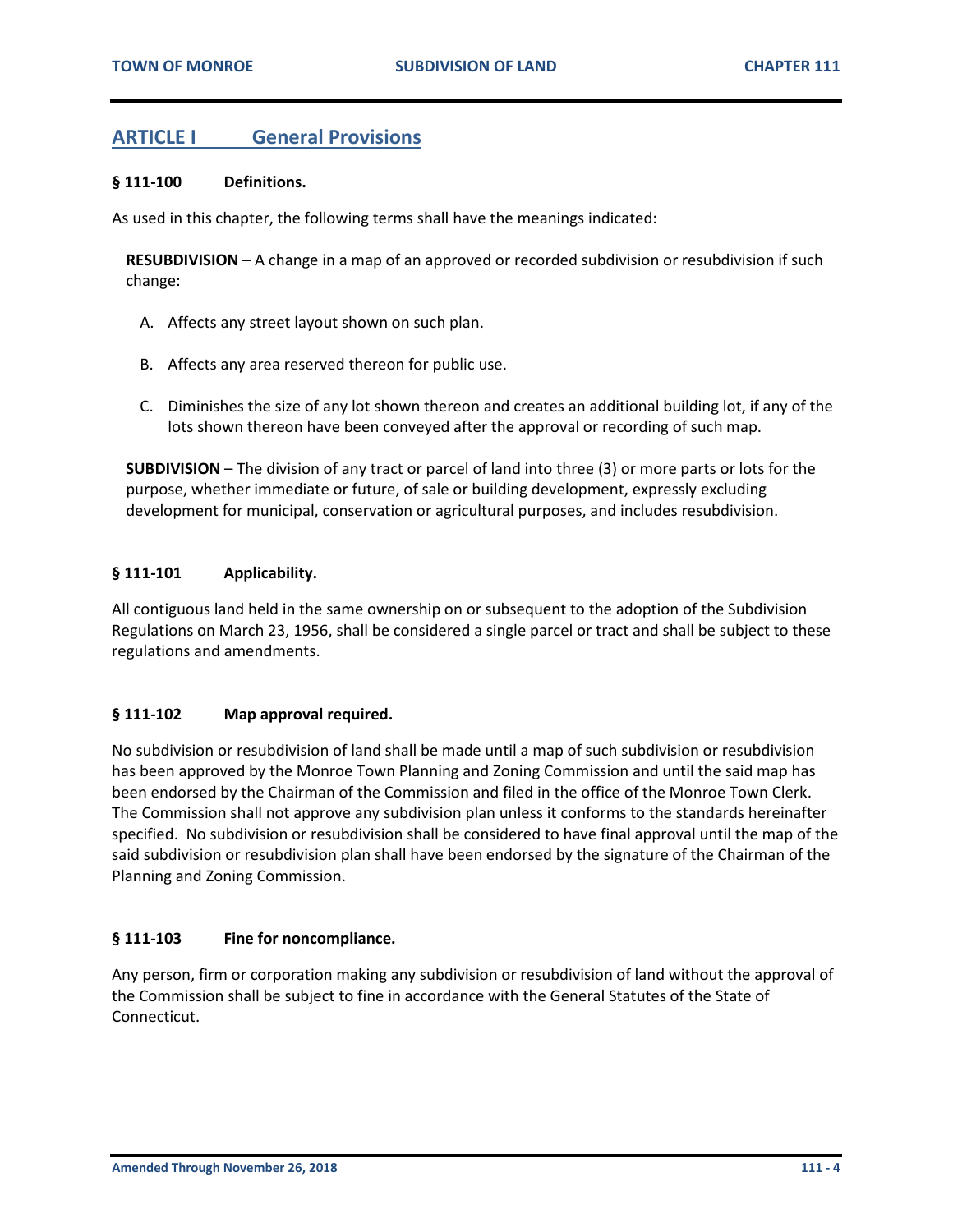#### <span id="page-4-0"></span>**§ 111-104 Approval prior to construction.**

No construction of buildings shall commence in the area of any proposed subdivision until the Commission has approved the proposed subdivision and endorsed such approval on the subdivision map and until the subdivision map has been filed in the office of the Monroe Town Clerk.

#### <span id="page-4-1"></span>**§ 111-105 Time and place of data presentation.**

All maps, plans, documents and data required by these regulations shall be presented to the Planning and Zoning Commission at such times as designated by the Commission at its regular place of business.

#### <span id="page-4-2"></span>**§ 111-106 Changes in contour of land.**

All changes in contour of land within a subdivision shall be in general accordance with the conditions specified in Article XXI of the Zoning Regulations of the Town of Monroe, as applicable. *(2)*

*(2) Editor's Note: See Chapter 117, Zoning.*

#### <span id="page-4-3"></span>**§ 111-107 Restoration of disturbed lands.**

All land disturbed during the construction of a subdivision shall be restored in general accordance with the conditions specified in Article XXI of the Zoning Regulations of the Town of Monroe, as applicable. *(3)*

*(3) Editor's Note: These regulations were adopted In accordance with the provisions of Chapter 126 of the General Statutes of the State of Connecticut.*

#### <span id="page-4-4"></span>**§ 111-108 Professional responsibility in subdivision work.**

All technical work done in conjunction with the submission of subdivisions shall be in accordance with the Rules and Regulations of the State Board of Registration for Professional Engineers and Land Surveyors, January 1, 1966, as amended. The technical responsibilities of the registered professional engineer and the land surveyor in regard to subdivision work are specified in §20-300-10a of the above document and are as follows:

- A. The design of roads, both horizontal and vertical alignment; drainage systems, including the design and location of structures and pipes; sanitary sewer systems; sewage disposal systems; and water supply and distribution constitute professional engineering and as such shall be sealed by a registered professional engineer. A land surveyor's seal or an architect's seal is not acceptable for this phase of land subdivision design work.
- B. The phase of land subdivision which relates to topography maps and the delineation of the boundary lines of the outside perimeter as well as the interior lots and streets constitute land surveying within the meaning of the statute and as such shall be sealed by a registered land surveyor. A professional engineer's seal or an architect's seal is not acceptable.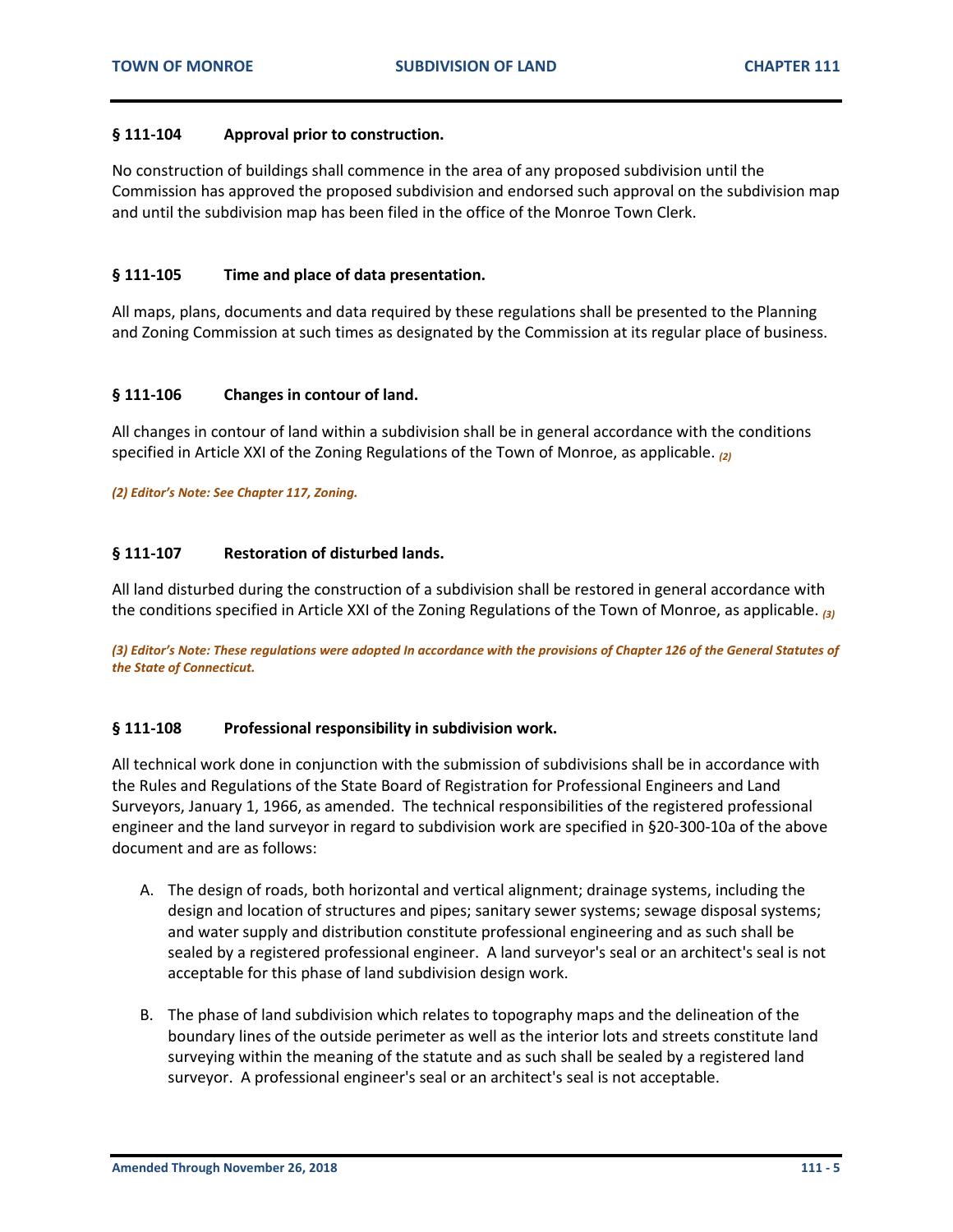## <span id="page-5-0"></span>**ARTICLE II Requirements and Procedure**

#### <span id="page-5-1"></span>**§ 111-200 Informal preliminary consideration.**

Upon written request of the applicant, the Commission will discuss informally a preliminary subdivision map. To be considered, the preliminary subdivision map shall conform to the requirements of the site development map specified in §111-201C. Three (3) blue line or black line prints, twenty-four by thirtysix (24 x 36) inches in size, drawn to a scale of not less than one hundred (100, feet to the inch, and one (1) transparency of the preliminary subdivision map, at a scale of one (1) inch equals eight hundred (800) feet, shall be submitted. The Commission shall consider the preliminary subdivision map and any accompanying plans and may hold an informal hearing with the applicant, recommend changes in the proposed maps and plans and give such advice as it deems necessary to preserve the purpose and intent of the regulations. Request for consideration of a preliminary subdivision map and plans shall not be deemed to constitute formal application for approval of a subdivision but shall merely serve to guide the applicant in preparing maps and plans for submission with a formal subdivision application.

#### <span id="page-5-2"></span>**§ 111-201 Requirements for formal consideration.**

In order to apply for approval of a subdivision and before the Commission shall consider any proposed subdivision, the following requirements shall be met and information submitted by the person, firm or corporation proposing a subdivision:

- A. Application. Application for approval of a subdivision shall be made to the Planning and Zoning Commission in writing on forms prescribed by the Commission. The application shall be signed by the applicant, and if the subdivision is proposed by a person, firm or corporation other than the owner of the land to be subdivided, the application shall also be signed by the owner. An application fee in an amount specified by the Connecticut General Statutes shall accompany the application. [Amended 3·1·76]
- B. Additional requirements. [Amended 3-1-76]
	- (1) No application for approval of a subdivision will be accepted for consideration unless accompanied by the following:
		- (a) Report of the Town Engineer concerning conformance of the proposed subdivision plans with the Subdivision and Zoning Regulations of the Town of Monroe and good engineering practices pertaining to, but not necessarily restricted to, survey accuracy, engineering details, utility requirements and relation of construction to existing town roads.
		- (b) Bond estimate of the Town Engineer.
		- (c) Report of the Health Enforcement Officer concerning the feasibility of septic system installation and recommendations for the certification of lots as buildings lots.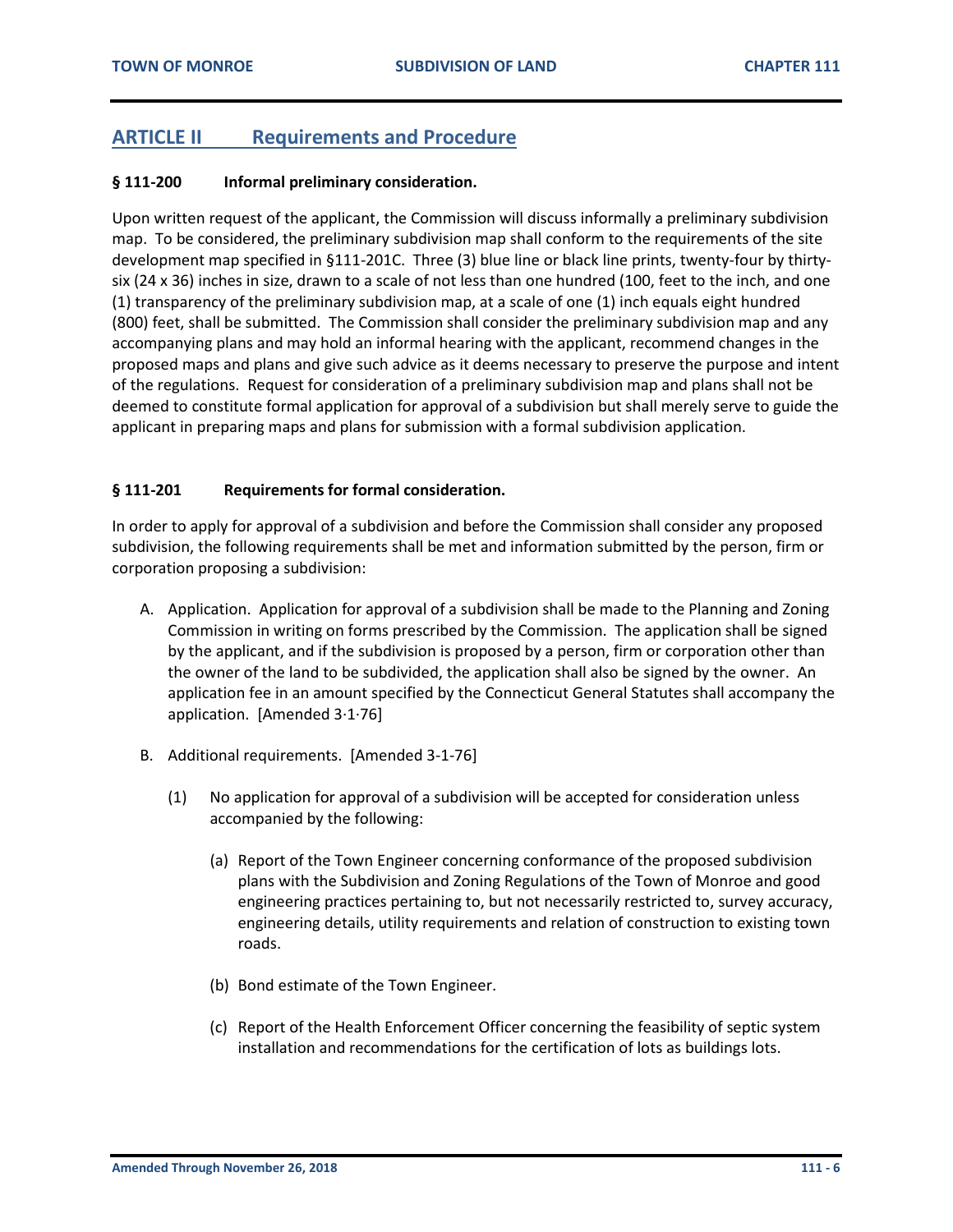- (d) Report of the Planning Administrator concerning the conformance of the proposed subdivision plans to the Subdivision and Zoning Regulations of the Town of Monroe, including but not necessarily restricted to the general planning aspects, lot and street layout, open space and preservation of wetlands.
- (e) Report of Fire Marshal concerning Water Supply Plan (Article X). [Effective May 1, 1979]
- (2) Requests for said reports required by the Commission shall be made to the respective departments on forms provided by the Commission.
- C. Site development map. A map of existing conditions, the proposed general layout of the subdivision and a tentative layout of all contiguous land of the applicant that may be subdivided in the future shall be submitted, signed and sealed as prescribed in §111-108.
	- (1) The map shall show the following:
		- (a) Existing structures and existing and proposed property and street lines, with approximate dimensions.
		- (b) Adjoining property lines for a distance of two hundred (200) feet and the names of adjoining owners as shown on tax assessment records.
		- (c) Existing and proposed watercourses, ponds, swamps and easements.
		- (d) Existing and proposed streets and street names.
		- (e) Existing and proposed storm drains, sanitary sewers, catch basins, manholes, bridges, headwalls and all other structures pertaining to streets, drainage and sewers.
		- (f) Proposed lot arrangement and lot numbers.
		- (g) Existing contours at an interval not exceeding five (5) feet, unless otherwise approved by the Town Engineer in writing, based on official United States Geological Survey data, with the source of the contours and the location of bench marks noted on the map. Interpreting between contours on United States Geological Survey maps is not acceptable.
		- (h) Key elevations of existing adjoining roads and spot elevations showing proposed grading of proposed roads within the subdivision.
		- (i) Location of all test holes.
		- (j) Existing and proposed parks, recreation areas and open spaces.
		- (k) Principal wooded areas and ledge outcrops.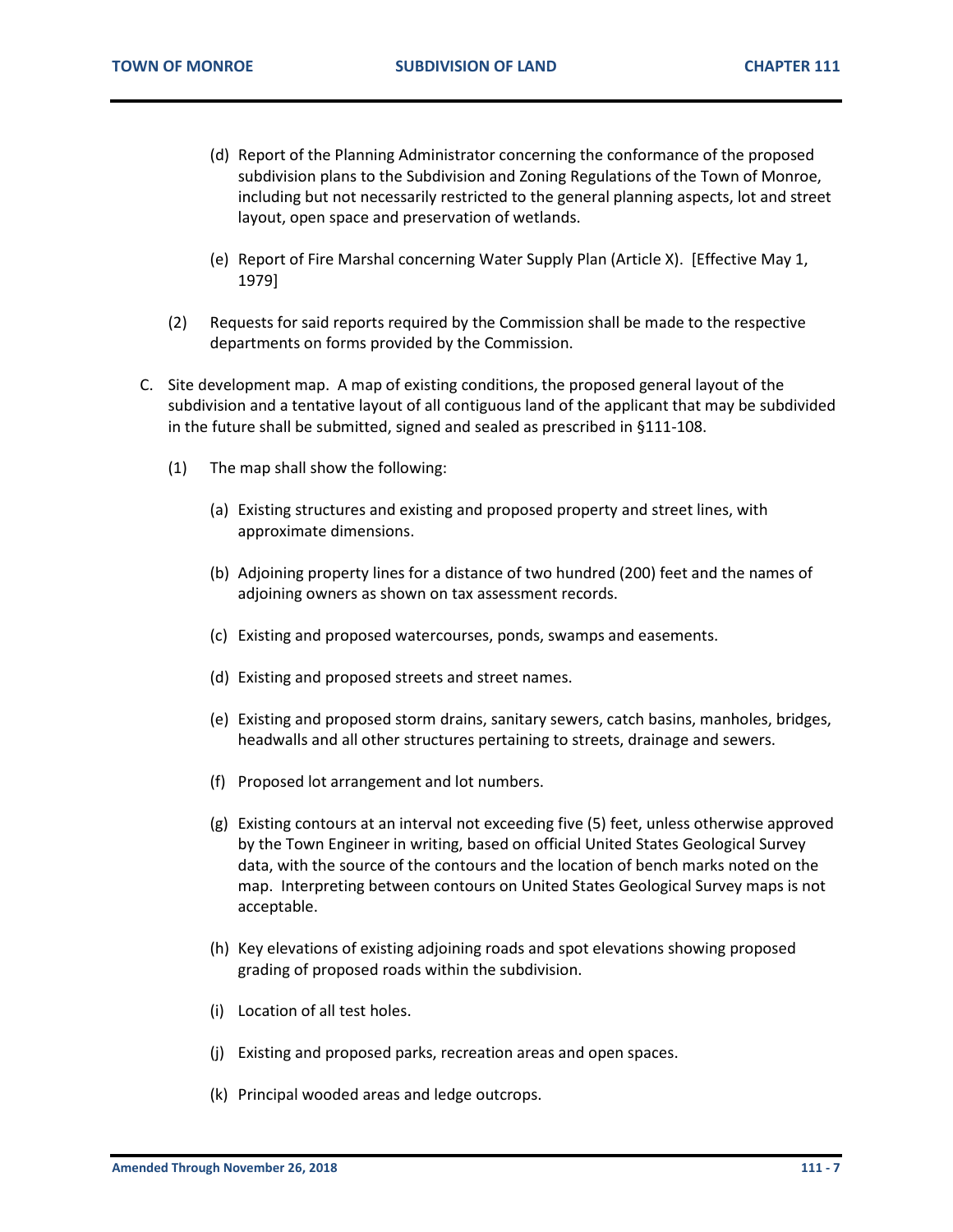- (l) Existing stone walls, fences, foundations, trails, etc., that would serve as landmarks for field inspection.
- (m) Location map (scale at one (1) inch equals eight hundred (800) feet) showing location of subdivision in relation to primary roads in the town.
- (n) Name of subdivision and applicant.
- (o) Title, date, scale and North point.
- (p) Name and seal of engineer and surveyor preparing map.
- (2) The map or maps shall be twenty four by thirty-six (24x 36) inches and shall be drawn to a scale of not less than one hundred (100) feet to the inch, India ink on Mylar or linen, and shall be submitted with three (3) black line or blue line reproductions. One (1) transparency of the site development map showing lot and street layout only, drawn to a scale of one (1) inch equals one hundred (100) feet, and one (1) to a scale of one (1) inch equals eight hundred (800) feet, shall also be submitted.
- D. Subdivision map. A subdivision map shall be submitted, prepared, signed and sealed as prescribed in §111-108, with certification that the accuracy of the information on the map meets standards for a Class A·2 Transit Survey of the Connecticut Technical Council, Inc. The map shall be twenty-four by thirty-six (24 x 36) inches and shall be not less than one hundred (100) feet to the inch and shall be drawn with black waterproof ink on good quality heavy white linen or may be a litho print on good quality heavy white linen tracing cloth or Mylar. In addition a copy of the map shall be submitted on good quality heavy linen tracing cloth for the records of the Town of Monroe and four (4) blue or black line paper prints of the map shall also be submitted. The map shall conform to the subdivision design criteria of Article III and shall show the following:
	- (1) Existing structures and existing and proposed property and street lines.
	- (2) Adjoining property lines and the names of adjoining owners as shown on tax assessment records.
	- (3) Existing and proposed watercourses, ponds, easements and rights-of-way.
	- (4) Existing and proposed parks, recreation areas and open spaces.
	- (5) Existing stone walls.
	- (6) Proposed lot arrangement and lot numbers.
	- (7) All dimensions to the hundredth of a foot and all bearings or angles on all property lines, proposed lots, street lines, easements, rights-of-way, parks, recreation areas and open spaces.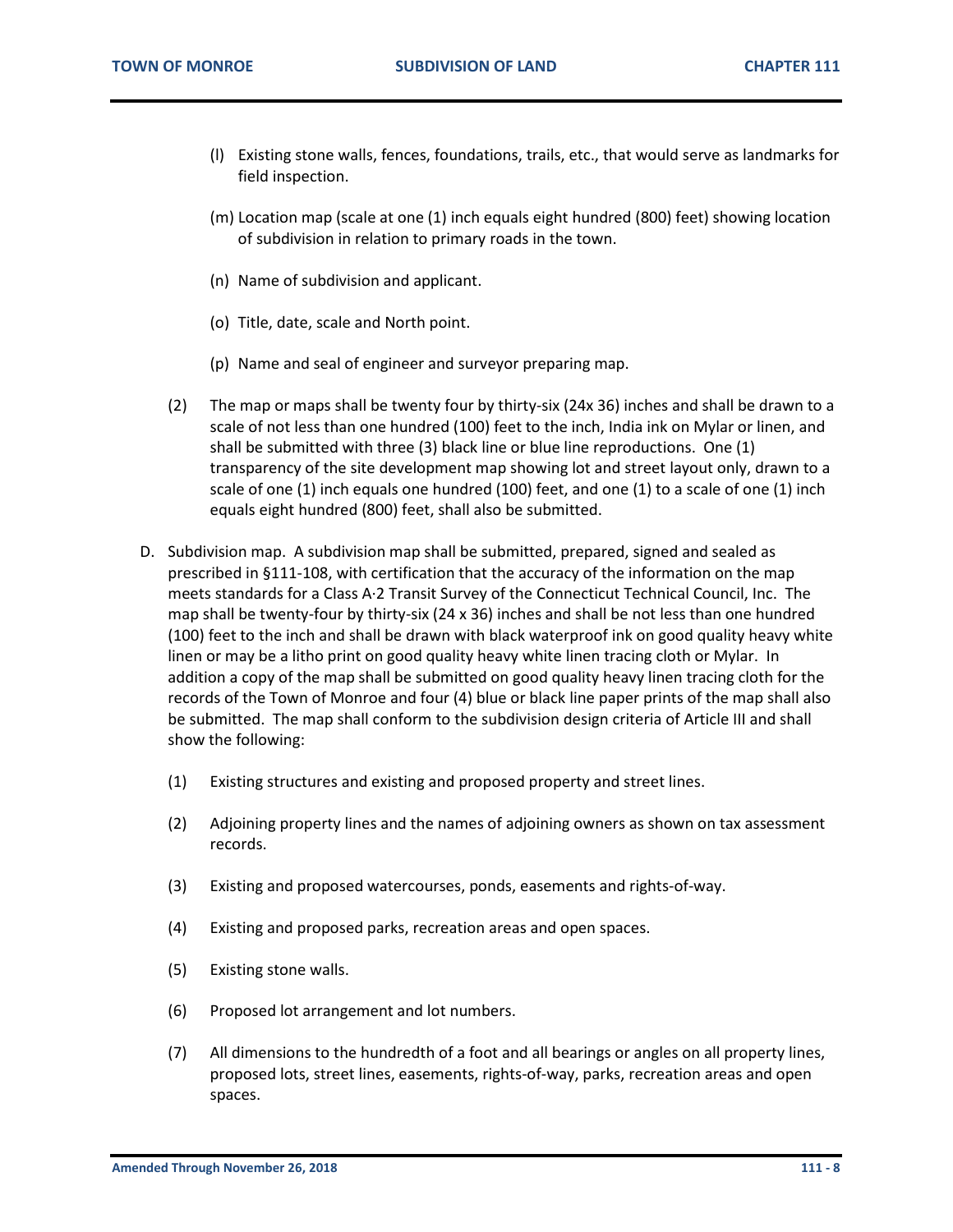- (8) The central angle, tangent distance and radius of all arcs.
- (9) The width of all streets, rights-of-way and easements.
- (10) The square footage or acreage of all lots, parks, recreation areas and open spaces.
- (11) Street names and existing and proposed street monuments.
- (12) Length of all proposed streets along the center line from intersection to intersection or terminus.
- (13) The survey relationship of proposed streets to nearby monumented town or state highways or to nearby subdivisions, if any such highways or subdivisions exist.
- (14) Title, date, scale and North point.
- (15) The words "approved by the Monroe Town Planning and Zoning Commission," with the designated place for the signature of the Chairman and date of signing.
- (16) The error of closure, which shall not exceed one (1) in five thousand (5,000).
- (17) An index map if the proposed subdivision is divided into sections or is of such size that more than one (1) sheet is required.
- (18) A location map [scale at one (1) inch equals eight hundred (800) feet] showing the location of the subdivision in relation to primary roads in the town.
- E. Construction plans.
	- (1) Plan and profile drawings of all proposed streets, storm drains, sanitary sewers, catch basins, manholes, ditches, watercourses, headwalls, sidewalks, curbs, gutters, bridges, culverts and all other structures pertaining to streets, drainage and sewers shall conform to the requirements of Article III and the Standard Specifications*(4)* and shall have been approved by the Town Engineer prior to being accepted for final consideration by the Commission. Four (4) copies of such plan and profile drawings shall be submitted on good quality plan-profile paper twenty-four (24) inches in width and thirty-six (36) inches in length and shall be drawn to a horizontal scale of one (1) inch to forty (40) feet and a vertical scale of one (1) inch to four (4) feet. Profile drawings and elevations shall be based on the same bench mark as required for the site development map in Subsection C.

*(4) Editor's Note: See Chapter A120, Standard Specifications.*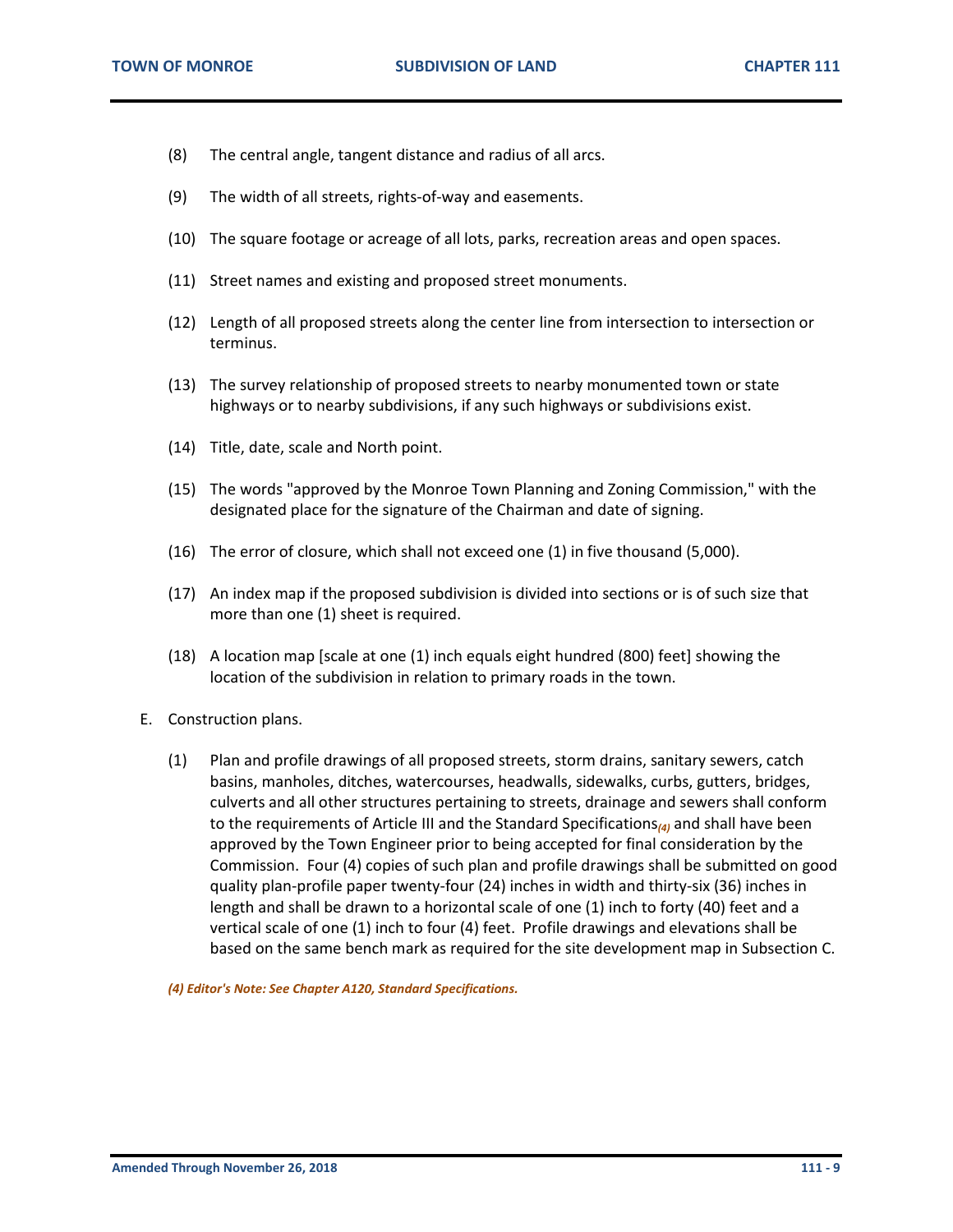- (2) In the case of streets typical road cross sections shall be shown, and the profiles shall show the existing grades and proposed elevations at the center line and both curblines. The beginning and end of all vertical curves and the length of curves shall be shown. The depth, invert, slope and size of all pipes, ditches and streams shall be shown. Specifications for pipe, catch basin, manhole and headwall construction shall be shown and typical ditch cross sections shall also be shown. Detail drawings of any bridges, box culverts, deep manholes and other special structures shall also be submitted.
- (3) All construction plans shall be signed and sealed as prescribed in §111-108. When two (2) or more lots in a subdivision front on an existing town street, cross sections of the existing street shall be submitted on cross-section paper of twenty-four by thirty-six (24 x.36) inches, at a scale of one (1) inch equals ten (10) feet. The sections shall extend a minimum of fifty (50) feet from the center line of the existing street into any lots or streets that are a part of the subdivision. The sections shall extend to the street line in other areas.
- F. Drainage calculations. Drainage calculations in accordance with the design criteria in Article III shall be submitted, listing the design flow and theoretical capacity of each pipeline in; the drainage system. When inlet control governs, the required head for design flow and height of structure above pipe invert shall be shown. A map of suitable scale shall be included showing the extent of all drainage areas contributing to the drainage system.
- G. Contour plans. In the event that any regrading, cuts, fills or soil or rock removal in excess of one hundred (100) cubic yards per acre, not including excavations for foundation or excavation or fill for roads, is proposed in the area of the subdivision, a contour plan shall be presented showing existing contours, proposed contours and the proposed layout of streets, lots, parks, recreation areas and open spaces and drainage, at a scale of not less than one hundred (100) feet to the inch. The contour interval shall not exceed five (5) feet and shall be based on the same bench mark as required for the site development map in Subsection C. Three (3) black line or blue line prints of the contour plan shall be submitted; the plan shall be signed and sealed as prescribed in §111-108.
- H. Sewage disposal plan. A copy of the subdivision map of Subsection D, showing the location of seepage test holes of one (1) per lot at the approximate location and grade of the finished sewage disposal area, shall be submitted along with a written report describing the results of such tests, signed by an engineer licensed to practice in the State of Connecticut, and containing recommendations for the design of the sewage systems. Such tests and report shall conform to the Sanitary Code of the State of Connecticut.
- I. Well Water Supply. In the case of any lot to be served by an onsite well water supply intended to supply water for human consumption, the well shall be located a minimum of one hundred (100) feet from an open stream, any portion of a septic system or potential source of pollution, or such greater distance as may be applicable through the provisions of any other state and/or local code or ordinance. [Effective May 1, 1979]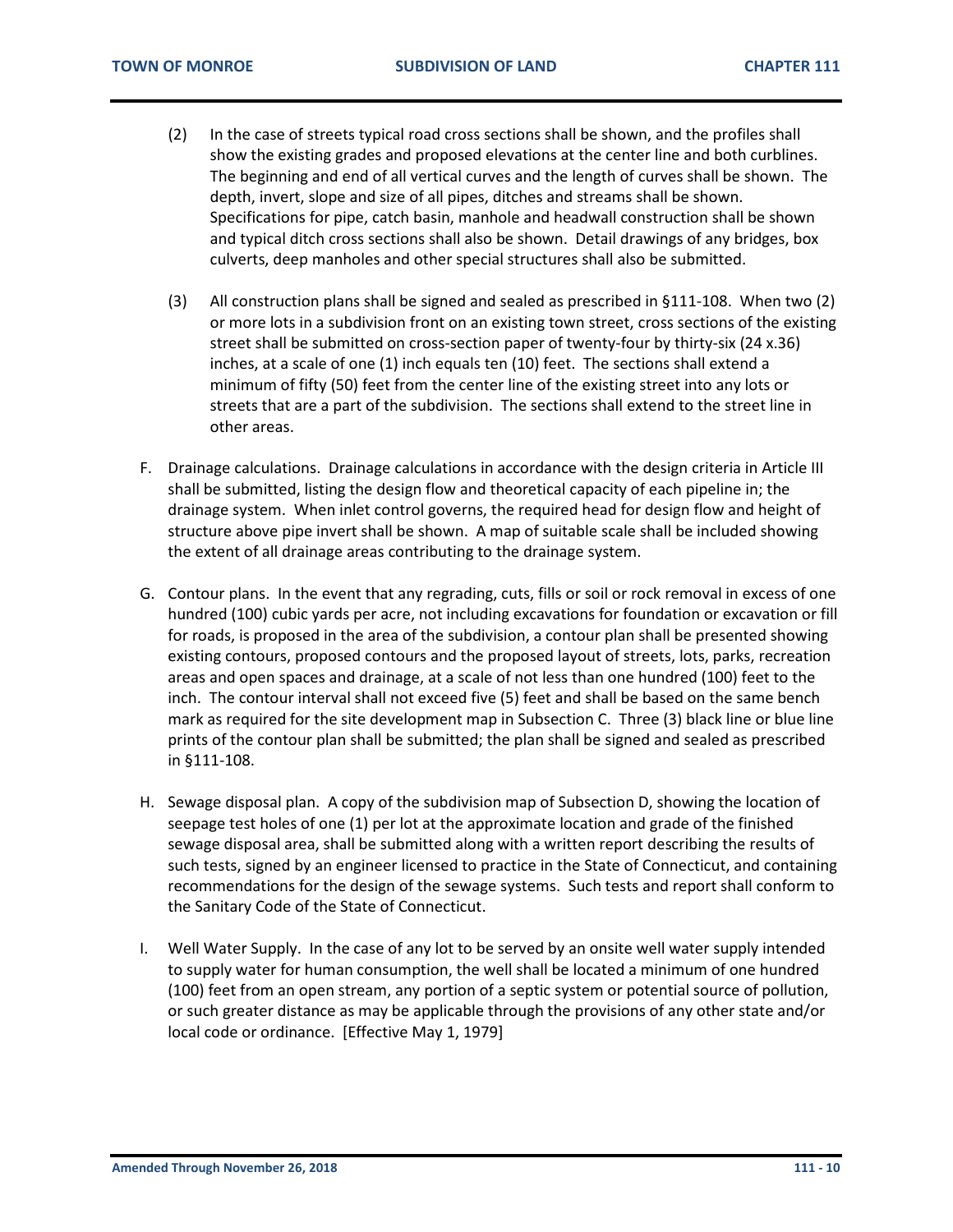- J. State Highway Department permit. Where a proposed road or drain joins with a state highway, the applicant shall obtain a permit for such connection from the Connecticut State Highway Department and shall present a copy of such permit to the Commission.
- K. Easements and deeds. Easements for sanitary sewers and public rights-of-way other than streets, and easements for storm drainage and watercourses, draining existing and proposed streets or streets that may be constructed in the future, shall be confirmed by written easements and deeds describing the land involved and privileges of the town in a form eliminating any town liability for installation and maintenance and satisfactory to the Town Attorney.
- L. Other evidence. In addition to the above requirements for consideration, other evidence as required by the Commission shall be submitted establishing that the land to be subdivided is of such character that it can be used for building purposes without danger to health or the public safety; that proper provision will be made for water, drainage and sewerage, and in areas contiguous to brooks, rivers or other bodies of water subject to flooding, that provision will be made for protective flood control measures; that in places deemed proper by the Commission, open spaces for parks and playgrounds will be established; and if the Commission shall have adopted a plan of development affecting the area of the proposed subdivision, that any proposed street shown on the subdivision map is in harmony with existing or proposed thoroughfares shown on said plan, especially in regard to safe intersections with such thoroughfares.
- M. Inland wetlands approval. If the proposed subdivision property or any portion thereof is shown to be subject to regulation as an inland wetland in accordance with the prescribed wetland map for the Town of Monroe, the necessary approvals and/or permits must be obtained from the governing wetland authority pursuant to Title 22a of the Connecticut General Statutes, 1958 Revision (Revised to 1972). Such approvals and/or permits must be submitted as part of the subdivision application. No subdivision application shall be deemed to be complete until the aforesaid information is submitted to the Commission by the applicant. [Added 9-14-74]
- N. Soil Erosion and Sediment Control. A plan of soil erosion and sediment control shall be prepared, adopted, implemented, maintained and enforced in accordance with the provisions of Article XIX of the Zoning Regulations. [Effective July 1, 1985]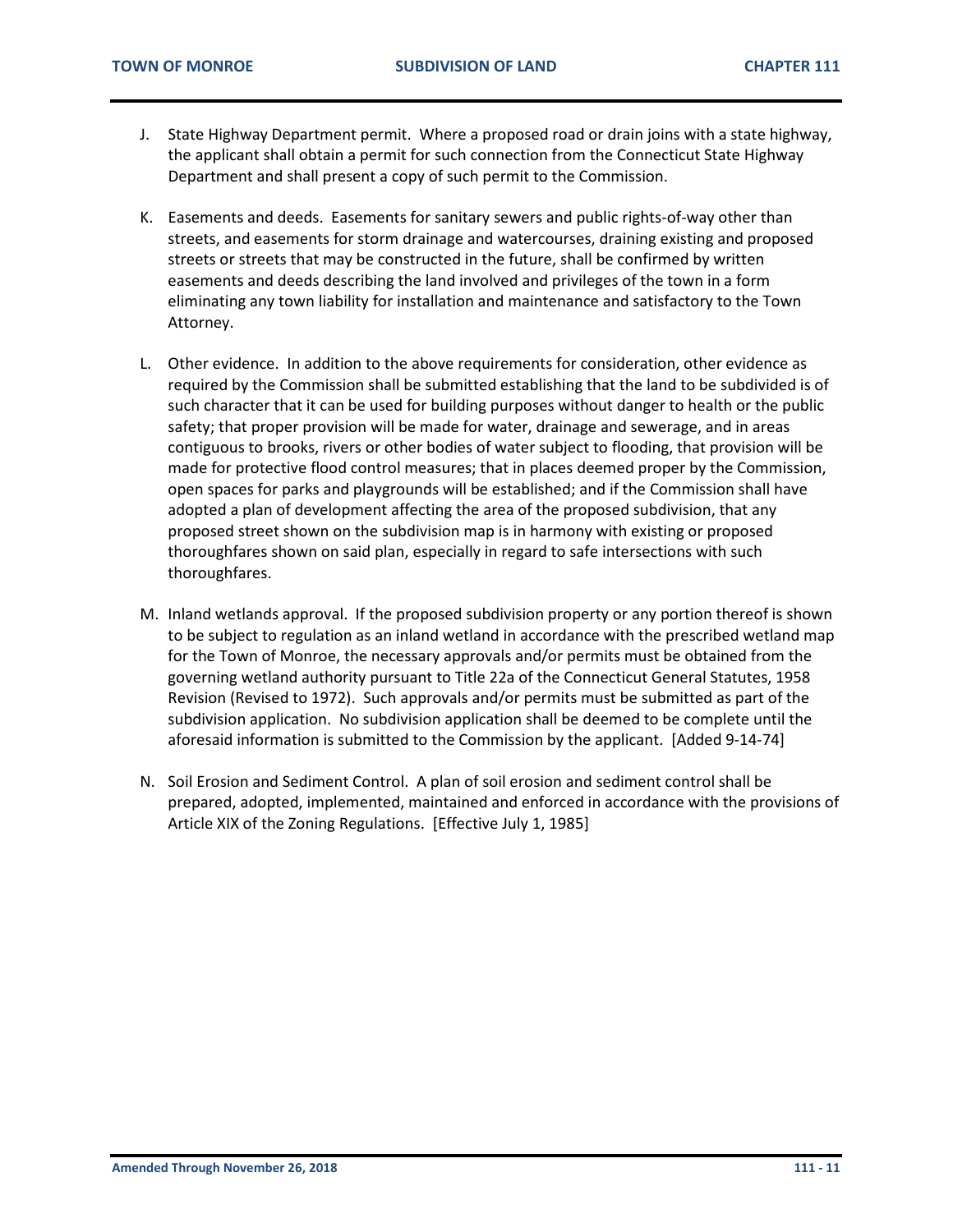#### <span id="page-11-0"></span>**§ 111-202 Conditions of approval.**

After the foregoing requirements for application and consideration have been met, the Commission shall pursue the following procedure:

- A. Approval
	- (1) The Commission shall give consideration to the proposed subdivision, and if it shall find that the subdivision map and plans and the accompanying certificates, documents and data conform to the requirements of these regulations the Commission may conduct a public hearing. All legal notices required in connection with such hearing shall be at the expense of the applicant. The Commission, after the public hearing, if conducted shall give approval to the proposed subdivision if it shall find that the subdivision map and plans and accompanying certificates documents and data conform to the conditions and requirements of these regulations. In granting approval the Commission may attach such conditions as it deems necessary to modify the subdivision map plans or documents and to preserve the purpose and intent of these regulations.
	- (2) The applicant shall comply with all such conditions of approval within ninety (90) days of the date of approval and failure to do so shall render approval null and void unless the Commission upon written request of the applicant extends the ninety-day limit. Such request shall state the reasons that make the request necessary.
	- (3) The Commission shall approve, modify and approve or disapprove any subdivision map or any accompanying plan or document within the time limit prescribed by the General Statutes of the State of Connecticut, as amended. The grounds for disapproval shall be stated in the records of the Commission. The submission of inaccurate or incomplete material shall be grounds for denial by the Commission.
- B. Map endorsement.
	- (1) Construction plans. At the time of approval, the Commission shall endorse copies of the construction plans to permit the initiation of construction after the posting of the required bond. Such endorsement shall in no way affect the right of the Commission or its agent to modify these plans to cope with problems encountered during construction.
	- (2) Subdivision map. When all the conditions of approval, if any, have been met, the Commission shall note its approval of the proposed subdivision by endorsement of the subdivision map in order to permit filing of the map with the Town Clerk. No such endorsement may be made by the Commission until all conditions of approval have been met or, if no bond is posted with the Commission, until all required subdivision improvements have been completed in compliance with the plans as approved and/or modified by the Commission or its agent.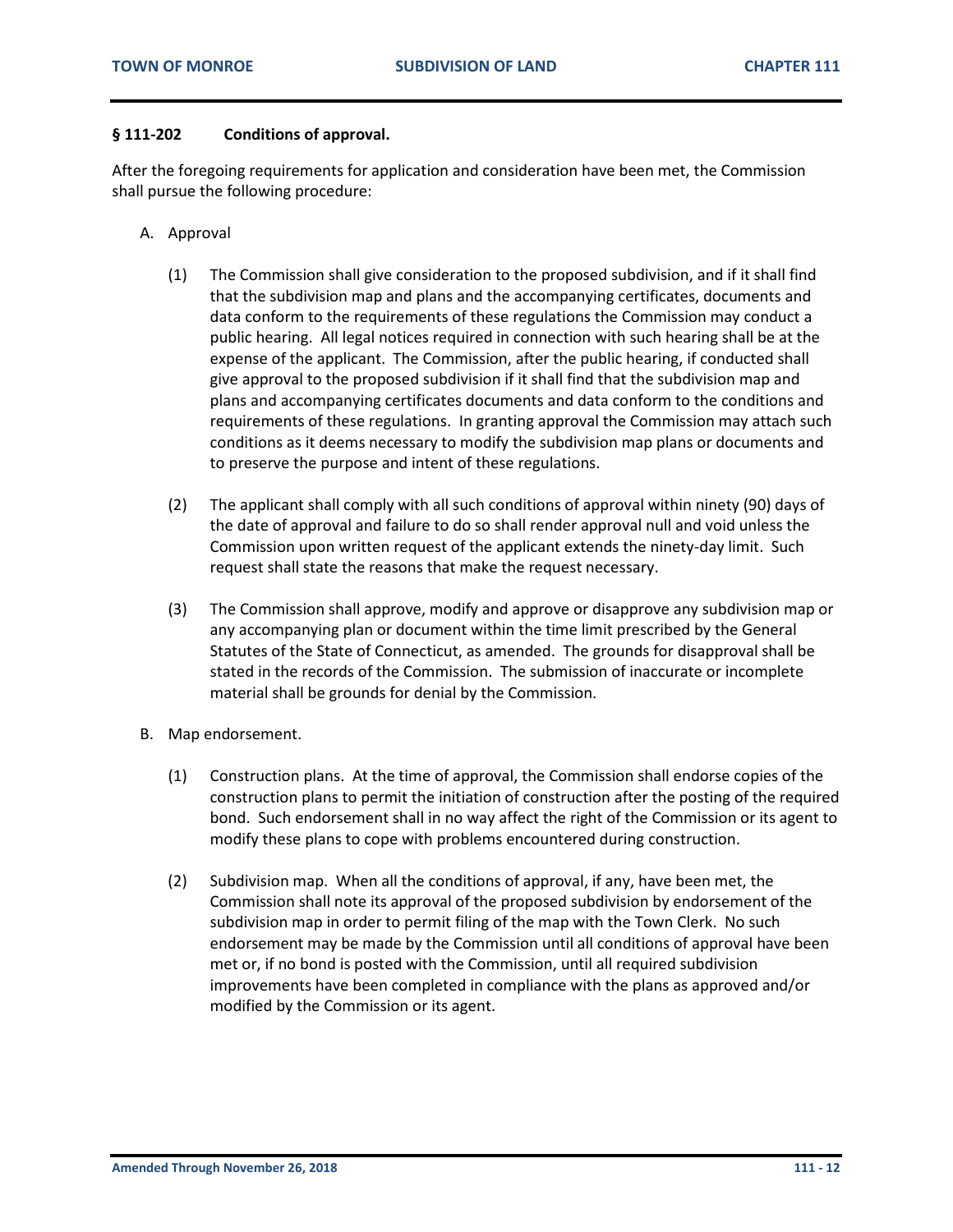- C. Posting of performance bond. [Effective 7-25-81]
	- (1) Prior to final decision by the Commission, the applicant shall file with the Commission a performance· bond to assure completion of subdivision improvements as set forth in these regulations and any specific requirements of the Commission. The Commission shall set the final bond figure, which shall be the sum the Commission shall require, and the required bond shall be posted in the form of:

An irrevocable letter of credit issued through a bank doing business in the State of Connecticut, and with offices in the State of Connecticut, using form(s) prescribed by the Commission. No other form(s) shall be accepted. [10-1-87]

The required total bond shall be in such amount as the Commission shall deem sufficient to ensure the completion of subdivision improvements within five (5) years in accordance with the plans as approved. The Commission may extend the period for completion of improvements by one (1) year upon receipt of evidence of the need for such extension and upon receipt of assurance that the bond obligation will cover the extension period.

- (2) Amount of bond; costs.
	- (a) In computing the amount of the bond, the Commission shall include the construction cost of the following items: the construction of all required improvements, including storm drainage system, roads and pavements, sidewalks and curbs, trees, street signs, grading, setting of monuments and any other requirements made as a condition for subdivision approval.
	- (b) Estimated costs shall be those that would allow for the town's advertising and awarding a contract for construction of the improvements.
	- (c) Costs shall be projected to a point at the end of the performance bond term. Any extension of the term of the performance bond may result in an adjustment as to the bond total.
	- (d) The total estimated cost of the performance bond shall also include an addition of fifteen percent (15%) to cover contingencies and engineering.
- (3) The bond agreement shall remain in full force and effect until such time as the Commission shall authorize its release and cancellation.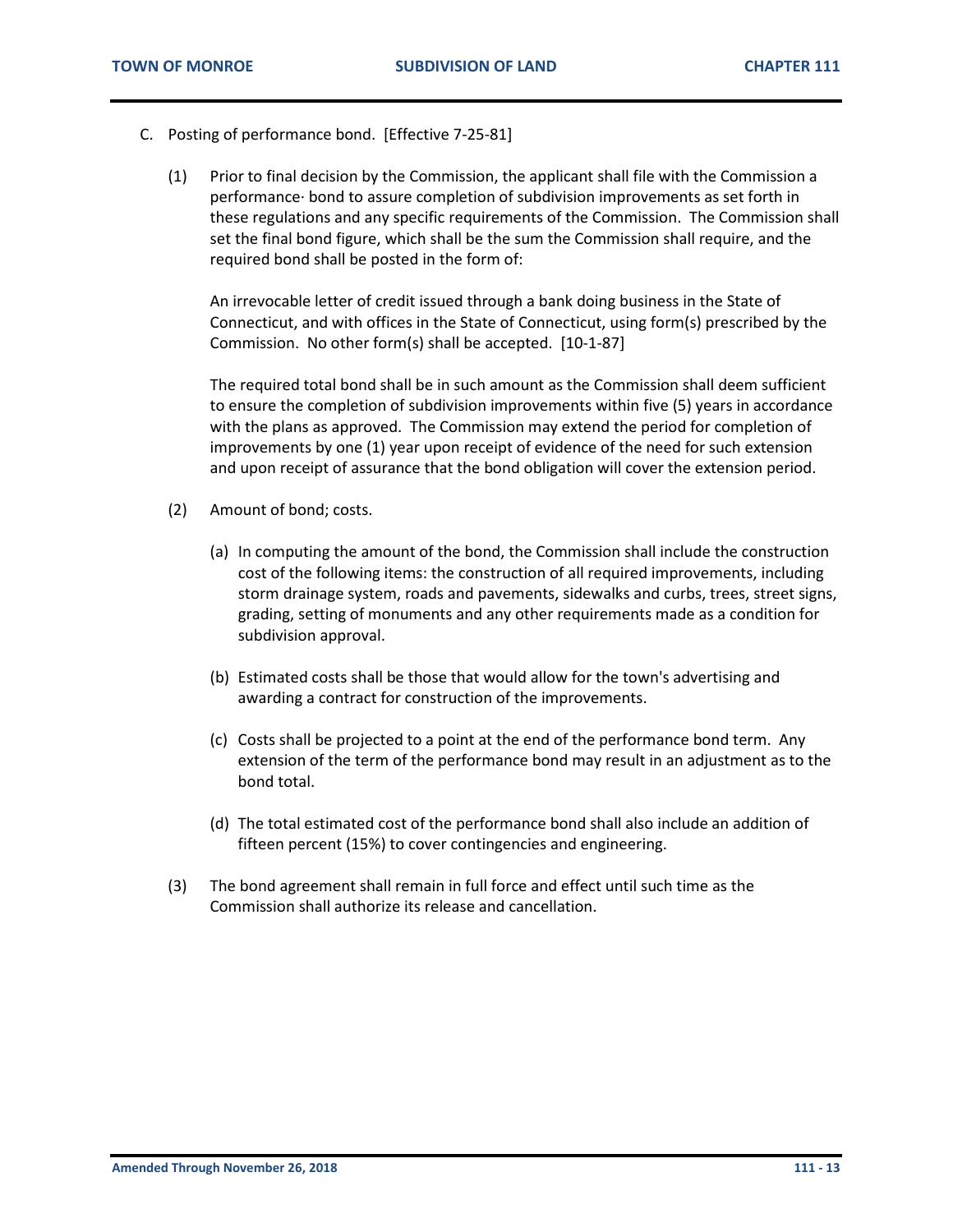- (4) Change in ownership or responsibility; approved subdivision. Should the land upon which subdivision improvements have been approved change in ownership during the life of the approval (as defined in §8-26c, Connecticut General Statutes) the new owner and/or principal of said land shall post a performance bond in the same amount and in the same manner as originally prescribed by the Commission, and as specified in §111-202C(1)-(3). Upon posting of the required bond by the new owner and/or principal, the previously posted bond shall be released by the Commission. Should the new owner and/or principal fail to post the required bond, the existing bond agreement shall remain in full force and effect and the Commission shall prevent the issue of zoning compliance certificates in any form for any lot appearing on the approved subdivision map until such time as the replacement bond is posted.
- (5) All projects bonded under methods specified prior to the revisions to §111-202(C) adopted October 1, 1987 may be converted to the method specified on said date upon the request of the principal.
- D. Insurance.
	- (1) The subdivider shall file with the Commission, on a form acceptable to the town, a general liability insurance policy. This policy shall be of the same term as the performance bond and shall be extended in conformance with any extension of the performance bond.
	- (2) The policy shall insure the Town of Monroe and the subdivider and shall cover all his operations in the development involving existence and maintenance of property and building and contracting operations of every nature, including all public improvements. Said policy shall have the following limits:
		- (a) Property damage (including automobile).
			- [1] Each accident, not less than one hundred thousand dollars (\$100,000).
		- (b) Bodily injury (including automobile).
			- [1] Each person, not less than two hundred fifty thousand dollars (\$250,000).
			- [2] Each accident, not less than five hundred thousand dollars (\$500,000).
- E. Filing of maps and documents. The subdivision map, easements and deeds shall be filed and recorded with the Town Clerk by the Commission at the expense of the applicant.
- F. Certificate of compliance. Before release of any subdivision bond, or before the Commission endorses any subdivision map to permit filing with the Town Clerk when no subdivision bond has been posted, the applicant shall present the following documents to the Commission.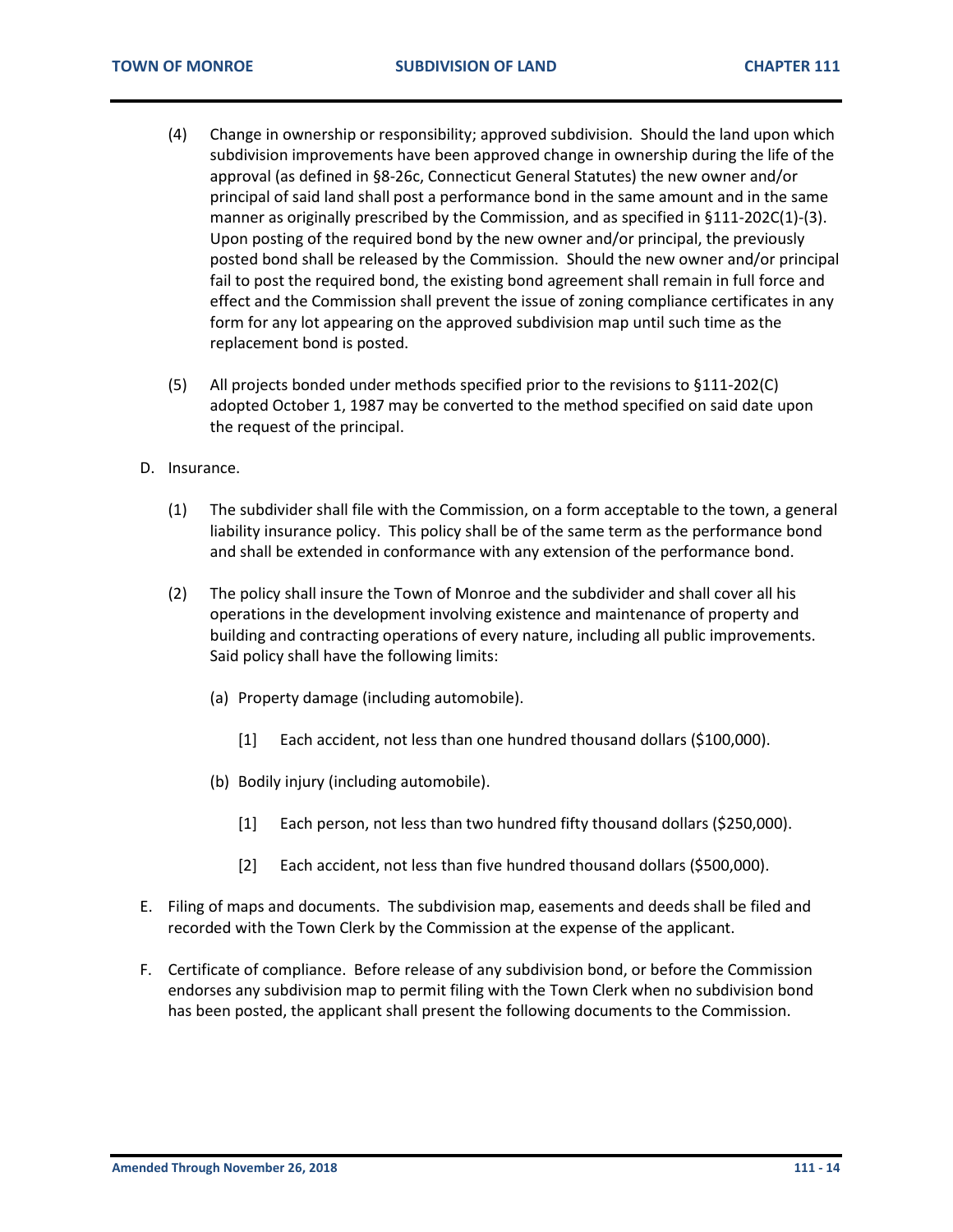- (1) As-built plans. The applicant shall present as-built cloth tracings of the approved construction plans, signed and sealed as prescribed in §111-108 of these regulations, certifying that the streets, storm drains, sanitary sewers, catch basins, manholes, ditches, headwalls, sidewalks, curbs, gutters, bridges, culverts and all other structures pertaining to streets, drainage and sewers have been installed in the location and at the elevation or grade shown on said construction plans.
- (2) Materials. The applicant shall present signed certificates approved by his engineers from suppliers, certifying that the following materials incorporated in the construction of the subdivision conform to the requirements of the Standard Specifications: subbase gravel, processed aggregate for base, bituminous concrete, precast units for drainage structures, pipe and guideposts. In addition, the applicant shall submit test results, from a laboratory satisfactory to the Commission, of samples of the subbase gravel used. The samples shall be taken at the construction site in an approved manner. One (1) sample shall be tested from each five hundred (500) linear feet of street.
- (3) Construction. The applicant shall also present a statement, signed and sealed by a professional engineer licensed to practice in the State of Connecticut, certifying that the following items conform to the Standard Specifications:
	- (a) Construction and depth of subbase.
	- (b) Construction and depth of processed aggregate base.
	- (c) Construction and depth of bituminous concrete pavement.
	- (d) Construction of storm drainage, including underdrains.
- G. Statement of satisfactory completion. Upon completion to the satisfaction of the Commission of all requirements related to the subdivision, the Commission, at the request of the applicant, shall execute a statement certifying that the subdivision has received approval, that all of the conditions of approval have been met and that all required subdivision improvements have been completed in accordance with plans as approved. No road completed after October 31 shall be accepted prior to April 1 of the succeeding year.
- H. Hold-harmless agreement. Where, in the best interests of the town, it agrees with the subdivider to provide snow and ice control maintenance on a street within a subdivision that has not been accepted, the subdivider shall provide the town with an agreement holding the town harmless for any accidents or damage to existing improvements that may occur as a result of the town's maintenance.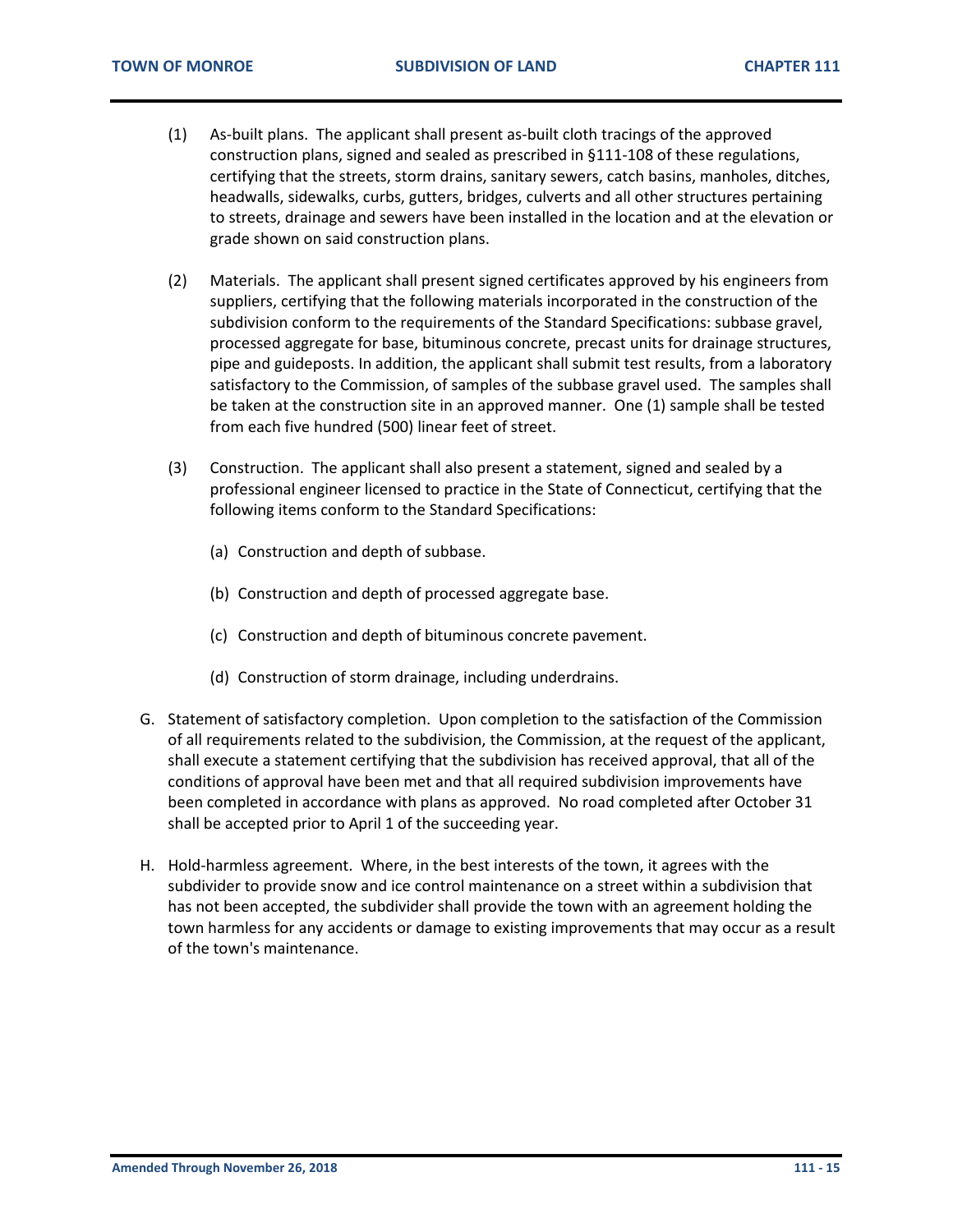## <span id="page-15-0"></span>**ARTICLE III Subdivision Design Standards**

#### <span id="page-15-1"></span>**§ 111-300 General requirements.**

All improvements shall be planned and constructed as provided herein and shall be subject to the approval of the Commission. Improvements shall generally be in accord with the Standard Specifications of the Town of Monroe.*(5)* Construction shall be carried on only under the supervision of the Town Engineer. The following criteria shall apply to the planning and map layout of streets, lots, parks, recreation areas and other improvements and facilities required in any proposed subdivision.

*(5) Editor's Note: See A120, Standard Specifications.*

#### <span id="page-15-2"></span>**§ 111-301 Streets.**

Streets shall be designed and constructed in accordance with the Standard Specifications of the Town of Monroe. Streets shall be planned in such a way as to provide a safe and convenient street system for present and prospective traffic and to conform to the following standards:

- A. Classification of streets. All streets shown on the subdivision map as approved by the Commission shall be classified as follows:
	- (1) Major thoroughfare or parkway. A major thoroughfare or parkway is a street of considerable continuity which is primarily a traffic artery for intercommunication among large areas of the town and on which through traffic passing abutting properties will be dominant.
	- (2) Secondary thoroughfare. A secondary thoroughfare is a street which is supplementary to the major thoroughfare or parkway system and is primarily a means of intercommunication between this system and smaller areas or among smaller areas and on which traffic past abutting properties is somewhat dominant.
	- (3) Local street. A local street is a street which primarily provides access to abutting residential properties.
	- (4) Commercial street. A commercial street is a street which gives direct access to or circulation within business and industrial areas.
	- (5) Private commercial street servicing DI and DB Design Districts. A private street is a street which: (1) is owned and maintained privately, with access, utility and maintenance obligations clearly documented and established in a legal instrument submitted for review at the time of subdivision application and subsequently filed on the land records prior to the construction of said private street; and (2) provides direct access to or circulation within a commercial subdivision within a DI and/or DB Deign District.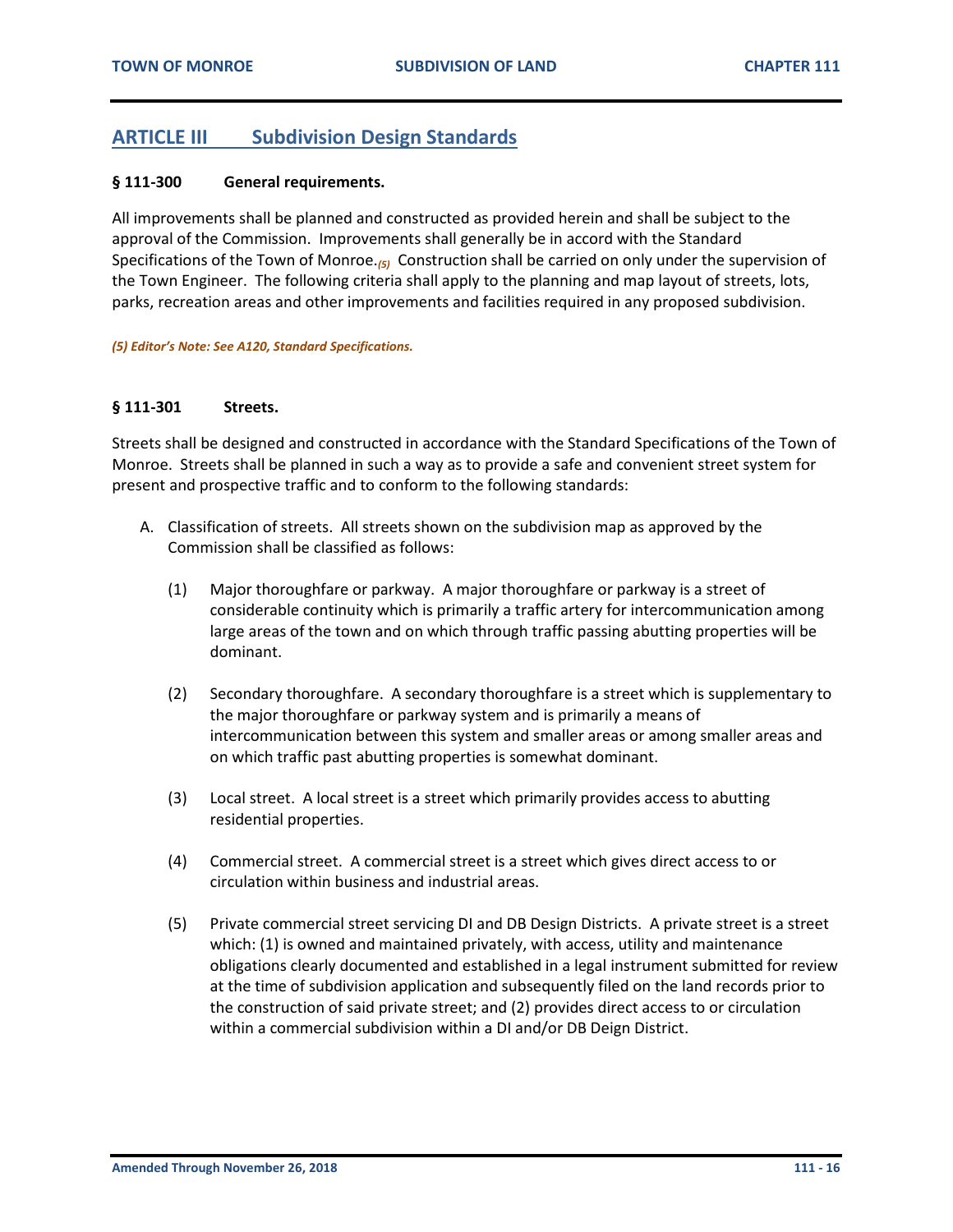- B. Street width. Streets shall have the following minimum width according to their classification:
	- (1) Major thoroughfare: sixty (60) feet: parkway, eighty (80) feet.
	- (2) Secondary thoroughfare: sixty (60) feet.
	- (3) Local street: fifty (50) feet.
	- (4) Commercial street: sixty (60) feet.
	- (5) Private commercial street servicing DI and DB Design Districts: sixty (60) feet.
- C. Pavement width. Streets shall have the following width between curb faces:
	- (1) Major thoroughfare: forty (40) feet: parkway: two (2) lanes of twenty (20) feet each.
	- (2) Secondary thoroughfare: thirty-six (36) feet.
	- (3) Local street: thirty-two (32) feet.
	- (4) Commercial street: thirty- two (32) feet. Where deemed necessary, at the discretion of the Commission, the road width standard may be increased to a width of thirty-six (36) feet.
	- (5) Private commercial street servicing DI and DB Design Districts: thirty-two (32) feet.
	- (6) Turnaround: radius of fifty (50) feet.
- D. Grade. Streets should in general follow the contours of the land. The minimum grade for any street shall be one percent (1%) and the maximum grade shall not exceed the following:
	- (1) Major thoroughfare and parkway: four percent (4%).
	- (2) Secondary thoroughfare: six percent (6%).
	- (3) Local street: ten percent (10%).
	- (4) Commercial street: six percent (6%).
	- (5) Private commercial street servicing DI and DB Design Districts: eight percent (8%), or nine percent (9%) if said street currently exists as of August 15, 2013 and functions as a private roadway servicing more than one building or property.
	- (6) Turnaround: three percent (3%).
	- (7) Intersections. Grades approaching intersections shall not exceed five percent (5%) for a distance of not less than one hundred (100) feet from the center line of the intersection.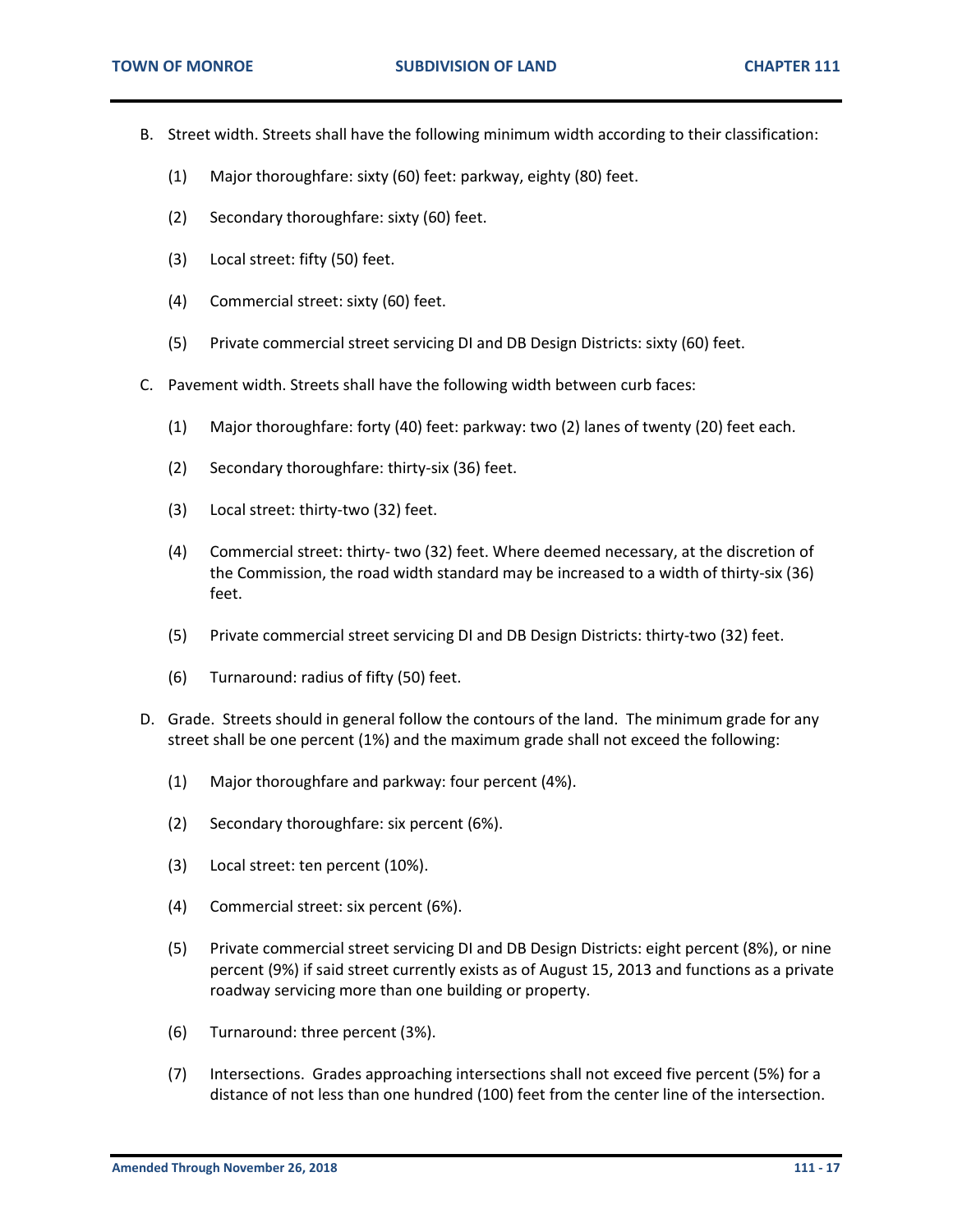- E. Horizontal alignment. The minimum radius of curvature at the center line of streets shall be as follows:
	- (1) Major thoroughfare or parkway: one thousand eight hundred (1,800) feet.
	- (2) Secondary thoroughfare: six hundred (600) feet.
	- (3) Local street: two hundred (200) feet.
	- (4) Commercial street: three hundred (300) feet.
	- (5) Private commercial street servicing DI and DB Design Districts: (1) three hundred (300) feet, or (2) one hundred sixty (160) feet if said street has no outlet; currently exists as of August 15, 2013 and functions as a private roadway servicing more than one building or property; has adequate maneuverability; and has adequate sight-line and stopping distance as per existing (field-determined) vehicle running speed.
- F. Vertical alignment. Vertical curves shall be used for all changes in gradient where the algebraic difference in grades exceeds five-tenths percent (0.5%). All vertical curves shall be parabolic with a minimum length of one hundred (100) feet. The length of vertical curves for crests and sags shall be determined for stopping sight distances as follows:

| <b>Design Speed</b><br>(mph) | <b>Stopping Sight Distance</b><br>(feet) |
|------------------------------|------------------------------------------|
| 30                           | 200                                      |
| 40                           | 275                                      |
| 50                           | ってい                                      |

- G. Cross section. Streets shall be crowned with a cross slope of three-eighths (3/8) inch per foot. The sidewalk shelf shall be graded from the back of curb to the street line and shall slope up from the curb at one-half (1/2) inch per foot.
- H. Pavement structure. Streets shall have the following compacted depths of materials:
	- (1) Subbase. The subbase shall be gravel with the following compacted depths:
		- (a) Major thoroughfare or parkway: twelve (12) inches.
		- (b) Secondary thoroughfare: eight (8) inches.
		- (c) Local street: six (6) inches.
		- (d) Commercial street: twelve (12) inches.
		- (e) Private commercial street servicing DI and DB Design Districts: ten (10) inches.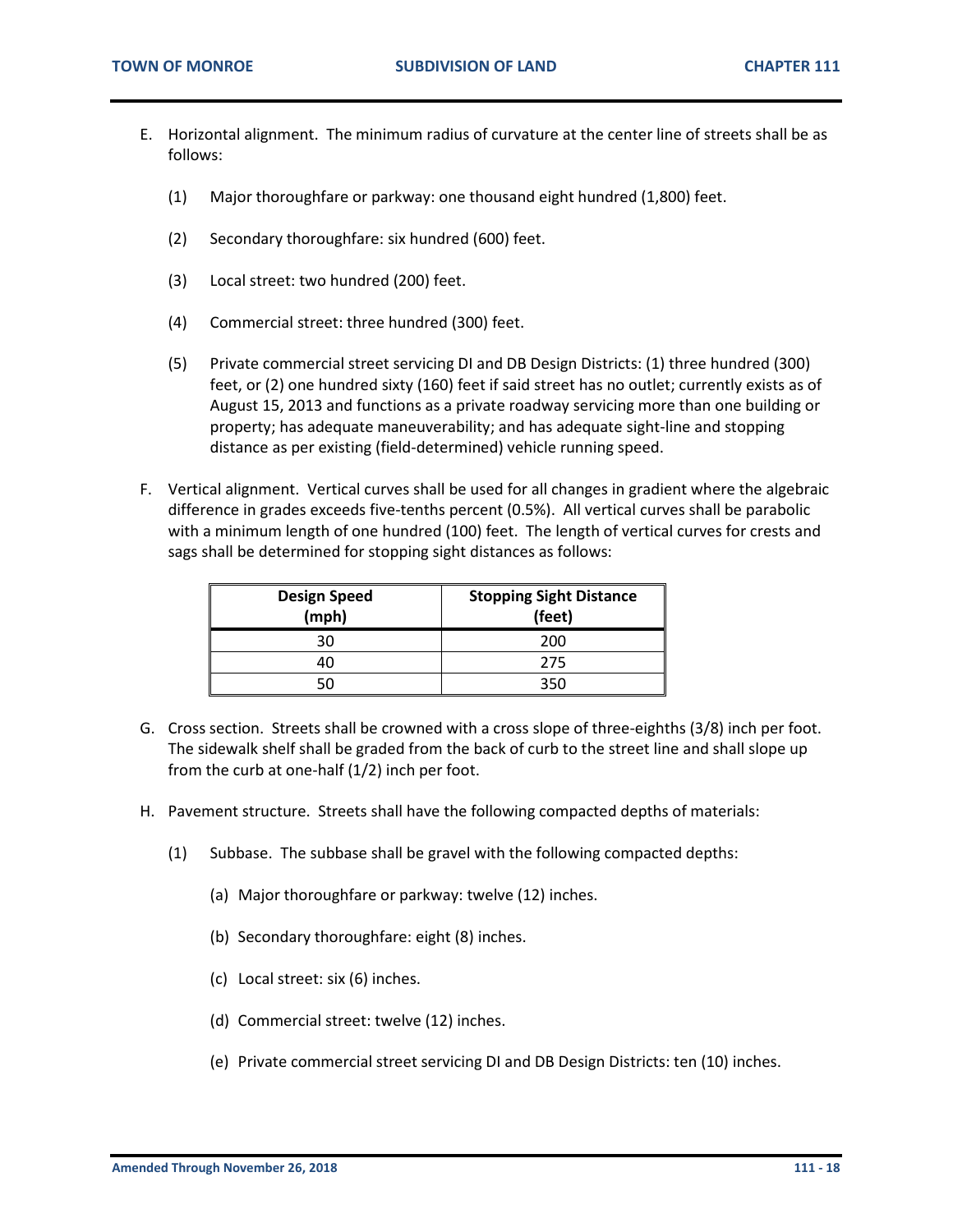- (2) Base course. The base course for all streets shall be four (4) inches' compacted depth of processed aggregate.
- (3) Surface course. The surface course shall be three (3) inches compacted depth of bituminous concrete placed in two (2) equal layers, except that arterial and commercial streets and private commercial streets servicing DI and DB Design Districts shall have four (4) inches of compacted depth placed in two (2) equal layers.
- I. Intersections. The following criteria shall apply to street intersections:
	- (1) Number of streets. No more than two (2) streets shall intersect at anyone (1) point. Except for crossroads, no point of intersection of any street shall be closer than two hundred (200) feet to an intersection on the opposite side of the street.
	- (2) Angle of intersection. Wherever practical, all streets shall intersect at ninety degrees (90°), and no street shall intersect any other street at an angle of less than eighty-five degrees (85°).
	- (3) Corner radii. Intersecting local streets shall have a minimum radius of fifteen (15) feet at the street line. Intersections of local streets with major thoroughfares or parkways, secondary streets and commercial streets shall have a minimum radius of twenty (20) feet at the street line. All other intersections shall have a minimum radius of twenty·five (25) feet at the streetline.
- J. Slopes. Cut or fill sections beyond the street line shall not be steeper than two to one (2:1) [two (2) horizontal to one (1) vertical], except in rock. The Commission or its agent may require flatter slopes to maintain the stability of the bank. At intersections, banks shall be cut back to maintain a minimum sight distance of one hundred (100) feet along each approach leg. No cut or fill slopes shall extend outside of the subdivision property unless appropriate slope rights are obtained for the town. All ground surfaces that are disturbed due to grading and constructing the street shall be loamed and seeded in accordance with the Standard Specifications.
- K. Removal of turnarounds. During the construction of a new street that is the extension of a culde-sac street, the turnaround shall be removed, even though it is outside of the limits of the subdivision being constructed. The pavement shall be removed to a depth of at least six (6) inches, new curbs constructed and the area backfilled, loamed and seeded to blend with the requirements of the Standard Specifications.
- L. Curbs. Machine-laid bituminous concrete curbs shall be installed along all streets and turnarounds in accordance with the Standard Specifications. The Commission may require portland cement concrete curbs to be installed.
- M. Sidewalks. The Commission may require the installation of portland cement concrete sidewalks in locations deemed proper by the Commission. Sidewalks, when required, shall be constructed in accordance with the Standard Specifications.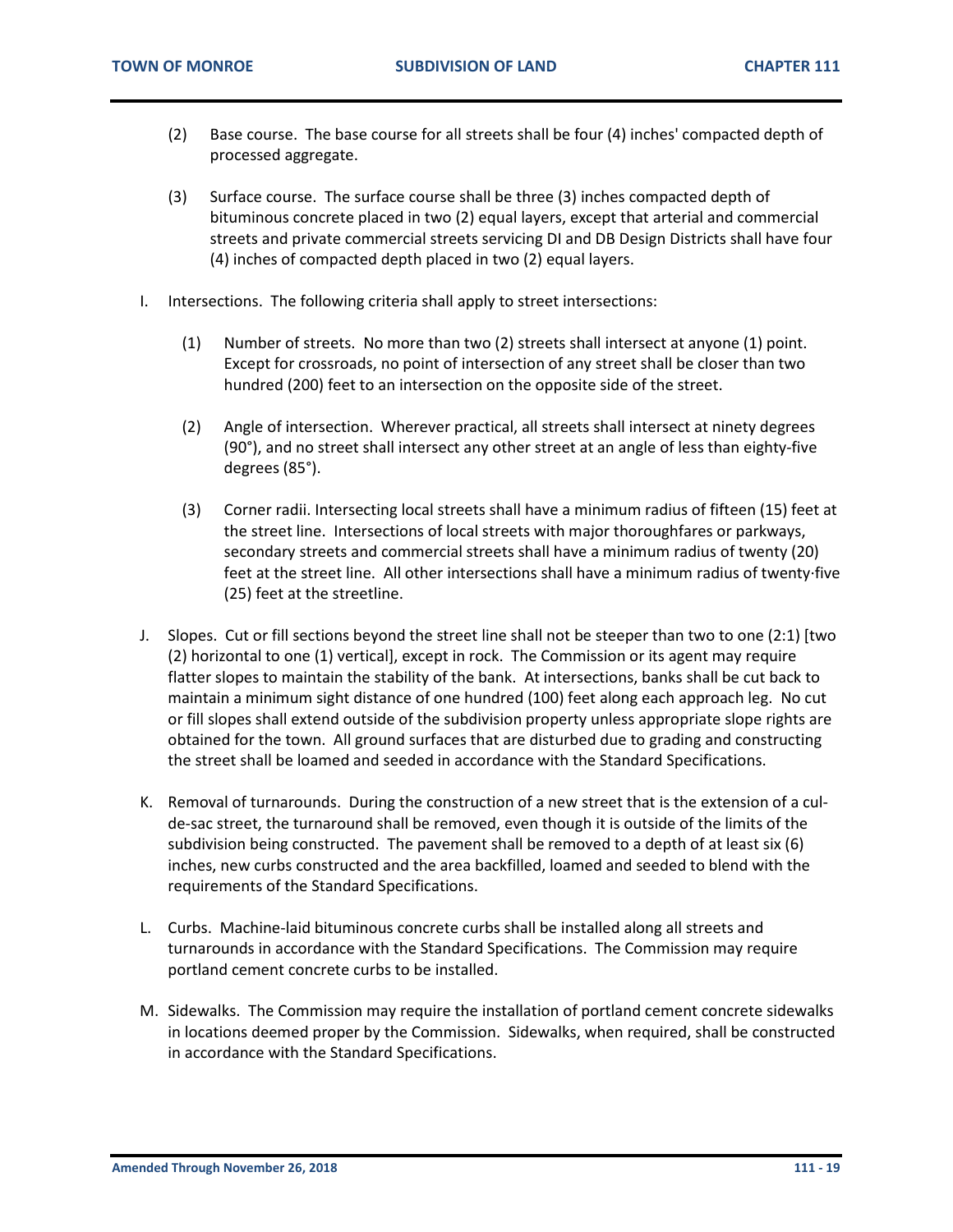- N. Guideposts. Guideposts shall be installed along streets where slopes are steeper than four to one (4:1). Guideposts shall be installed in accordance with the Standard Specifications.
- O. Relation to adjoining areas. Proposed local streets and private commercial streets servicing DI and DB Design Districts shall be planned to discourage through traffic and to provide a safe and convenient system for present and prospective traffic in the area surrounding the proposed subdivision. Proposed major thoroughfares, parkways, secondary thoroughfares and commercial streets shall be planned to provide for continuation of existing streets in adjoining areas with an alignment in accordance with the standards provided herein and for proper projection into adjoining properties when subdivided. Proposed streets to be projected into adjoining properties shall be carried to the boundary line. Minimum fifteen-foot-wide slope rights on each side of the future right-of-way shall be given to the town.
- P. Cul-de-sac or dead-ends; number of lots to be served by. Culs-de-sac or dead-end streets, which are closed at one (1) end by building lots or other land, ending in a turnaround which may be temporary or permanent shall provide sole access to not more than twelve (12) building lots, nor less than four (4) lots. All such lots shall meet the minimum frontage requirement of the Zoning District along the street line of the cul-de-sac or dead-end street. The length of a street terminating with a permanent or temporary cul-de-sac or dead-end shall not exceed 2,000 linear feet. The Commission may approve a longer length where adequate emergency access provisions are provided. The Commission may also approve an alternative terminus design for a proposed private commercial street servicing DI or DB Design Districts provided said alternative terminus design provides for safe and adequate continuation of vehicle movement and turnaround with adequate easements relating thereto.
- Q. Turnarounds. A turnaround shall be provided at the closed end of a cul-de-sac or dead-end street. Turnaround design shall not exceed a minimum radius of fifty (50) feet to the curbline/sixty (60) feet to the street line or a maximum radius of sixty-five (65) feet to the curb line/seventy-five (75) feet to the streetline. In any case, the area from the curbline to the street line shall not exceed ten (10) feet. Land for a turnaround on a dead-end street which will at some future date be projected into adjoining property shall be provided in the form of an easement to the town which shall contain a condition for automatic termination of the easement upon extension of the street. Pavement for the temporary turnaround shall be removed upon termination of the temporary turnaround easement, in accordance with the Standard Specifications.
- R. Street names. Streets shall bear names which do not duplicate or too closely approximate, in spelling or sound, existing street names in Monroe. All street names shall be approved by the Commission.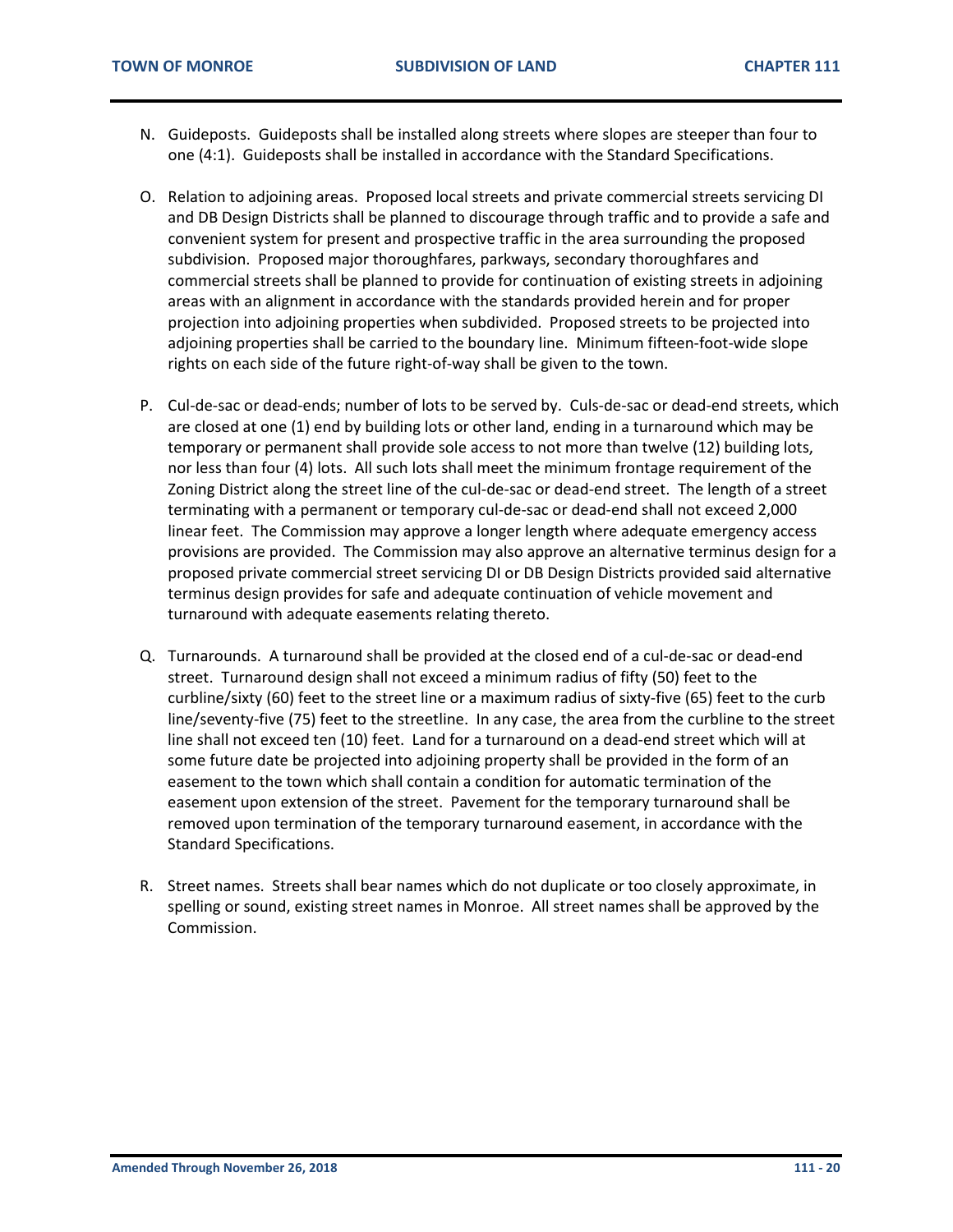- S. Monuments. Concrete monuments shall be located on points of curve and points of tangency with an unobstructed line of sight between them. Monuments shall be no more than one thousand (1,000) feet apart nor closer than two hundred (200) feet except on short curves. Center line pins shall be placed at all points of curve, points of tangency, angle points and at the intersections of all streets within the subdivision as well as adjoining streets. Where two (2) pins are not visible, pins will be set on line. Pins shall be made of ferrous metal, twenty-four (24) inches long and three-fourths (¾) inch in diameter, and set flush with the finished pavement. The distance between all center-line pins shall be indicated on the finished map. The location of monuments and pins shall be subject to the approval of the Town Engineering Department.
- T. Existing streets. When proposed subdivisions abut an existing town street, the following requirements shall be adhered to:
	- (1) Right-of-way. A street line shall be established to provide for future widening of the existing street. The street line shall be set in accordance with the requirements as to width and alignment for the classification assigned to the street by the Commission. The developer shall give the town a quitclaim deed for the land between the newly established street line and the edge of the existing traveled way.
	- (2) Drainage. When required by the Commission, drainage structures shall be constructed to conform to the future widening of the existing street with provisions made to properly drain the street in its existing configuration.
	- (3) Reconstruction. When required by the Commission, the existing street shall be reconstructed in conformance with the requirements of the classification assigned to the street by the Commission.
- U. Street lines. Street lines on each side of a proposed street shall be parallel or shall be concentric arcs.
- V. Block dimensions. Intersecting streets shall be laid out at such intervals that block lengths between street lines are not more than one thousand two hundred (1,200) feet nor less than four hundred (400) feet, except when in the opinion of the Commission existing conditions justify a variation from this requirement.
- W. Street signs. Each street intersection in a subdivision, including intersections of new subdivision streets with existing streets or highways, shall be provided with appropriate signs identifying both streets, in accordance with the following procedure:
	- (1) The Planning and Zoning Commission shall determine the number and types of signs required and shall specify the requirements upon final approval of the subdivision.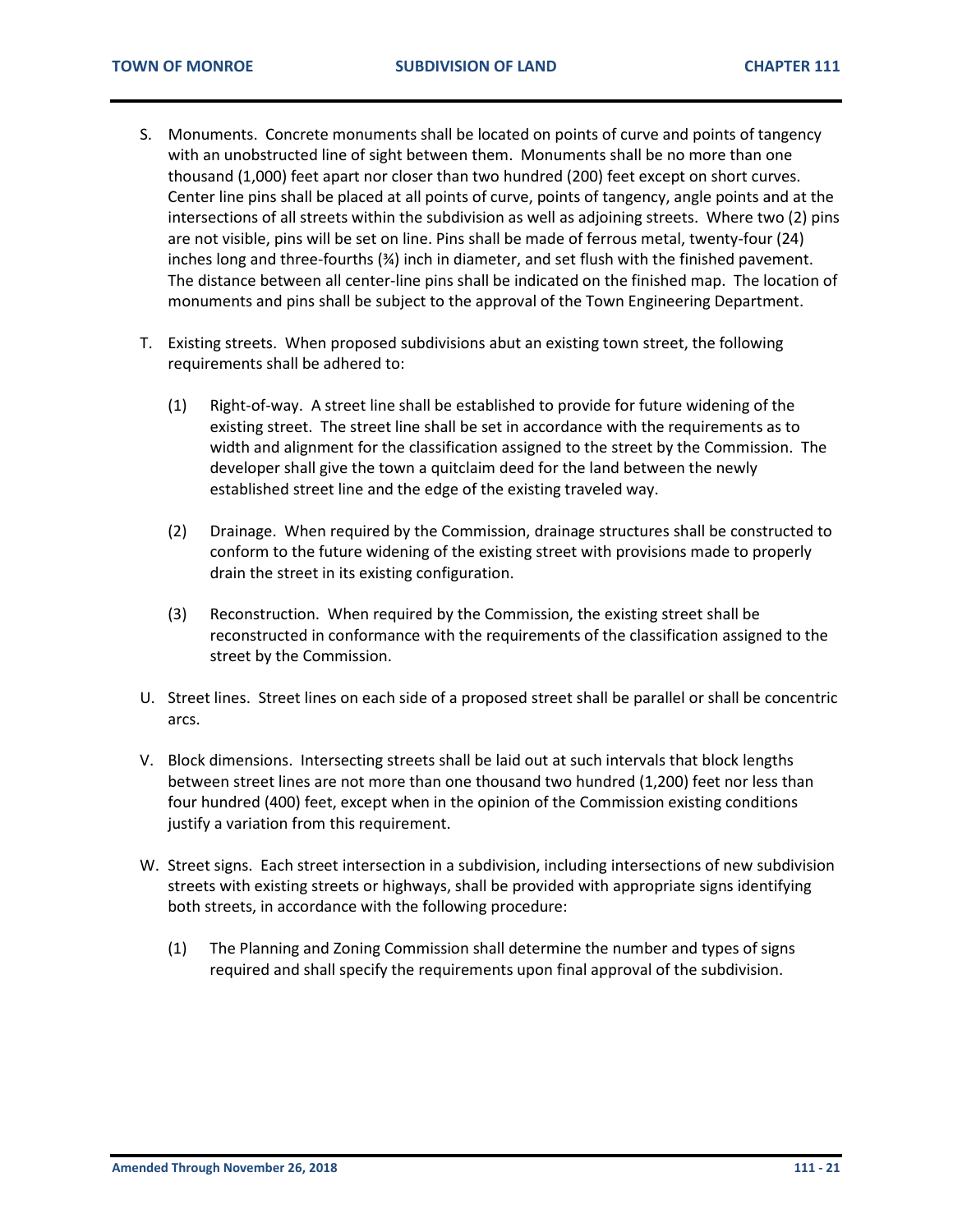- (2) The Town Highway Department shall provide and install the required signs with the funds deposited by the applicant to the Town Subdivision Street Sign Account. The applicant shall deposit to this account sums for the required signs in accordance with a schedule on file with the Commission. The total sum required shall be deposited to said account prior to the time that a release of the subdivision improvement bond is requested by the applicant, except that no certificate of occupancy shall be issued for any structure unless sufficient funds are deposited to said account to pay for signs to identify any intersections of the street where said structure is located.
- X. Construction signs.
	- (1) The developer shall erect and maintain at each terminus of each street as it is laid out a secure sign reading as follows:

"This is not- a Public Road"

Signed: \_\_\_\_\_\_\_\_\_\_\_\_\_\_\_\_\_\_\_\_\_\_\_\_\_\_\_\_\_\_\_

Developer

- (2) The above-required sign shall be at least eighteen by twenty-four (18 x 24) inches in size, with two (2) inch block lettering, and shall be maintained until the streets are accepted by the town.
- Y. Stonewalls. In recognizing the historic and natural value of field constructed stonewalls, common in and around the Town of Monroe, all stonewalls on a subdivision site shall be mapped per the requirements of §§111-201C and D. Wherever feasible, stonewalls shall be preserved as found on site or shall be relocated on site. Wherever practical, existing or new lot lines shall be made to follow stonewalls provided they generally conform to the provisions of §111-304 of these regulations. [Effective 3-24-85]

#### <span id="page-21-0"></span>**§ 111-302 Drainage.**

The protection of life and property of area residents, the traveling public and the town shall be of paramount importance and the facilities shall be located and planned so as to minimize danger to such life and property. Storm drainage shall be designed in accordance with the following criteria:

- A. Runoff. The rational method shall be used for computing runoff (Q=Aci), where the following values apply:
	- Q = runoff, in cubic feet per second A = area of watershed contributing, in acres i = rainfall intensity, in inches per hour c = coefficient of imperviousness
- B. Design storm. Design of facilities to carry stormwater runoff shall be based on a ten-year storm. Design of facilities to carry established streams shall be based on a fifty-year storm.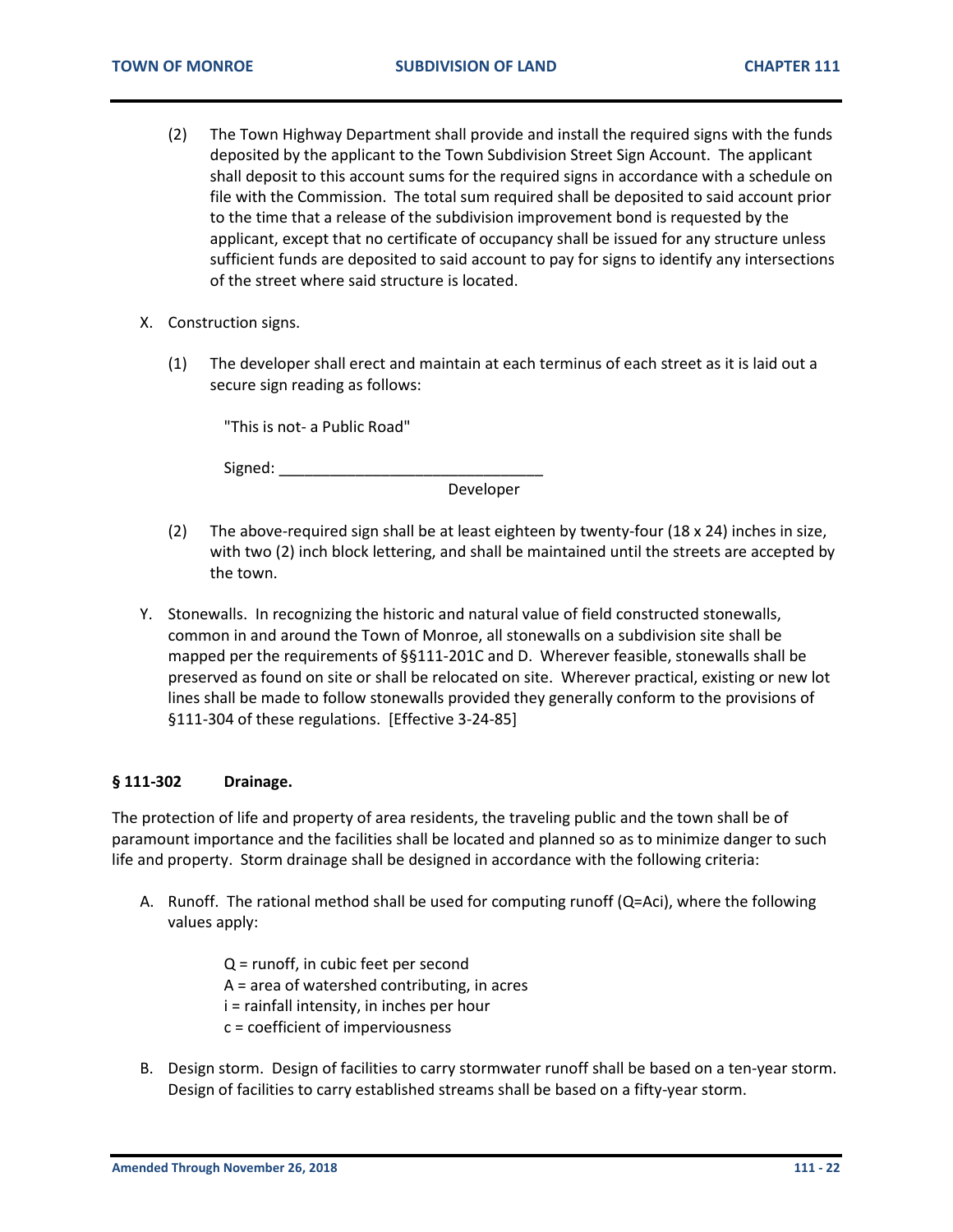- C. Rainfall intensity.
	- (1) Rainfall intensity shall be determined from the New Haven Chart, a copy of which is included.*(6)*

*(6) Editor's Note: The New Haven Chart is included at the end of this chapter.*

- (2) The time of concentration used in this chart shall be determined as follows:
	- (a) Overland flow less than one thousand (1,000) feet, Seelye Chart.
	- (b) Overland flow more than one thousand (1,000) feet, Kirpich Chart.
	- (c) Flow in pipes, computed for design flow.
- (3) Copies of the Seelye Chart and Kirpich Chart are included.*(7)*

*(7) Editor's Note: Copies of the Seelye Chart and Kirpich Chart are included at the end of this chapter.*

D. Coefficient of imperviousness. The following coefficients shall be used in the various zoning districts:

| <b>District</b>           | <b>Coefficient</b> |
|---------------------------|--------------------|
| Residential and Farming C | 0.40               |
| Residential and Farming D | 0.35               |
| Residential and Farming E | 0.30               |
| Business No. 1 and No. 2  | 0.75               |
| <b>Industrial Park</b>    | 0.75               |
| Restricted Industrial     | 0.75               |

- E. Pipe. All pipe for storm drains shall be reinforced concrete pipe. The minimum size of pipe shall be fifteen (15) inches. In special cases, asphalt-coated corrugated metal pipe may be used if approved by the Town Engineer.
- F. Slope. The minimum slope for storm drains shall be five tenths percent (0.5%).
- G. Hydraulic design. The hydraulic design of pipes shall be based on the Manning formula. The roughness coefficient (N) used shall be fifteen-hundredths (0.015) for concrete pipe and nineteen-hundredths (0.019) for corrugated metal pipe.
- H. Cover. The minimum cover over all pipe shall be two (2) feet.
- I. Intersections. Inlets shall be installed to properly drain all intersections of new streets and intersections of new streets with existing town streets.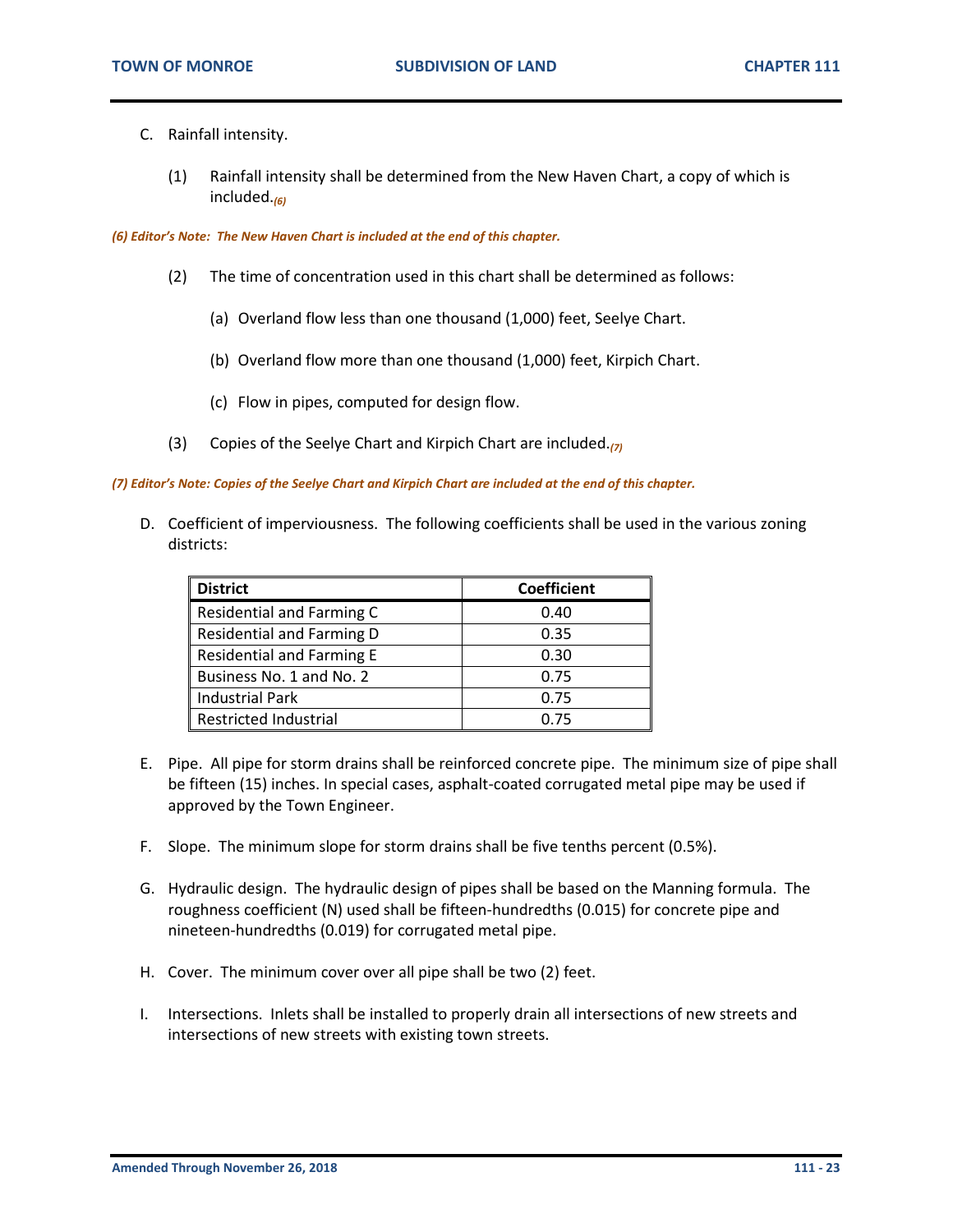- J. Easements. Easements at least thirty (30) feet in width centered on the storm drain, shall be provided for all stormwater and sanitary sewer pipes which will not be installed in streets to be dedicated to the town. Easements for outlet pipes shall extend to a suitable existing storm drain or an adequate natural watercourse. Easements shall be provided for ditches, channels or natural streams and shall be of sufficient minimum width to include a ten-foot access strip in addition to the width of the ditch, channel or natural stream from top of bank to top of bank. In addition, a minimum easement width of twenty (20) feet shall be dedicated, if required, on the rear line of each lot for the use of public utilities, poles, pipes and conduits, except where the Commission deems such easements impracticable or undesirable.
- K. Channel lines. Channel and building lines shall be provided along any major stream or river for the purpose of preventing encroachment upon and constriction of the natural water channel by buildings, filling operations or other facilities and construction. The width of the channel shall be based on sound engineering calculations, anticipating long-range storms and flow potentials and recognizing proper alignment and gradients of the channel. A note shall be placed on the final map explaining the channel and building lines and stating the restrictions against encroachment upon the channel in a manner approved by the Town Attorney.
- L. Catch basins, drop inlets and manholes.
	- (1) The first inlet in a storm drain system shall be located within three hundred fifty (350) feet of the roadway high point. Other than the first inlet, all inlets will be spaced a maximum of three hundred (300) feet apart. When the spacing between inlets exceeds four hundred (400) feet, manholes shall be placed to give a maximum length of pipe between structures of four hundred (400) feet.
	- (2) Drainage structures (catch basins, drop inlets or manholes) shall be placed at each grade change along a storm drain, at each change in horizontal direction and at each junction point of two (2) or more storm drains. Normally, drop inlets shall be used. In areas that are susceptible to the deposit of sand or debris, catch basins shall be used. Double-grate inlets shall be used at sags where, due to off-street runoff, a design flow in excess of three (3) cubic feet per second will be entering the inlet.
- M. Discharge. The discharge of all stormwater shall be conducted into suitable watercourses, wetlands, or into town drains with adequate capacity to carry additional water. Where the discharge shall be onto private property adjoining the proposed subdivision, proper easements and discharge rights shall be secured by the applicant for the town before approval of the final map and acceptance of the drainage plan. No storm drain shall outlet into a natural watercourse, whether continually flowing or intermittent, or into an existing drainage system, so as to exceed the capacity of the watercourse or drainage system, without provisions being made to satisfactorily increase the capacity of the watercourse or downstream structure. [Effective 6-1S-80]
- N. Underdrain. Underdrains shall be installed in all areas where wet conditions prevail or where required by the Town Engineer. Underdrain outlets shall be connected to drainage structures whenever practical. When impractical, they shall be terminated with an approved end wall.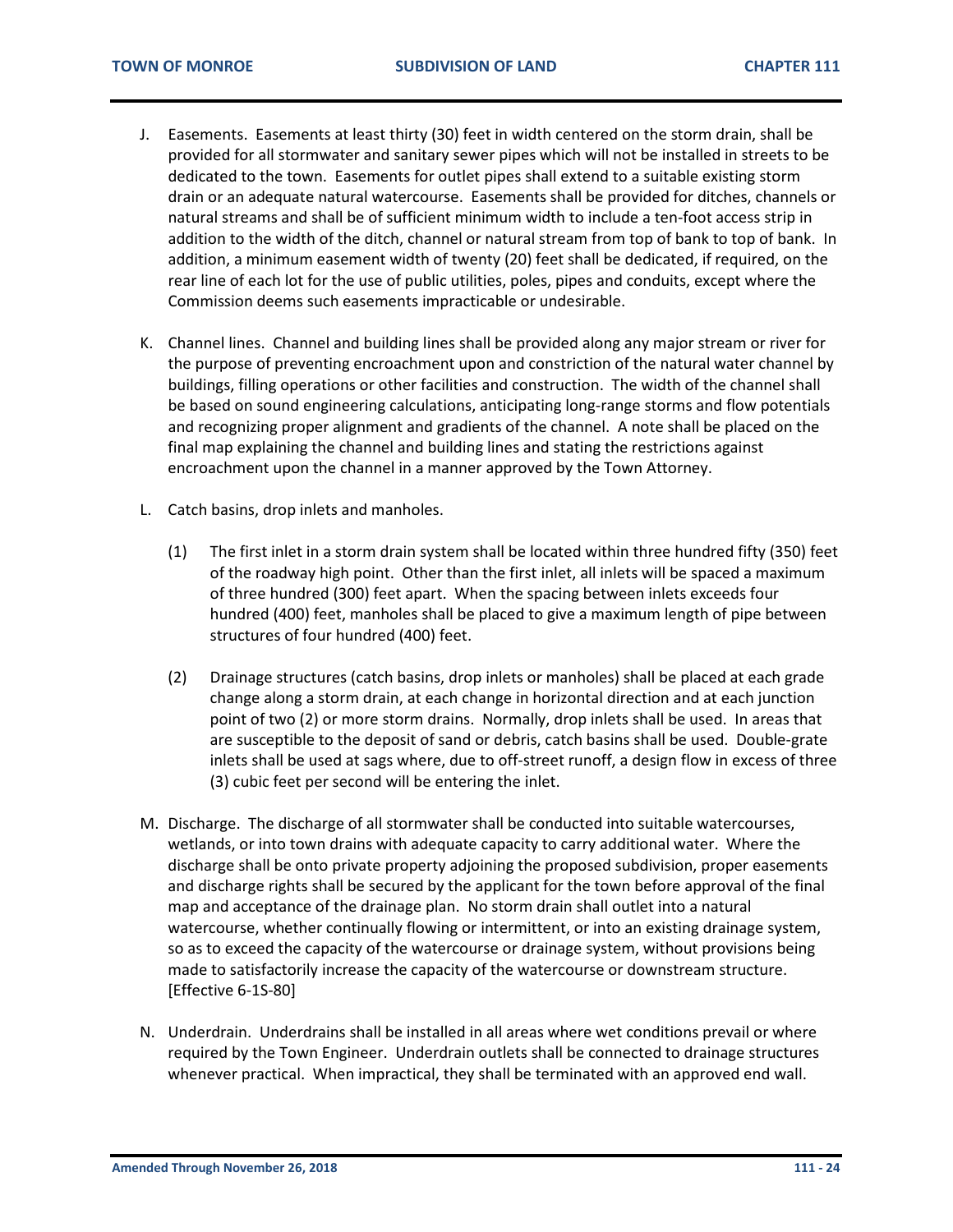- O. Outlets. All storm drain outlets shall be terminated with an approved outlet structure and shall be so constructed as to dissipate the flow energy in a way that will minimize the possibility of soil erosion. Crossing culverts for established watercourses shall extend no less than twenty-five (25) feet from the street line. Except for crossing culverts, storm drains shall terminate at least one hundred (100) feet from the edge of an established watercourse into a rip-rapped ditch or swale. Storm drains shall terminate no less than one hundred fifty (150) feet from a street line except where required to maintain the minimum setback from the edge of an established watercourse. If a discharge less than one hundred (100) feet from the edge of an established watercourse is proposed, it shall require the approval of the State Department of Health as required by the State Public Health Code. [Effective 6-15-80]
- P. Ditches. The use of ditches to carry stormwater to natural watercourses will not be allowed except in special cases, and then only with prior approval of the Commission.
- Q. Special structures. Bridges, box culverts, deep manholes, nonstandard endwalls and other special structures shall be designed in accordance with good engineering practice and shall be subject to the approval of the Commission or its agent. Bridges and box culverts shall be designed to carry at least the full width of the required street pavement and at least a four (4) foot sidewalk on each side.

#### <span id="page-24-0"></span>**§ 111-303 Open spaces.**

A. Open Space. In accordance with §8-25 of the Connecticut General Statutes and consistent with the Town of Monroe Plan of Conservation and Development, no subdivision or resubdivision of land shall be approved unless proper provisions have been made for the preservation of open space in conjunction with such subdivision or resubdivision. Open space for natural habitat preservation (preserving natural features, wildlife habitat, scenic vistas, ridgelines and hilltops, significant trees, environmentally sensitive areas, stonewalls, areas beyond wetlands and watercourses a minimum of 100 feet), passive recreation and/or active recreation (parks and playgrounds) shall be formally reserved as part of all subdivisions and resubdivisions in places as deemed proper by the Commission. Such open spaces shall be preserved in perpetuity and conveyed to and accepted by the Town or other approved conservation non-profit organization with the recording of an approved subdivision map. Land reserved for open spaces shall be of such size, location, shape, topography and general character as to be useful to satisfy the needs determined by the Commission. Proper pedestrian and vehicular access, parking, drainage, and environmental protection measures shall be provided for each such reservation. Open space shall abut and have direct access to a public street, unless such open space is proposed to be merged with an existing preserved open space parcel that has existing suitable street frontage and access as determined by the Commission. Reservation of land shall conform to the Town Plan of Conservation and Development pertaining to parks, playgrounds, recreation areas and open space.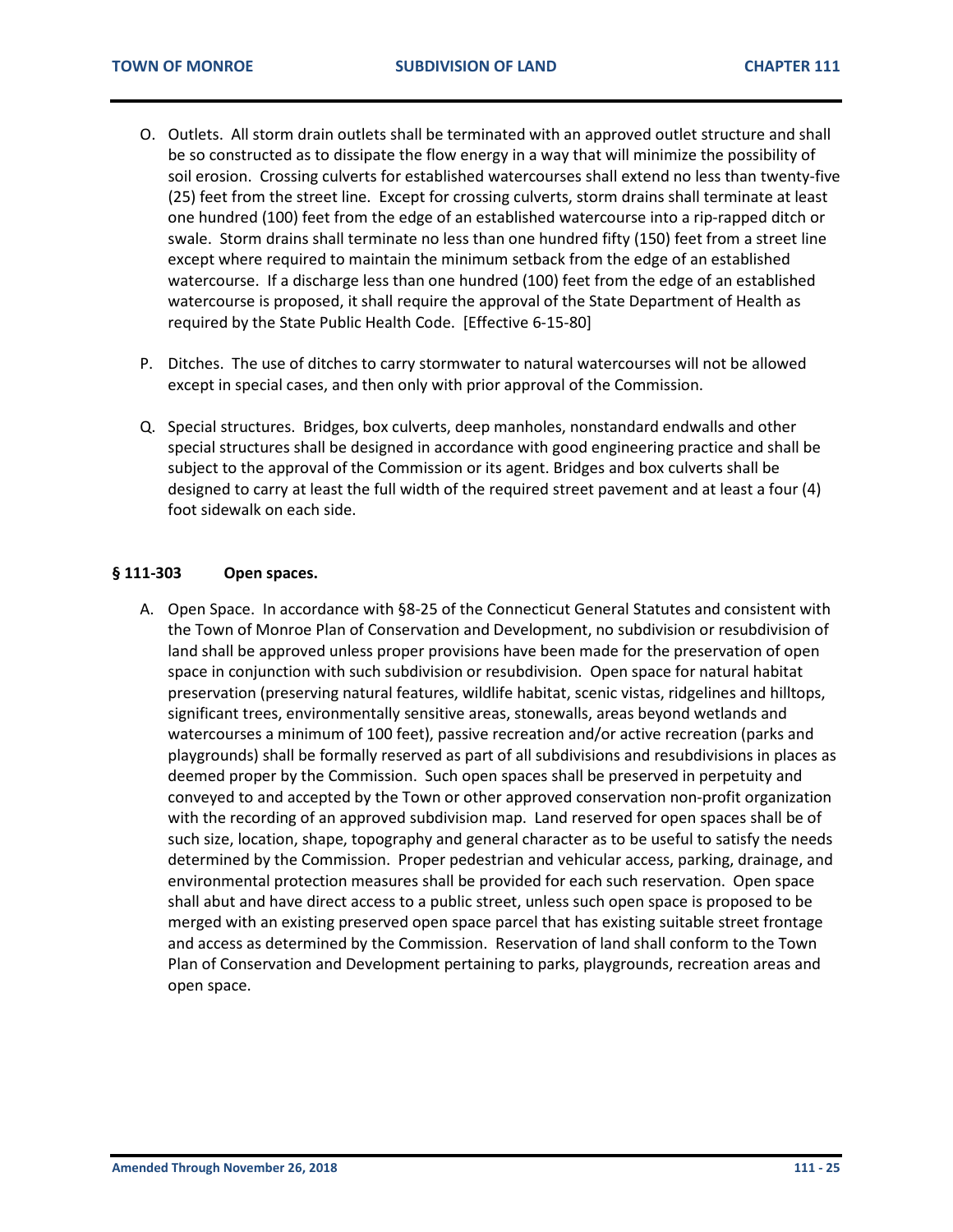- B. Condition of Open Space Lands. The Commission, in requiring the provision of open space, shall consider the proper development of the town, the density of population and existing public open spaces in the vicinity of the subdivision. No loam, fill or natural growth shall be removed from the area reserved for open space, and no foreign matter shall be permanently placed upon said space unless required by the Commission in connection with the grading, construction or development of the subdivision or resubdivision.
- C. Area of Open Space Reservation. All subdivision and resubdivision applications shall include a dedication of open space equal to or greater than fifteen (15%) percent of the total combined acreage of the subdivision property. At least fifty (50%) percent of this open space shall be preserved as "Useable Open Space" containing: no wetlands (as defined by the Monroe Inland Wetlands and Watercourses Regulations) or excessive slopes (greater than twenty (20%) percent). The Commission may partially waive this requirement and permit the required open space area to include additional areas of wetlands and/or excessive slopes where the total area of the property to be developed contains more than twenty-five (25%) percent of such areas. In all cases the proportion of wetlands and/or excessive slopes that is included within the open space shall not exceed the proportion that exists within the total area to be developed.
- D. Method of Protection. The applicant shall submit with an application the necessary draft proposed map and legal instrument designed to ensure that designated open space lands shall be preserved in perpetuity. The applicant shall be responsible for any filing fees due to the Office of the Town Clerk.
- E. Exclusions. The open space requirement set forth herein shall not apply if the transfer of all land in a subdivision of less than five (5) lots is to a parent, child, brother, sister, grandparent, grandchild, aunt, uncle, or first cousin for no consideration, or if the subdivision includes affordable housing as defined in CGS §8-39a, as amended, equal to twenty (20%) percent or more of the total housing to be constructed in said subdivision.
- F. Alternatives to Open Space Reservation On-Site. The following alternatives to on-site open space reservation may be considered by the Commission only in instances where the Commission determines that the subdivision or resubdivision property does not possess lands suitable for open space reservation based on the criteria set forth in Subsections A through C above:
	- (1) Off-Site Land Reservation In lieu. In lieu of the reservation of open space on-site, the Commission may approve the reservation of property located off-site which is equal to that otherwise required on-site, provided said property is also of suitable access, location and character as otherwise required if from the application property.
	- (2) Payment In lieu. In lieu of reservation of open space on-site, the Commission may authorize a payment of a fee in lieu of, or may approve a combination of paying a fee to the Town of Monroe and preserving land in accordance with this Section, in lieu of part or the full requirement to preserve open space otherwise required by these Regulations.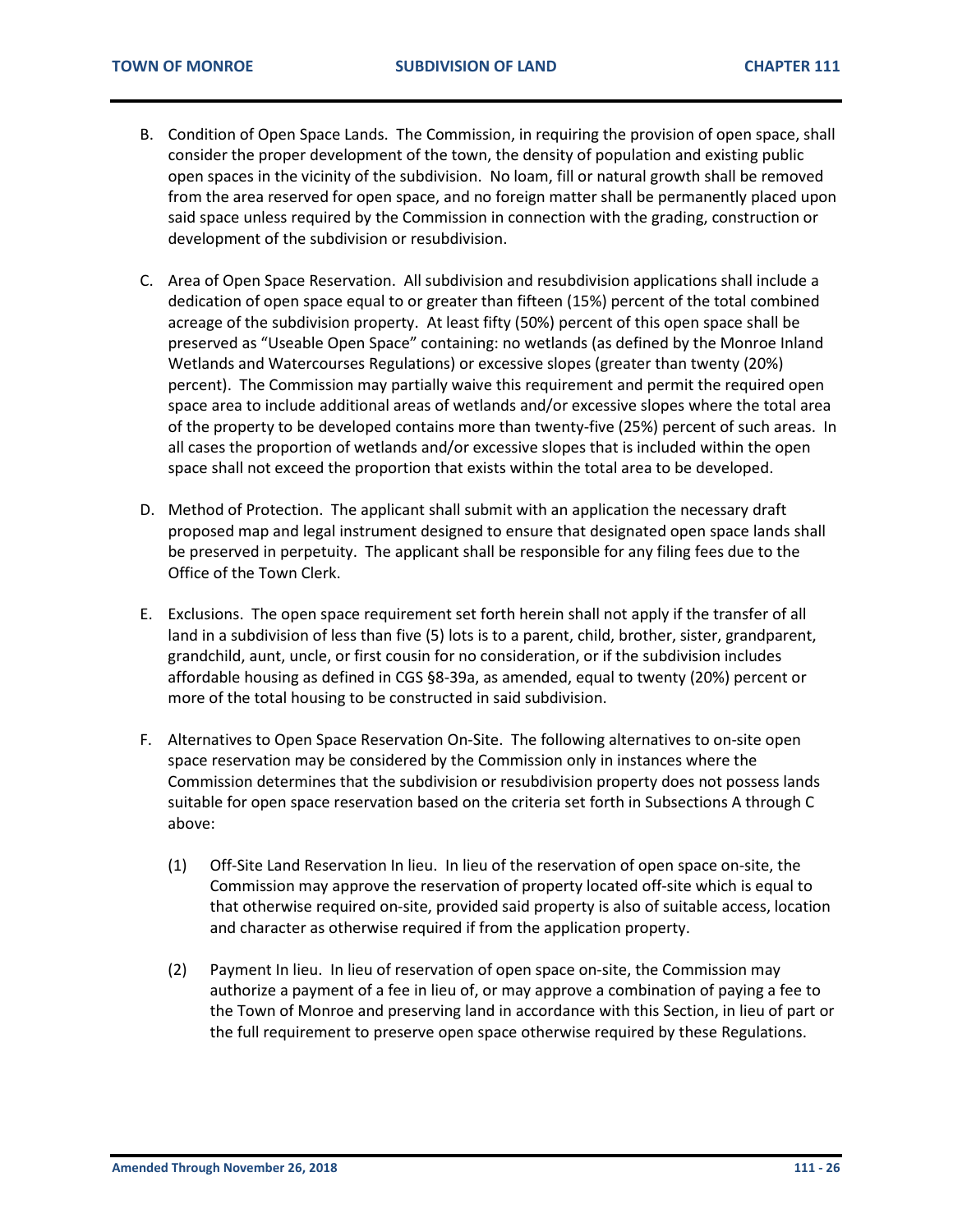- (3) Market Value. Any in lieu fee payment, or combination of payment and the fair market value of the land to be reserved, shall be equal to ten (10) percent of the fair market value of the total land to be subdivided or resubdivided prior to the approval of same.
- (4) Appraisal. The fair market value shall be determined by an appraiser jointly selected by the Commission and the applicant, the cost of which appraisal is to be paid by the applicant. Each such appraisal shall be prepared in conformance with the current version of the Uniform Standards of Professional Appraisal Practice and with such other standards as may be required by Connecticut State Law. The Commission shall reserve the right to determine whether such standards have been met. If the Commission finds that any appraisal was not prepared in conformance with such standards, it may reject such appraisal.
- (5) In lieu Fee Payment.
	- (a) At the option of the applicant, the applicant may submit:
		- (i) The entire payment may be provided to the Town in one lump sum prior to the recording of an approved Subdivision or Resubdivision Map with the Town Clerk; or
		- (ii) Equal fractional payments, the numerator of which is one and the denominator is the number of approved building lots in the subdivision or resubdivision, may be provided to the Town no later than the time of the sale of each approved building lot (i.e., prior to the issuance of a certificate of zoning compliance and certificate of occupancy). With this election, notation describing this requirement shall be placed on the final Subdivision or Resubdivision Map recorded in the Town Clerk's office.
	- (b) When fractional payments are elected to be provided in lieu of reservation of open space land, the applicant shall execute a lien for each individual lot in a form and substance acceptable to the Commission and Town Attorney, including evidence of satisfactory Certificate of Title. Each such lien shall place the Town with first priority and shall state the exact dollar amount to be paid to the Town at the time of sale of the individual lot. Such liens shall be recorded on the Town of Monroe Land Records. The fee in lieu shall be paid prior to the issuance of a certificate of zoning compliance and certificate of occupancy for each individual lot. A release of lien for an individual lot shall be provided by the Town upon the Town's receipt of the fee for that individual lot. The applicant shall be responsible for any filing fees due to the Office of the Town Clerk.
	- (c) All payments of fee in lieu shall be deposited by the Town in the Open Space and Land Acquisition Fund (Chapter 60 of the Code of the Town of Monroe) as may be amended from time to time. All fees shall be paid to the Town prior to the release of any subdivision or resubdivision bond.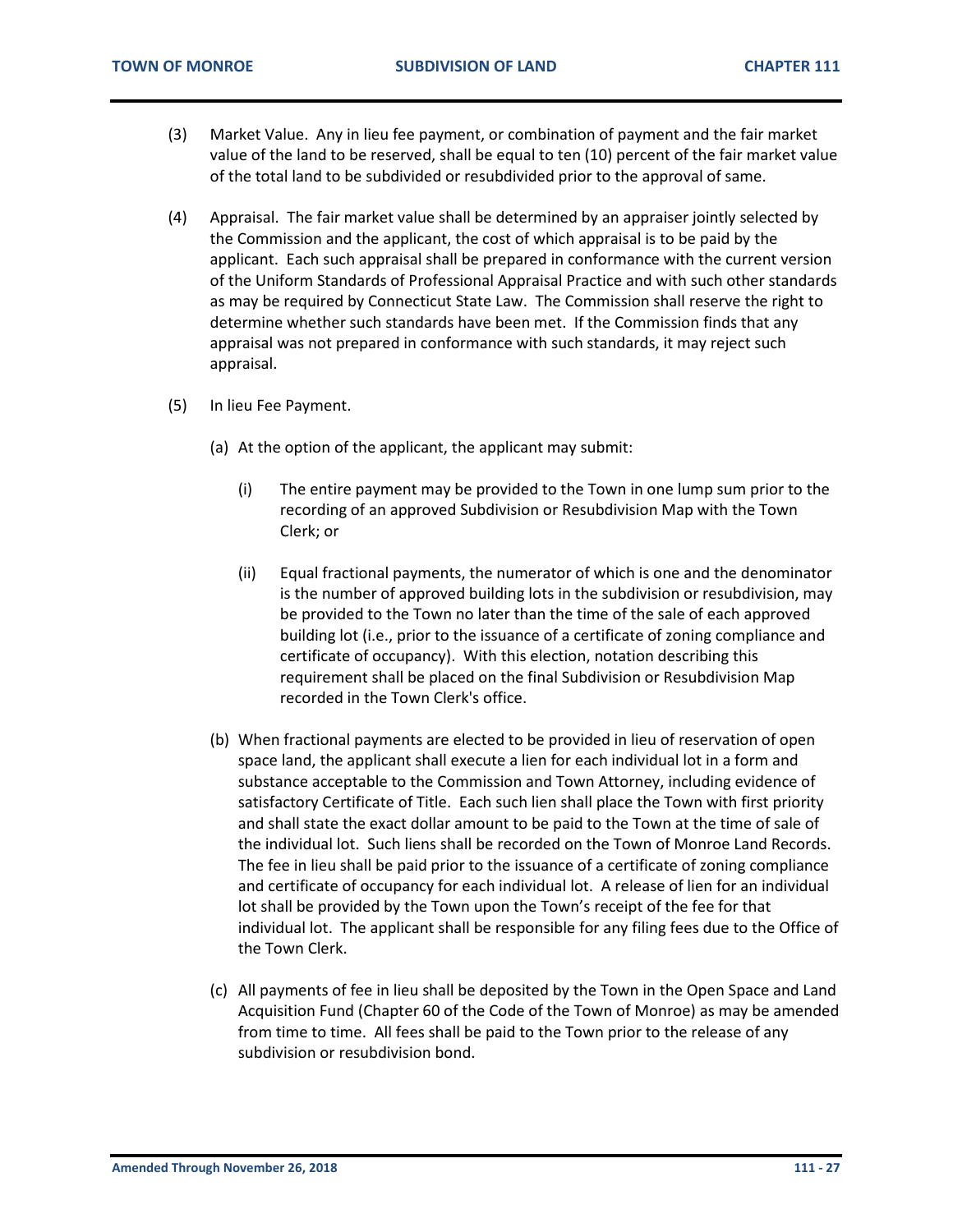#### <span id="page-27-0"></span>**§ 111-304 Design of lots.** [Effective 3-24-85]

A. Lot size and arrangement.

The area and width of the proposed lots shall conform to the Zoning Regulations of the Town of Monroe *(8)* and shall be of such shape, size, location and character that buildings can be constructed in conformity with the requirements of such regulations. The lots shall be as nearly rectangular as is practical. The design of lots to include unusable area consisting of unusual shapes and angles that deviate in the extreme from the practical rectangular design of the lot for the purposes of meeting lot standards of the Zoning Regulations, or maximizing the number of lots is not acceptable and shall constitute grounds for rejection of the proposal.

#### *(8) Editor's Note: See Chapter 117 Zoning.*

B. Lot quality.

The lots shall be of such character that they can be used for building purposes without danger to the health and safety of the public or the occupants. Any lot which is found to be unsuitable for buildings by reasons of water or flooding conditions, unsuitable soil, topography, ledge, rock, or other conditions shall be combined with another lot that is suitable or shall be marked "Not a Building Lot" on the final map until necessary improvements to the lot have been made and approved by the Commission.

#### <span id="page-27-1"></span>**§ 111-305 Streetlights.**

- A. When required by the Commission, the developer shall install streetlights at all intersections, including intersections of new streets with existing streets. Streetlights shall be in operation before any certificate of occupancy is issued.
- B. The developer shall be responsible for all operating' and maintenance costs until the streets are accepted by the town. Streetlighting installed shall be in accordance with standards established by the town or recommended standards for municipal streetlighting as established by the power company providing local service.

#### <span id="page-27-2"></span>**§ 111-306 Marking of lot boundaries.**

All lots in a subdivision must be pinned or have monuments set at all points of significant changes in direction of the lot boundaries. Monuments will consist of concrete and pins will be of metallic composition with a minimum diameter of three-fourths (¾) inch and be forty-eight (48) inches long. Such pins or monuments shall be set with the top at grade level.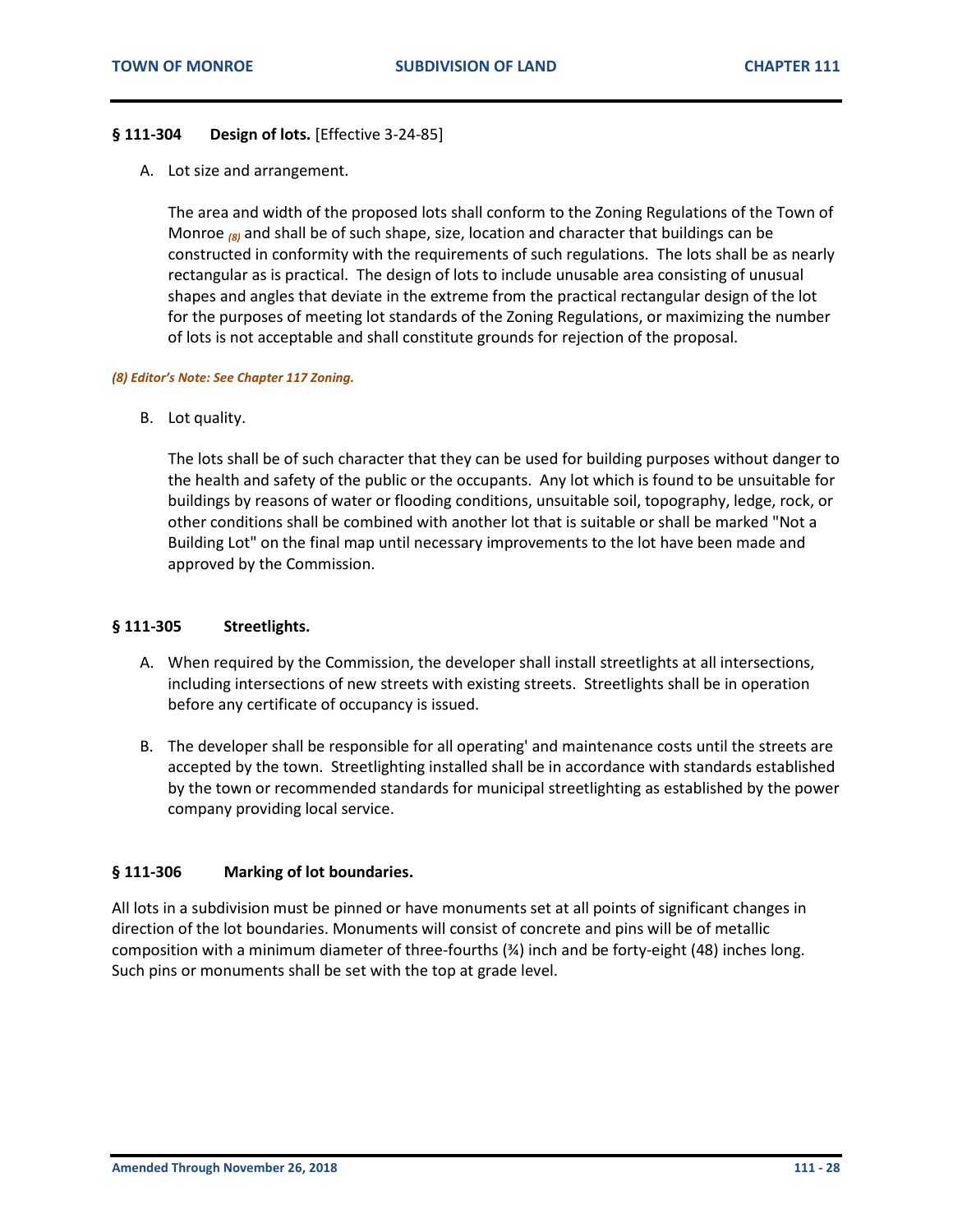#### <span id="page-28-0"></span>**§ 111-307 Pedestrian easements.**

In areas where the proposed street system does not conform to the anticipated pattern of pedestrian circulation, particularly in the vicinity of schools and playgrounds, the Commission may require the provision of ten-foot easements deeded to the town for the establishment of pedestrian ways.

#### <span id="page-28-1"></span>**§ 111-308 Utility locations.**

All utility distribution and service lines shall be located underground with a depth and distance from the center line of pavement as specified in the Standard Specifications of the Town of Monroe or as directed by the Town Engineer and in compliance with all regulations of the Public Utilities Commission.

#### <span id="page-28-2"></span>**§ 111-309 Reserved rights-of-way.**

When required by the Commission, the developer shall dedicate to the town reserved rights-of-way for future street connections to adjoining property susceptible to being subdivided. Such reserved rightsof-way shall be included in an agreement by and between the town and the developer and shall include slope rights fifteen (15) feet outside of the street rights-of-way. These rights-of-way shall have necessary radial intersections. Lots adjoining these rights-of-way shall be so laid out that access to a house or garage shall not be over the reserved right-of-way. When the adjoining property is subdivided, the developer of said adjoining property shall be required to connect to and build the street over the reserved right-of-way at his own expense.

#### <span id="page-28-3"></span>**§ 111-310 Street trees.**

Street trees shall be planted on both sides of any street to be dedicated to the town. The developer may elect either to plant the trees himself or to contribute a sufficient sum to the Town Tree Planting Account to have such planting accomplished by the town.

- A. Tree specifications. The variety of tree shall be specified by the Town Tree Warden. Each tree shall be nursery grown, free from disease and bark damage, and shall have a minimum height of ten (10) feet and a straight trunk with a caliper of at least one and three-fourths (1¾) inches. The head of each tree shall be multiple-branched with the branches starting approximately six (6) feet above the ground.
- B. Location and spacing. Trees shall be planted on both sides of the street at locations designated by the Tree Warden. Trees shall be spaced approximately fifty (50) feet apart, subject to variations made necessary by driveways, street corners and walks. Existing trees along the proposed street which conform to these requirements may be used in lieu of new trees.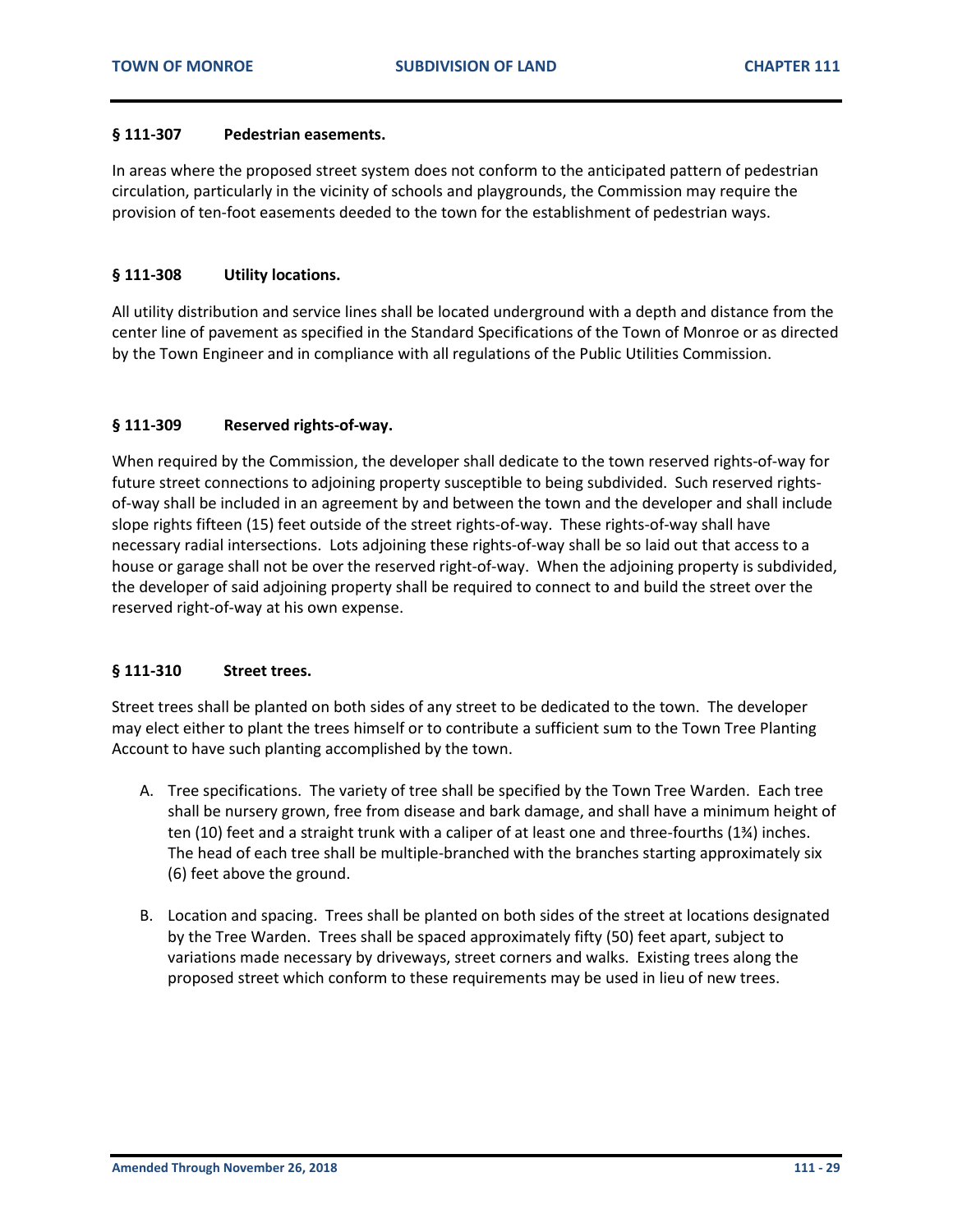- C. Planting. A bare-rooted tree shall be planted in a hole twice the width of the spread of the roots. A balled tree shall be planted in a hole whose diameter exceeds that of the ball by at least twelve (12) inches. All holes shall be backfilled with good loam and shall be deep enough to set the trees on six (6) inches of loam at the bottom of the hole. All trees shall be planted as deep as they were growing at the nursery, and bare rooted trees shall be staked with three (3) wooden stakes one by one by six  $(1 \times 1 \times 6)$  inches and light cable secured with hose around the tree trunk. The soil around the base of the tree shall be formed into a saucer, and the tree shall be well watered at the time of the planting.
- D. Guaranty. Trees installed by the developer shall be guaranteed by the developer for the first growing season. Any tree which is not flourishing at the end of the first growing season shall be replaced by the developer at his expense.
- E. Street Tree Fund. [7-1-90]
	- (1) Instead of planting the trees himself, the developer may elect to have the town accomplish the planting. In such a case, the developer shall pay into the Reserve Street Tree Planting Account a sum calculated based upon the lineal foot rate for frontage feet along both sides of any new street in the subdivision. The amount as calculated by the Planning and Zoning Commission shall be deposited into said account prior to the time that a full release of subdivision bond is requested by the subdivider.
	- (2) Credit shall be given the developer for existing trees certified by the Tree Warden under the provisions of this section. One credit may be allowed for each deciduous tree so certified. Credits shall be valued at: one certified tree equals fifty frontage feet for the lot on which the certified tree is located. There shall be no more than two (2) credits per lot. Credits shall be allowed for trees within thirty-five (35) feet of the curb line, a minimum six (6) inches caliper and determined to be healthy and free of disease.
	- (3) The responsibility for planting the trees shall be assumed by the Public Works Department, and such planting shall be accomplished with the funds deposited in the Reserve Account. Requisitions against said account shall be authorized by the Selectman or his designee.
	- (4) The Commission between June I and June 30 of each year shall review the prevailing rates for the installation of street trees and shall establish the rate for calculation (referenced in Subsection E(1) above), effective July 1 - June 30 for the ensuing fiscal year.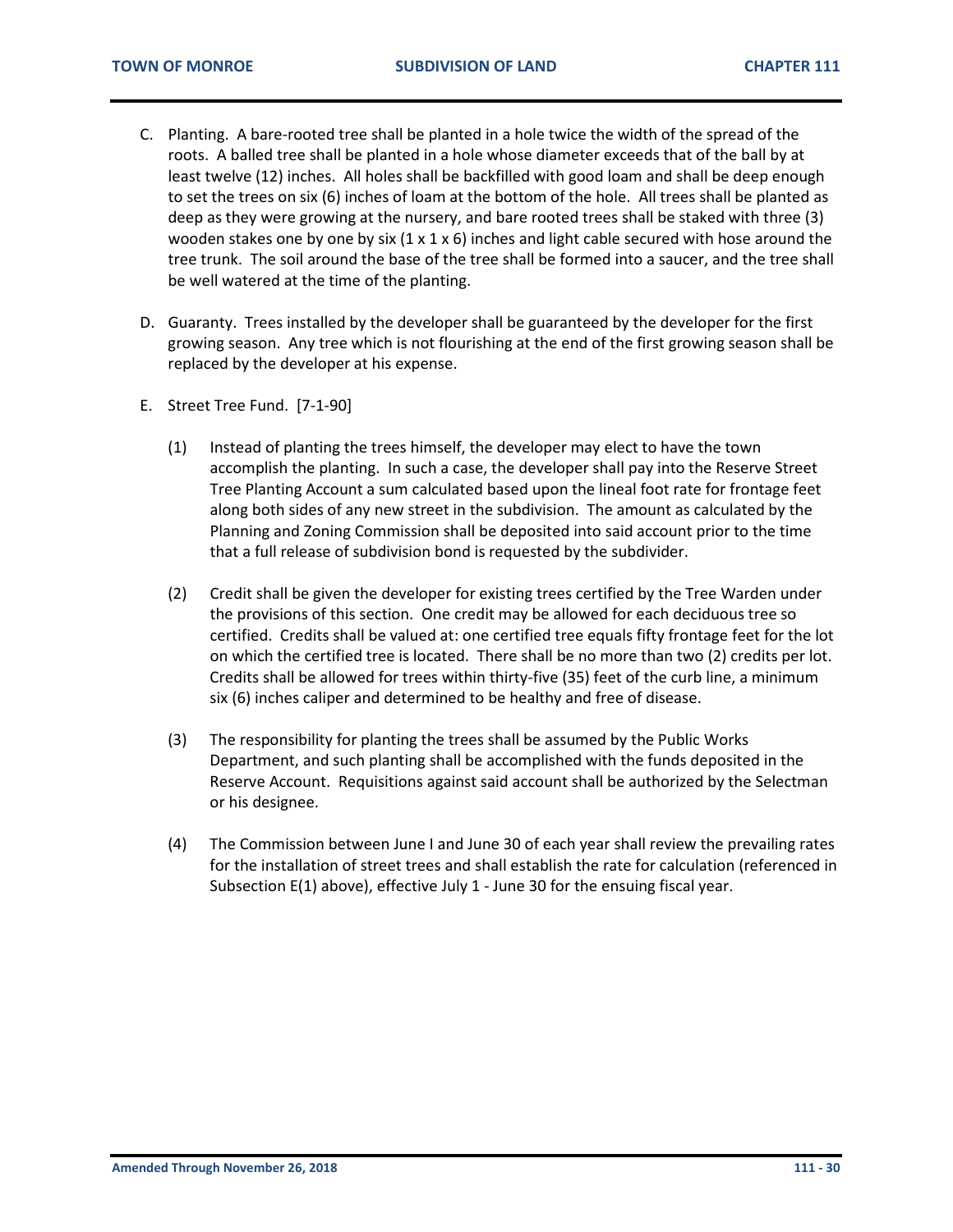## <span id="page-30-0"></span>**ARTICLE IV Building Occupancy and Accessibility** [Effective August 15, 1978]

#### <span id="page-30-1"></span>**§111-400 Preparation of Road – Certificates of Occupancy and Zoning Compliance.**

No Certificate of Occupancy and/or Certificate of Zoning Compliance shall be issued for any structure unless the road of the approved subdivision giving access to the lots is prepared with 10" of sub-base gravel as specified in §§111-301H(1) and (2), as certified by the Town Engineer to the Commission. Prior to paving, the top four (4) inches of said sub-base gravel shall be removed and the base course of four (4) inches of compacted processed aggregate shall be constructed. The requirements of this section shall not pertain to lots fronting along an existing public street.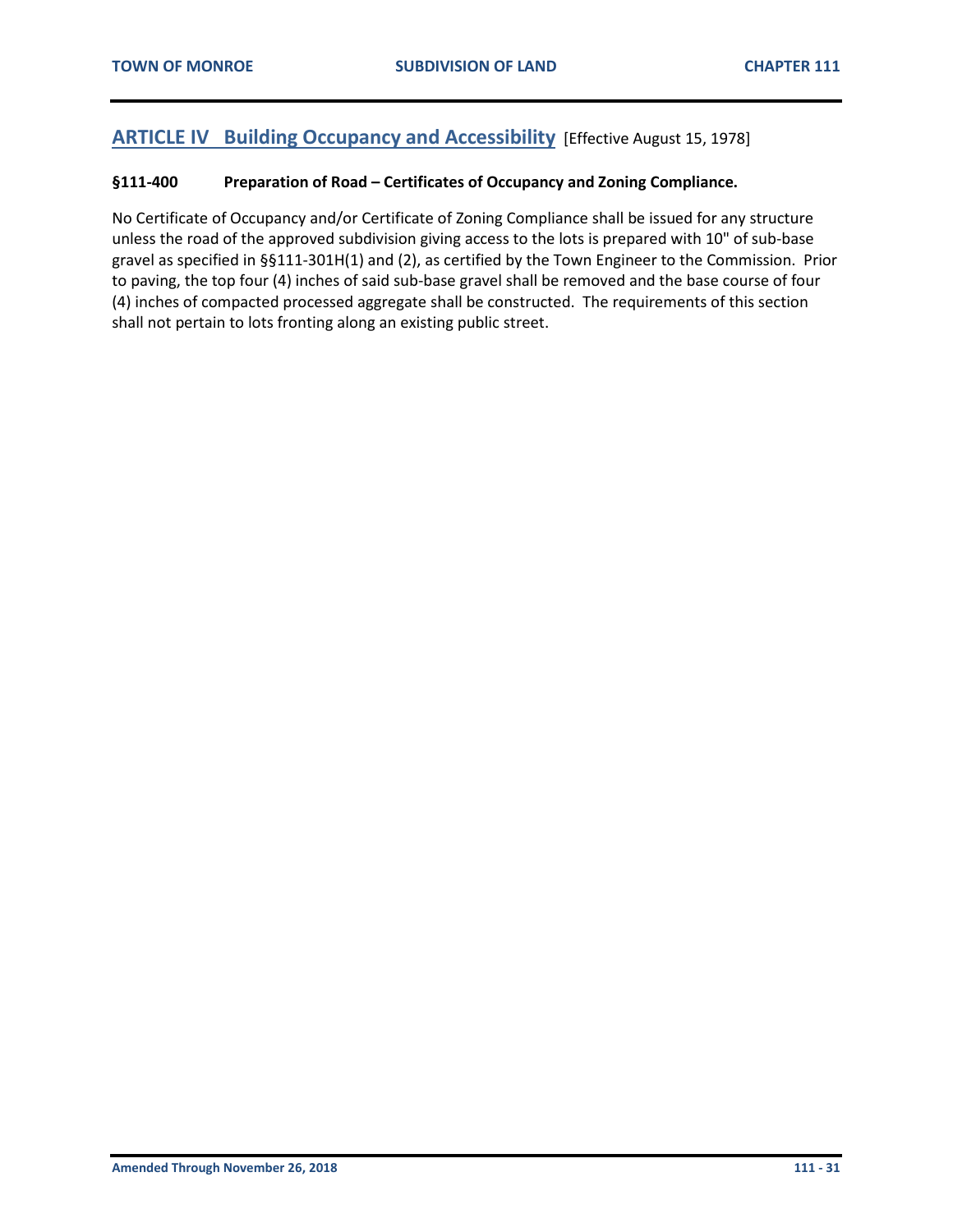## <span id="page-31-0"></span>**ARTICLE V Authorization of Construction**

#### <span id="page-31-1"></span>**§ 111-500 Authorization of improvement construction and installation.**

Construction and installation of roads, drainage and other subdivision improvements required by these regulations shall not be deemed authorized until the proposed subdivision has received the approval of the Commission and the construction plans have been endorsed in accordance with §111-202B(1).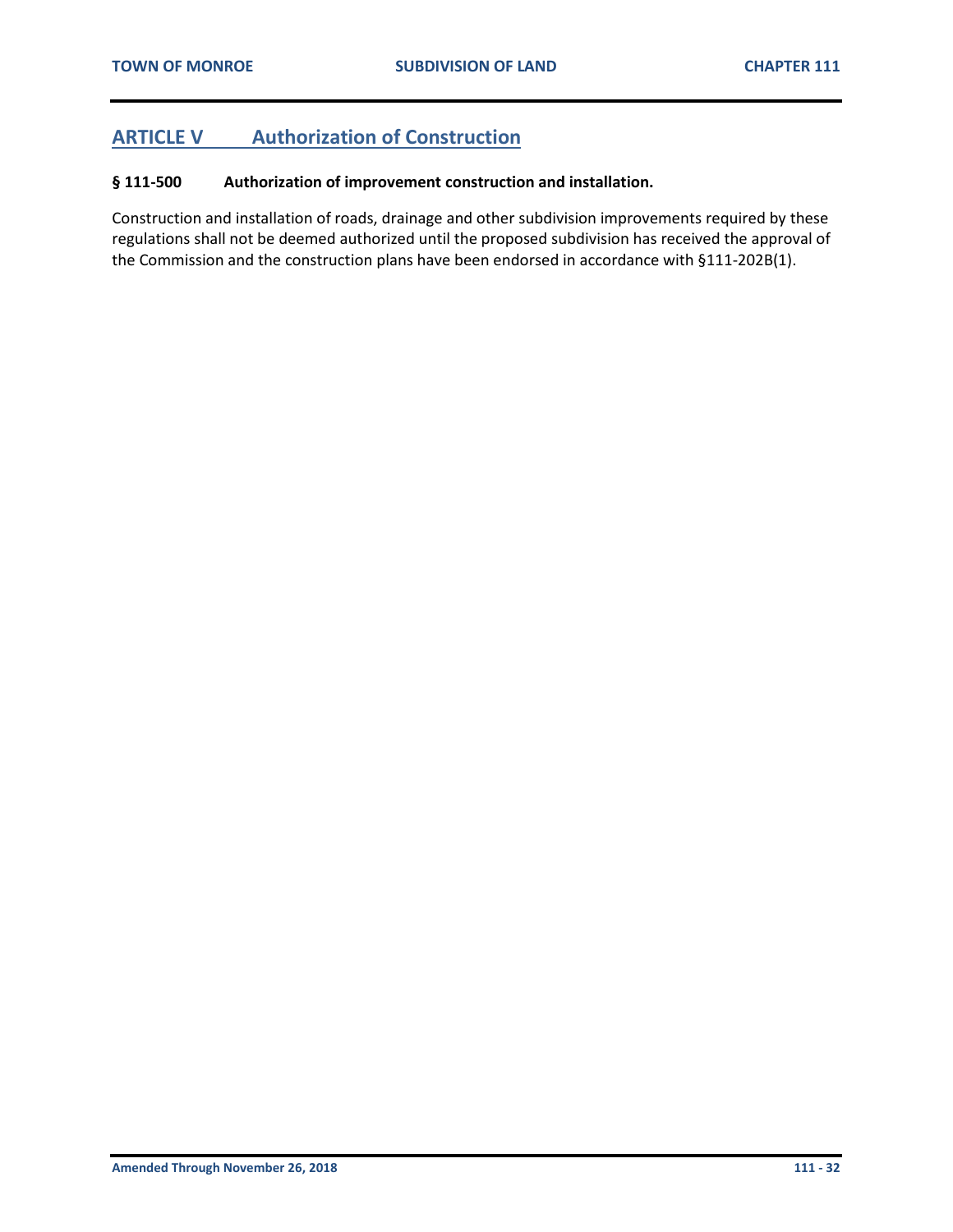## <span id="page-32-0"></span>**ARTICLE VI Specifications**

#### <span id="page-32-1"></span>**§ 111-600 Standard Specifications; conflict of provisions.**

When "Standard Specifications" is used in these Subdivision Regulations, it shall refer to "Town of Monroe, Connecticut, Standard Specifications and Details," a copy of which is on file if: the office of the Town Clerk.*(9)* All construction will be done in accordance with these Standard Specifications. Whenever there is a conflict between the Standard Specifications and these Subdivision Regulations, the Subdivision Regulations shall govern.

*(9) Editor's Note: The Standard Specifications are also included as Chapter A120 of this code.*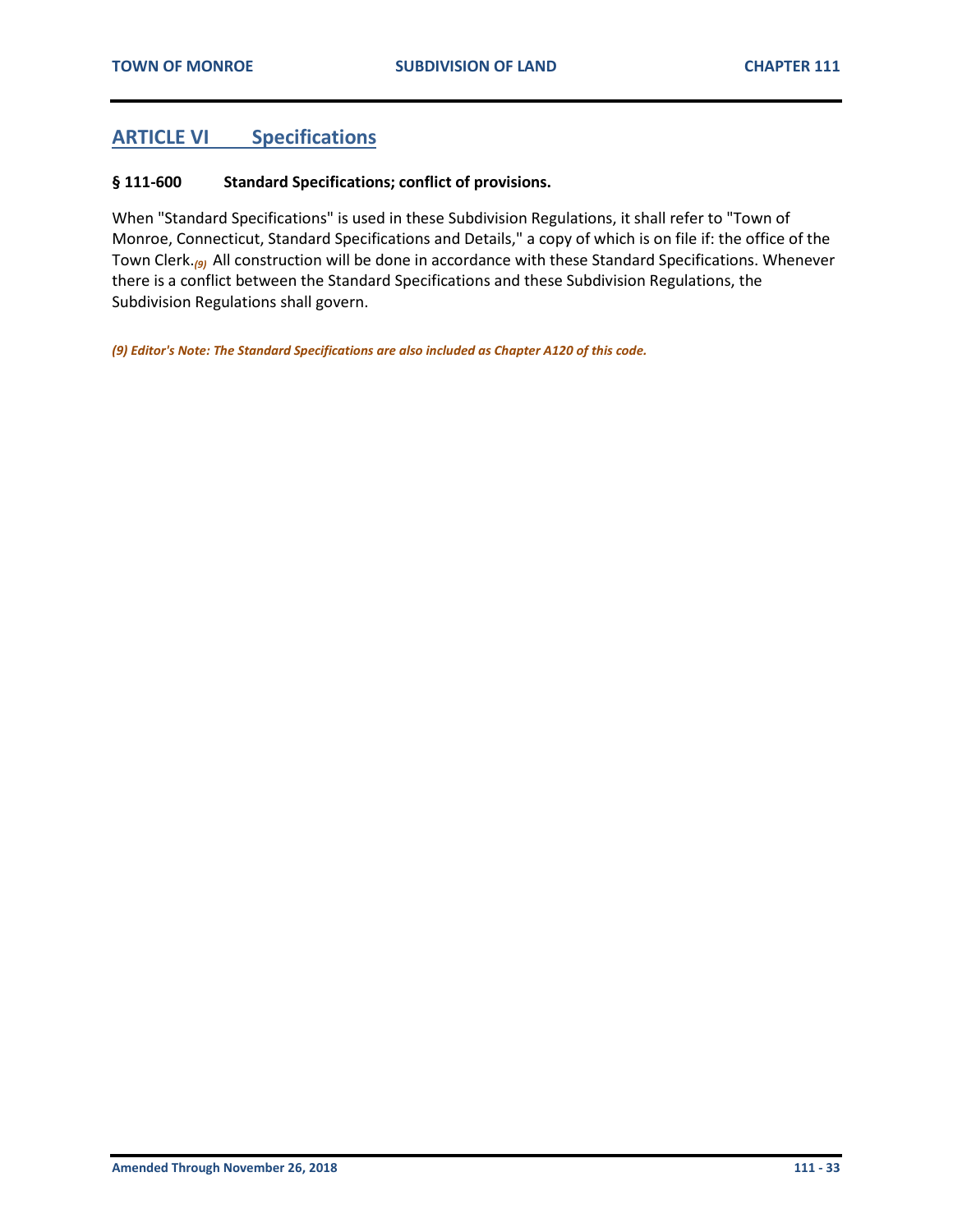## <span id="page-33-0"></span>**ARTICLE VII Bond** [Effective 7-25-81]

#### <span id="page-33-1"></span>**§ 111-700 Partial release of performance bond.**

Fifty percent (50%) of the required subdivision improvement bond shall be eligible for release by a twothirds (2/3) vote of the full Commission and report of the Town Engineer stating that the following improvements have been satisfactorily completed: all construction including full drainage installation, full utility installation, complete sub-base and base course installation and surface course application. No partial release shall be considered by the Commission unless preceded by written request of the principal(s).

#### <span id="page-33-2"></span>**§ 111-701 Final release of performance bond.**

The required subdivision improvement bond shall be released by an affirmative vote of the Commission, report of the Town Engineer stating that required improvements have been satisfactorily completed, and such other pertinent information or evaluation as the Commission may require. No release shall be considered by the Commission unless preceded by written request of the principal(s).

- A. Procedure to be followed except in the case of a subdivision where the bond covers the setting of monuments and marking of lot boundaries only:
	- (1) Following the review of release request and report of the Town Engineer, the Commission shall authorize public advertising of bond release. Advertising shall be by legal notice in a form prescribed by the Commission to be published in a daily newspaper having substantial circulation in the Town of Monroe. Said notice shall be published twice, the second publication ten (10) days after the first.
	- (2) Notice of requested bond release shall be sent by the principal, or his designated representative, to owners of record in the subdivision to whom lots have been conveyed. Said notice shall be in a form prescribed by the Commission. Said notice shall be postmarked no later than the date of first publication of legal notice and shall be sent by certified mail. Postmarked certified mail receipts shall be returned to the Planning and Zoning office for verification.
	- (3) Placards giving notice of the requested bond release shall be posted at the intersection of each subdivision street by the Commission to coincide with the publication of the first legal notice.
	- (4) The advertising and notice period shall consist of thirty (30) days commencing on the first day of publication of legal notice.
	- (5) Following the expiration of the thirty (30) day period, providing that no comment or unsatisfactory work has become apparent, the Commission shall recommend the road(s) to the Town Council for acceptance as town roads. The bond shall be eligible for release upon said acceptance.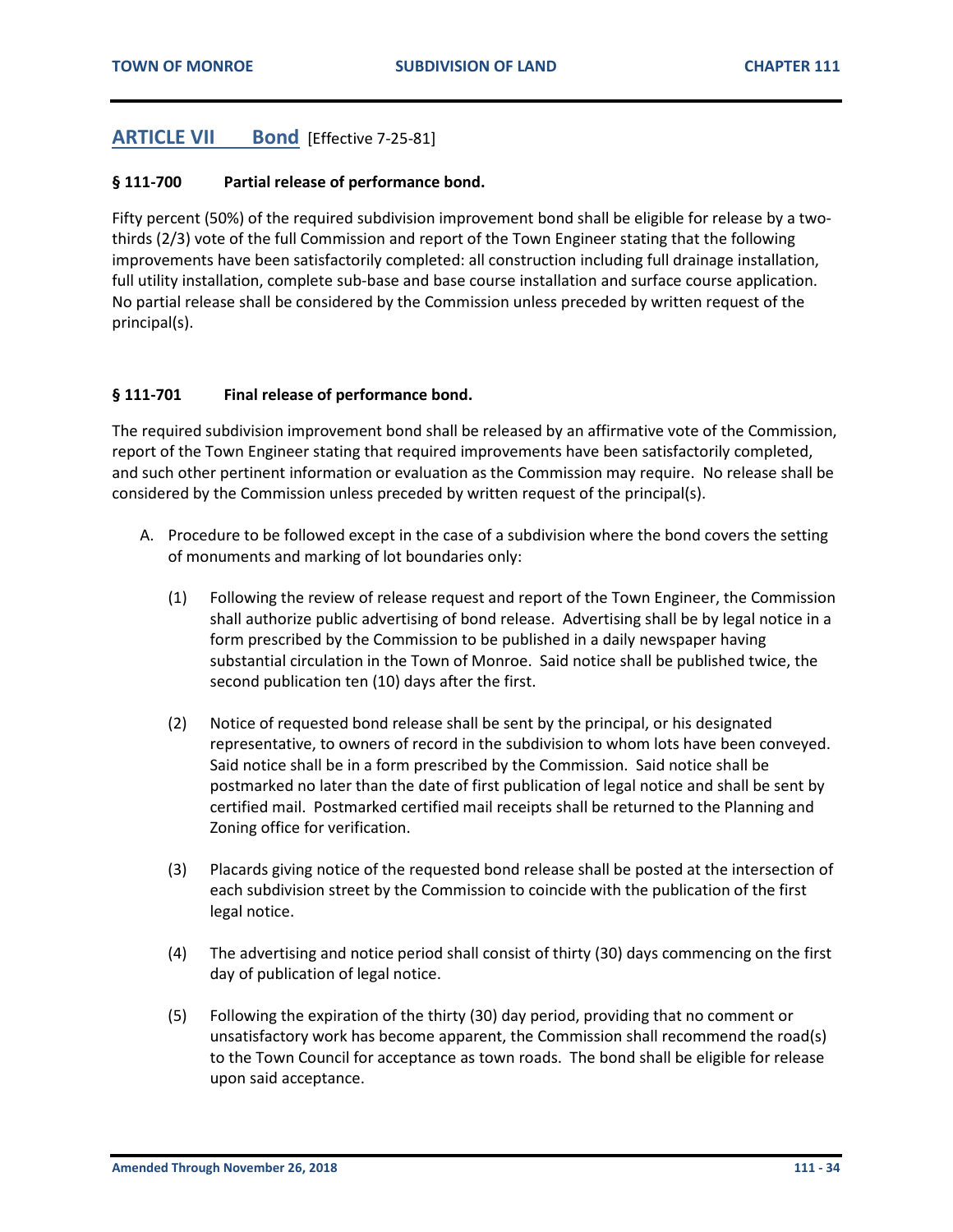(6) Should public comment be made or discovery of unsatisfactory work become apparent, said comment or work shall be resolved to the satisfaction of the Commission prior to recommendation for acceptance.

#### <span id="page-34-0"></span>**§ 111-702 Maintenance bond and contract.**

Prior to the release of subdivision improvement bond, the Commission shall require the posting of a maintenance bond and signing of maintenance contract to cover correction of any defects in materials and workmanship, or omissions from approved plan, that may become apparent after release of the performance bond. Such bond shall be in an amount equal to twenty percent (20%) of the original amount of the performance bond and said bond and contract shall remain in effect for a minimum period of one (1) year from date of issue. Said bond shall be posted by irrevocable letter of credit through a recognized bank doing business in the State of Connecticut and with offices in the State of Connecticut, using form(s) prescribed by the Commission. No other form(s) shall be accepted. [10-1-87]

#### <span id="page-34-1"></span>**§ 111-703 Release of maintenance bond.**

The maintenance bond shall be released by an affirmative vote of the Commission and report of the Town Engineer stating that required improvements have not become defective nor omissions in construction found. Upon release of maintenance bond, all further obligation towards subdivision improvements on the part of the principals shall end.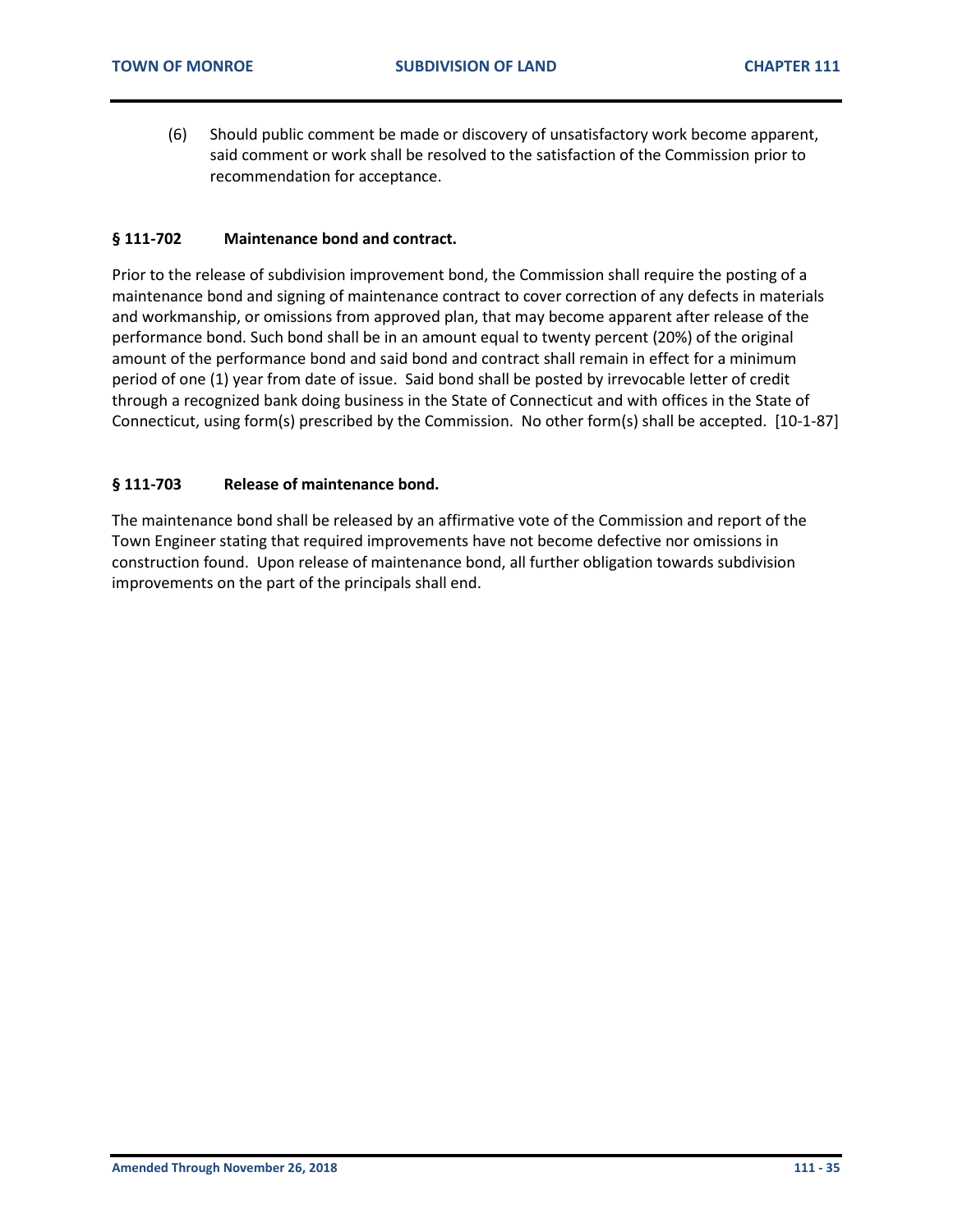## <span id="page-35-0"></span>**ARTICLE VIII Waiver of Requirements** [Effective 3-15-80]

#### <span id="page-35-1"></span>**§ 111-800 Requests for Waiver.**

The Commission may waive requirements under these regulations by a three-quarters vote of all the members of the Commission in cases where conditions exist which affect the subject land and are not generally applicable to other land in the area, provided that the waiver is sought under one or more of the conditions contained in §111-801. No waiver shall be granted that will have a significant adverse effect on adjacent property or on public health and safety. The Commission shall state upon its records the reasons for which a waiver is granted.

#### <span id="page-35-2"></span>**§ 111-801 Conditions for Waiver.**

The Commission may waive requirements of these regulations upon request of the applicant, or upon initiation by the Commission where owing to conditions especially affecting the subject land, a literal enforcement of these regulations would result in practical difficulty in its development, so that substantial justice will be done and the intent of these regulations secured. Conditions under which waivers may be considered shall be limited to the following:

- A. Topographic or geologic features making compliance with design standards as set forth in §§111-300 through 310 of these regulations impractical;
- B. Size and shape of property making compliance with design standards as set forth in §§111-300 through 310 of these regulations impractical;
- C. Inability of public utilities to provide service.

In no case shall a waiver be granted without the Commission first receiving a report from the Town Engineer.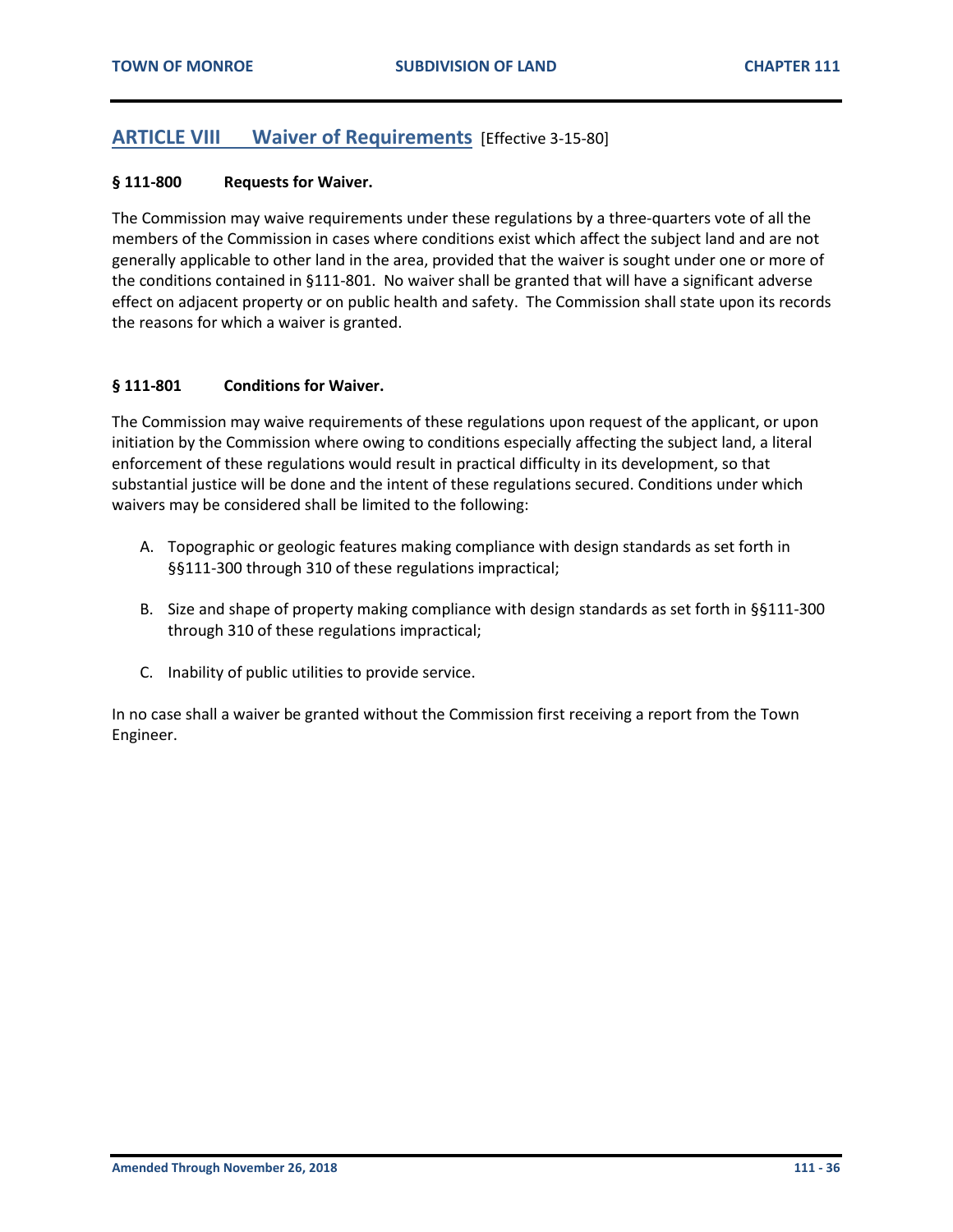## <span id="page-36-0"></span>**ARTICLE IX Violations of Zoning Regulations** [Effective 7-20-83]

#### <span id="page-36-1"></span>**§ 111-900 Zoning Enforcement Officer; Report.**

Prior to the acceptance by the Commission of any application for subdivision or resubdivision, the Zoning Enforcement Officer shall review the premises being the subject of the application and shall return a report to the Commission advising whether the premises are free of any violations of the Zoning Regulations (Chapter 117 from the Code of the Town of Monroe) or any violations which actually exist. No application shall be accepted by the Commission unless such report is received.

#### <span id="page-36-2"></span>**§ 111-901 Effect of Violation.**

Should the Zoning Enforcement Officer find any violation(s} exist, no application shall be accepted by the Commission until such time as there is compliance with the applicable provisions of the Zoning Regulations, unless it is a stated intent of the purposes of the application to achieve compliance.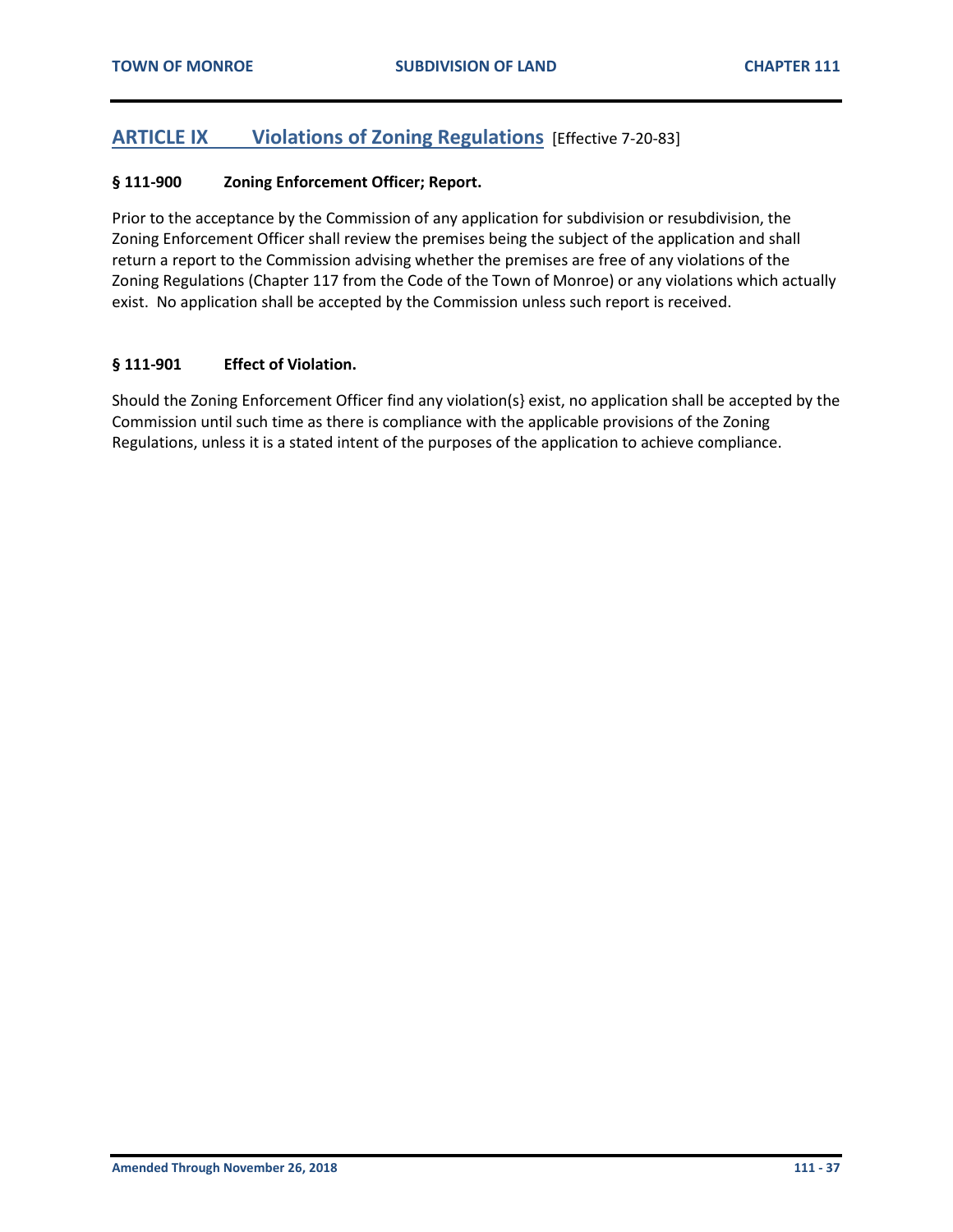## <span id="page-37-0"></span>**ARTICLE X Water Supply Plan** [Rev. 11-1, 1996]

#### <span id="page-37-1"></span>**§111-1000 Method of water supply; requirements.**

Where any portion of property to be subdivided lies within a distance specified in §111-1001 of an existing public utility water supply main, all lots shall be supplied with water by the public utility, at no cost to the Town. Where any portion of property to be subdivided lies beyond a distance specified in §111-1001 of an existing public utility water supply main, the method of water supply shall be subject to the written approval of the Fire Marshal of the Town of Monroe, in consultation with other appropriate fire officials of the Town, and may be subject to such conditions which he may impose. The Fire Marshal, in his review, may take into consideration the requirement of public utility water supply, various alternative methods of water supply, or such other safeguards which may be deemed necessary to achieve fire safety. (For the purpose of this section: measurement of footage shall be from the existing water main terminus, along public road and/or approved subdivision road centerlines to a point perpendicular to the closest extremity of the subject property.)

Statement of Purpose: The purpose of this section is to achieve continuing higher degrees of public safety through fire safety by providing more ready access to water supply and related appurtenances, while providing sources of potable water in the best interest of public health, as mandated in Chapter 126, Connecticut General Statutes.

Waiver Provision: Upon written request by an applicant prior to approval of a subdivision application, the Commission shall consider waiving the requirement that the subdivision be supplied with water from a public utility at no cost to the Town (in the event of any part of the property to be subdivided lies within a distance specified in §111-1001 of an existing public utility water supply main) as to all or any part of the property to be subdivided which is the subject of the application. Said public water requirement may be waived subject to conditions as may be imposed by the Commission, in the event the Commission shall find that all of the following requirements are met:

- 1. That requiring public water would create an unusual hardship and substantial difficulty for the applicant, which arises out of conditions unique and particular to the property which is the subject of the application and the waiver request.
- 2. That the method of water supply proposed by the applicant as an alternative to public water complies with the provisions of this section relating to subdivisions which are not required to have a public water supply.
- 3. That the Monroe Fire Marshal approves unconditionally, the proposed alternate water supply plan and the alternate method of fire protection acceptable to the Fire Marshal.
- 4. That the proposed alternate plan of water supply will not be detrimental to the public health, safety, general welfare and property values of the general area and neighborhood.
- 5. That the future development of the property which is the subject of the application and/or of the surrounding area and the neighborhood as well as any anticipated future general needs of the surrounding area and Town in general will not be detrimentally effected by failure to supply public water to the subject property.

The Commission's findings shall be stated upon the records of the Commission.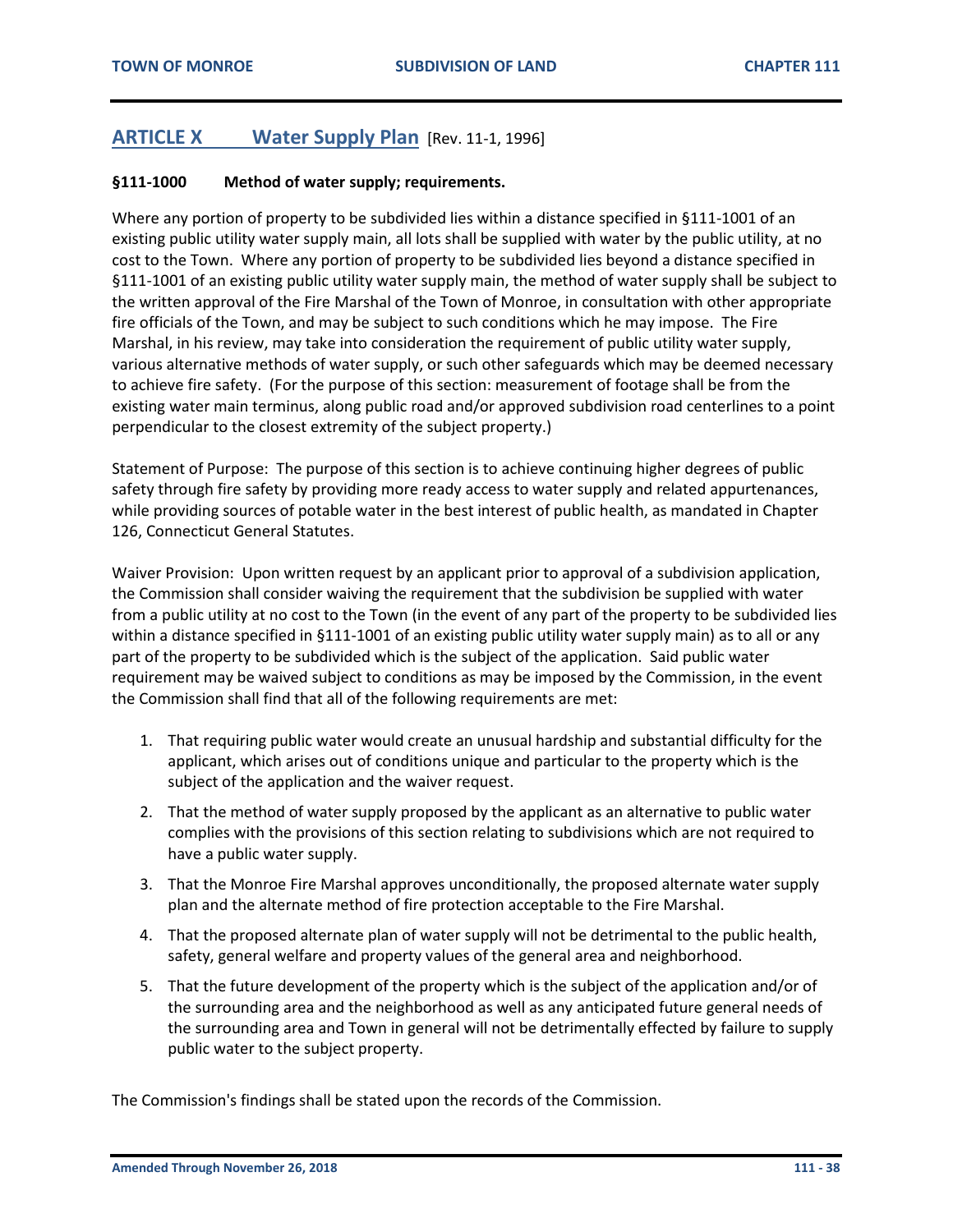#### <span id="page-38-0"></span>**§111-1001 Distance required for mandatory public water supply.**

- A. Minimum requirement. The minimum distance for mandatory public water supply shall be five hundred (500) feet.
- B. Method of calculation. In the case of subdivisions of land resulting in four (4) or more lots the required minimum distance for mandatory public water supply shall be computed by multiplying the gross number of lots in the proposed subdivision by one half (0.5) times the minimum required street frontage of the underlying zone.
- C. Calculation of sectioned (phased) development. When a subdivision is to be performed in sections or phases, or has the potential to be performed in sections or phases the computation of distance (see Subsection B above) shall be made based upon the gross number of lots which can be attained from the parcel.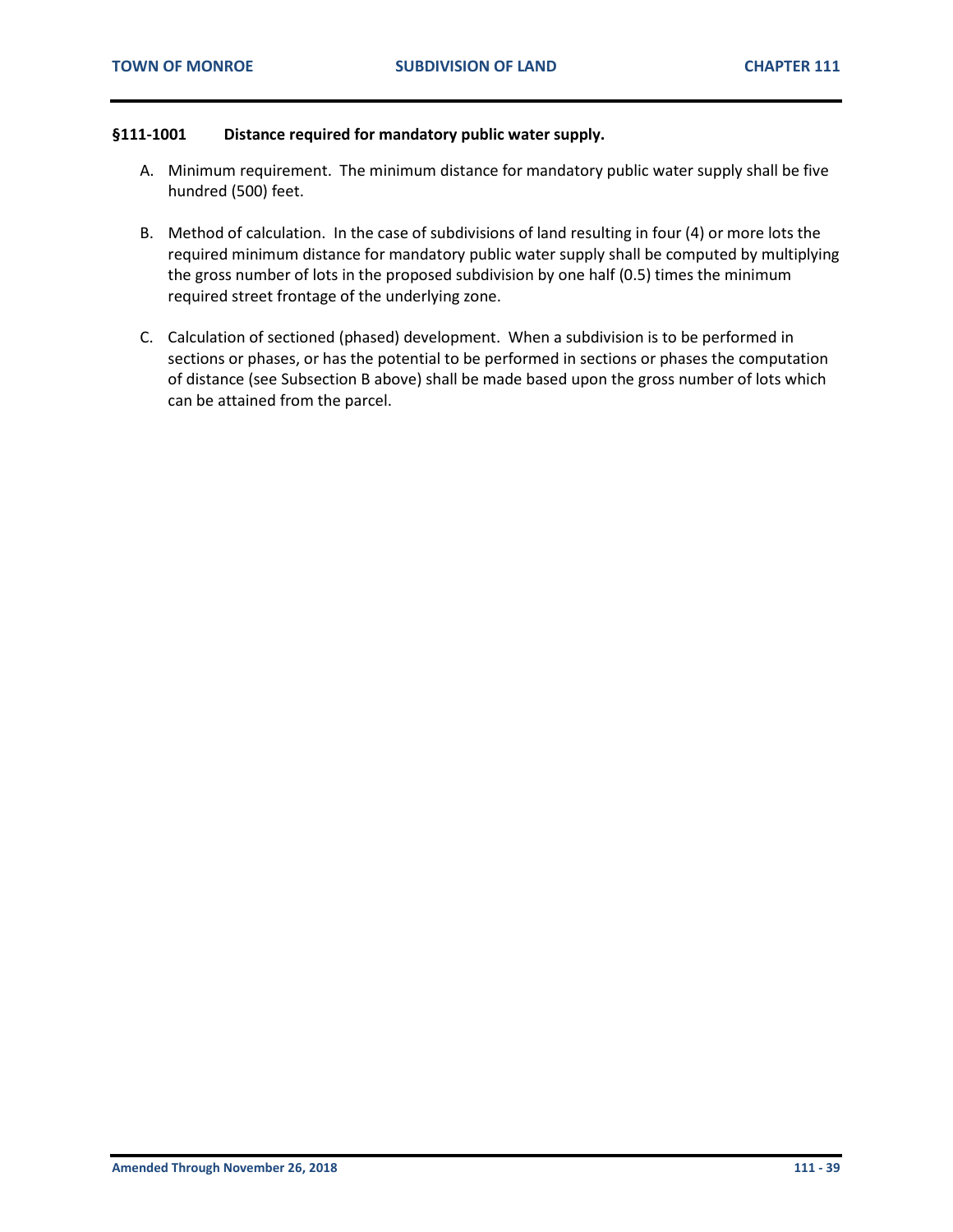## <span id="page-39-0"></span>**ARTICLE XI Miscellaneous**

#### <span id="page-39-1"></span>**§ 111-1100 When effective; applicability.**

These regulations and any amendments thereto shall become effective on the date of adoption and shall apply to all subdivisions except as noted below:

- A. Approved plans. Subdivision plans previously approved by the Commission and filed with the Town Clerk in accordance with the regulations adopted March 23, 1956, as amended, shall continue to be governed by said regulations for a period of five (5) years following the date of approval. After this five (5) year period, these regulations and all amendments shall apply.
- B. Plans in process. Subdivision plans for which an application has been filed with the Commission prior to the adoption of these regulations shall, if such application results in an approved subdivision plan, be governed by the regulations adopted March 23, 1966, as amended.

#### <span id="page-39-2"></span>**§ 111-1101 Amendment of provisions.**

These regulations may be amended, changed or repealed in accordance with the General Statutes of the State of Connecticut.

#### <span id="page-39-3"></span>**§ 111-1102 Severability.**

Invalidity of one (1) provision of these regulations shall not invalidate any other provision of these regulations.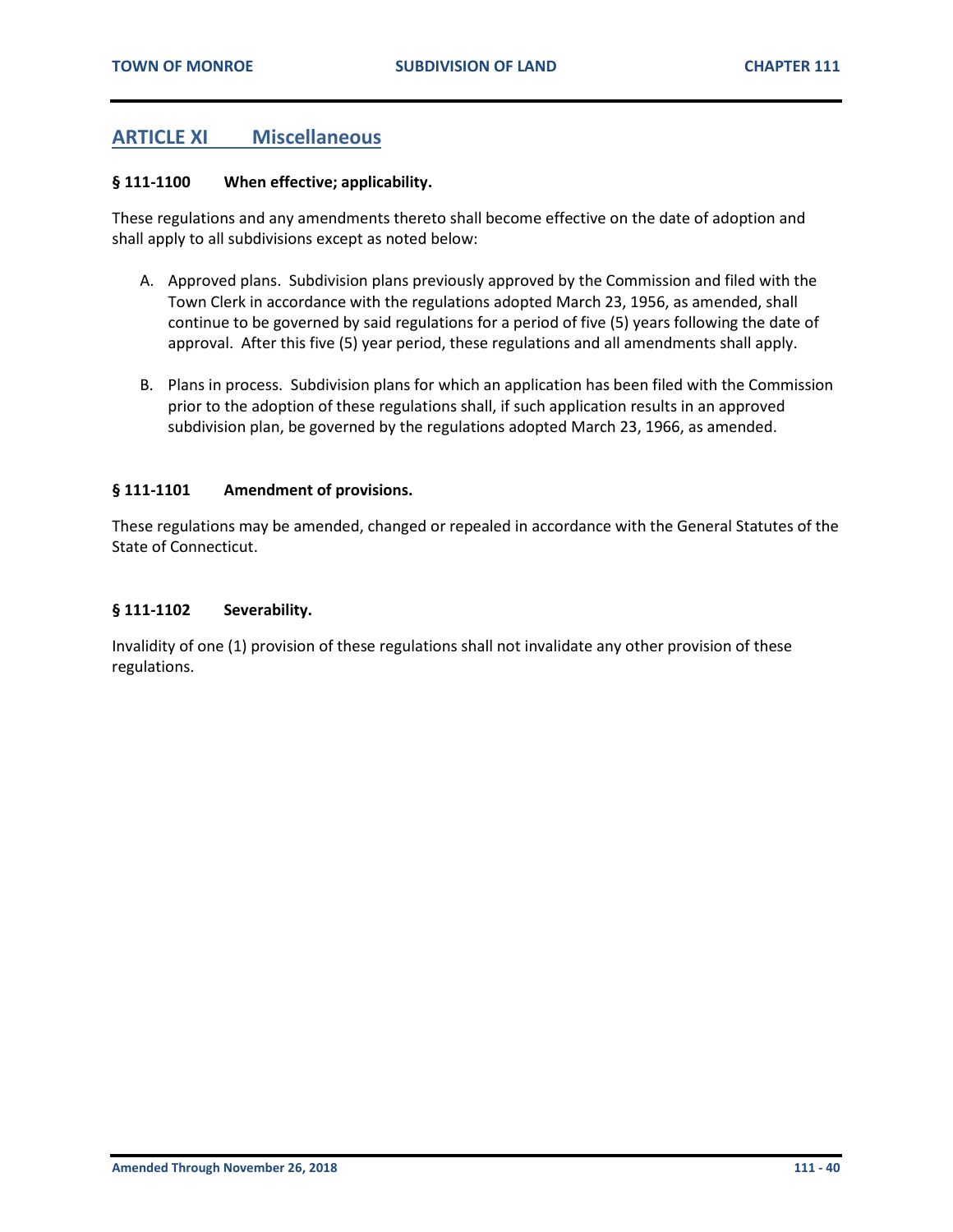

### NOMOGRAPH FOR DETERMINING TIME OF CONCENTRATION

TIME OF CONCENTRATION SEELYE CHART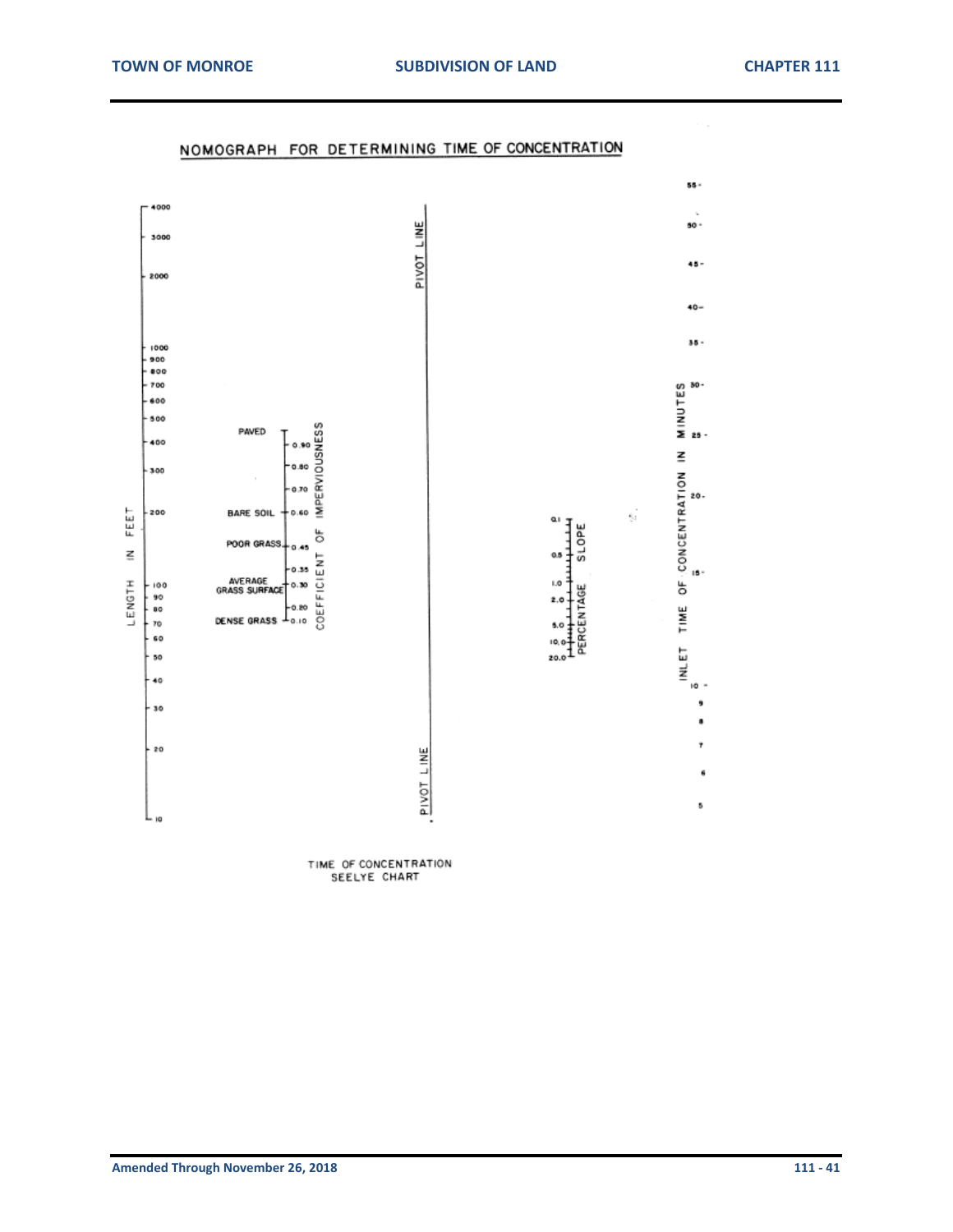

Based on study by P.Z. Kirpich, Civil Engineering, Vol. IO, No. 6, June 1940, p.362

> TIME OF CONCENTRATION KIRPICH CHART